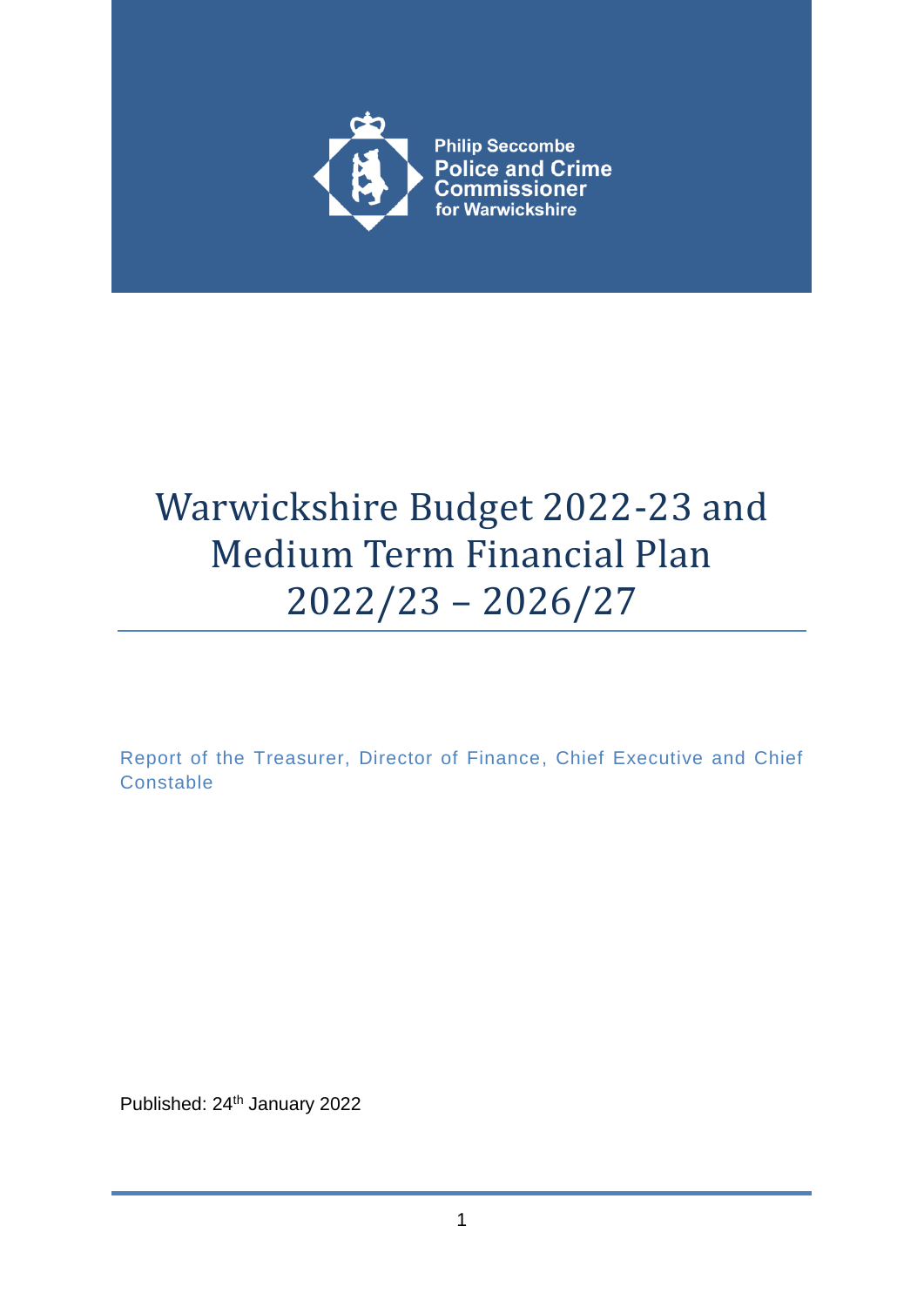## WARWICKSHIRE BUDGET 2022/23 and MEDIUM TERM FINANCIAL PLAN 2022/23 – 2026/27

#### Report of the Treasurer, Director of Finance, Chief Executive and Chief Constable

**This budget report has been prepared using the information included in the draft police finance settlement as announced on the 16th December 2021 and estimated information on collection fund surplus/deficit and council tax base information from the billing authorities as at the 21st January 2022. The final settlement is expected in late January/early February 2022 and confirmed council tax information by the end of January. As a result the figures quoted in this report are as up to date as possible, but are still draft, and there will be further changes in the final budget approved by the Commissioner.** 

### **1. Purpose of the Report**

The purpose of this report is to set out the budget and precept proposals for decision by the Police and Crime Commissioner (PCC). This is the first budget of the PCC's second term in office. It is one of the key responsibilities of the Commissioner and also one of the most important annual decisions he will make under the Police Reform and Social Responsibility Act 2011.

This report provides information on the provisional police funding settlement for 2022/23 and outlines the draft revenue and capital budget, council tax precept proposal, and medium term financial plan (MTFP) including reserve balances. The draft revenue budget is presented subject to final confirmation on the council tax base and surplus/deficits from local authorities, along with the final police funding settlement from government, but is based on the most up to date information that is available at the time of writing. As a result there will be some changes to the draft budget, compared to the final budget, which must be approved by the Commissioner before the end of February.

### **2. Recommendations**

The Panel is asked to:

- i) Note the information contained in the report, including:
	- A draft net budget requirement of £120.964m for 2022-23 (subject to final confirmation)
	- A precept (council tax) requirement of £56.710m for 2022-23, (subject to final confirmation of the council tax base and collection fund surplus/deficit positions of each district).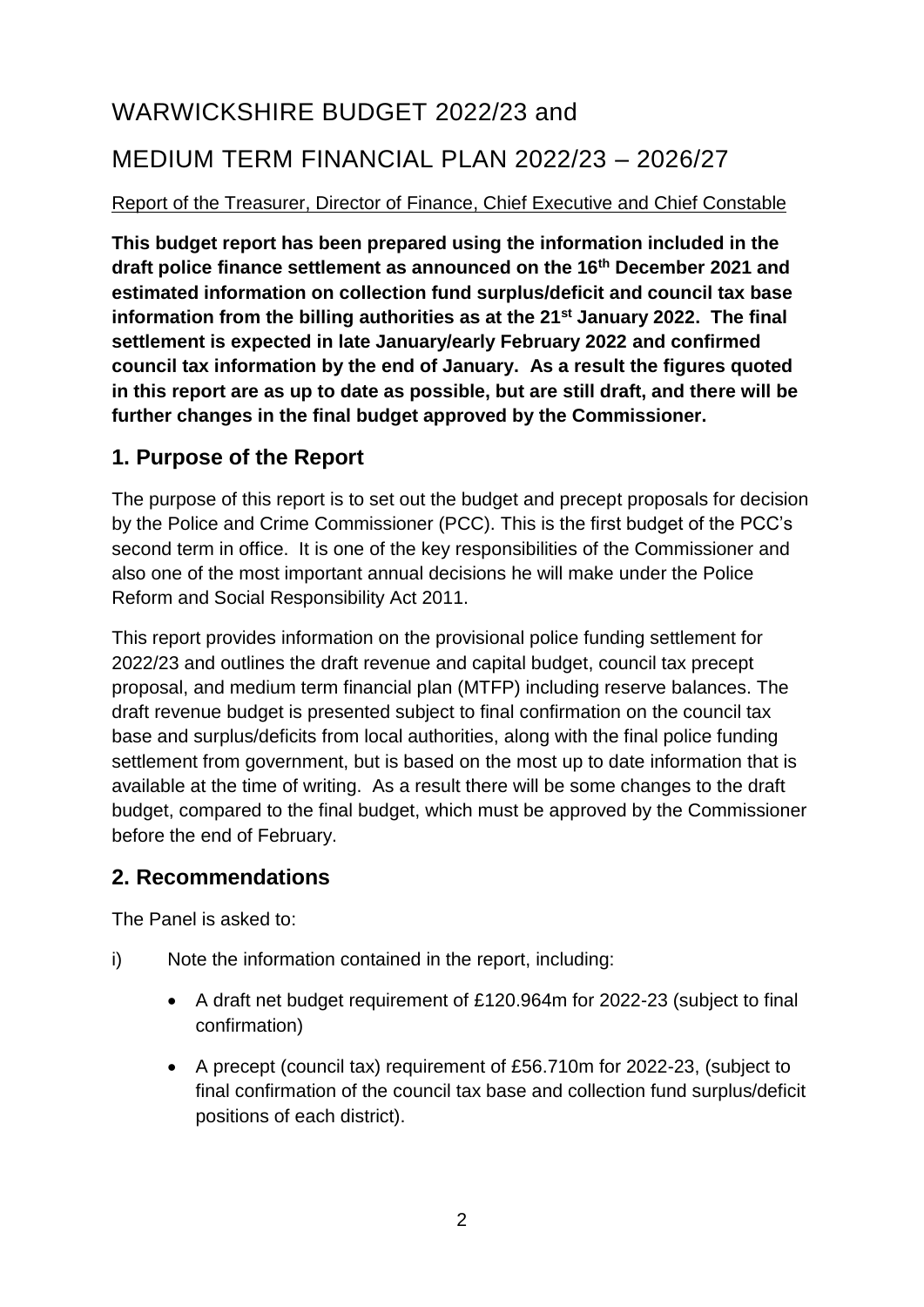- ii) Support the Commissioners proposal to increase the 2022-23 precept by £9.99 per annum (3.95%) for police purposes raising it to £262.95 for a band D property.
- iii) Note the future risks, challenges, uncertainties and opportunities included in the precept proposal, together with the financial and operational considerations identified, along with the benefits that this budget will provide.
- iv) Note the Home Office grant allocations notified through the provisional settlement and the estimated Band D council tax base and collection fund surplus/deficits received from the billing authorities.
- v) Note the current Medium Term Financial Plan (MTFP), the capital programme, prudential indicators and the reserves position.

## **3. Executive Summary**

The report clearly sets out the key priorities and service improvements that this budget will provide for, which have been determined following a comprehensive budget setting process with the Chief Constable and her staff and a wider consultation process with the public and other key stakeholders. These priorities and service investments are reflected in the specific details contained in the report which includes:

- Police and Crime Commissioners (PCC's) revenue budget for 2022/23
- Proposed precept for 2022/23
- Medium Term Financial Plan (MTFP) 2022/23 to 2026/27
- Anticipated reserves position 2022/23 to 2026/27
- Outline capital budget 2022/23 to 2026/27 and prudential indicators

The PCC is required to notify the Warwickshire Police and Crime Panel of his proposed council tax precept by 1st February 2022

Having considered the PCC's proposals the Panel must make a report to the PCC on the proposed council tax precept. A decision to veto the precept has to be agreed by at least two-thirds of the Panel members. The PCC has to have regard to the report made by the Panel. Should it be necessary, a second Panel meeting will be held on the 10th February 2022 to consider the PCC's revised precept proposals for 2022/23.

Legislation provides that the council tax requirement, precept and council tax levels are to be finally determined by the end of February prior to the start of the relevant financial year.

In determining his budget and precept proposals the Commissioner has considered: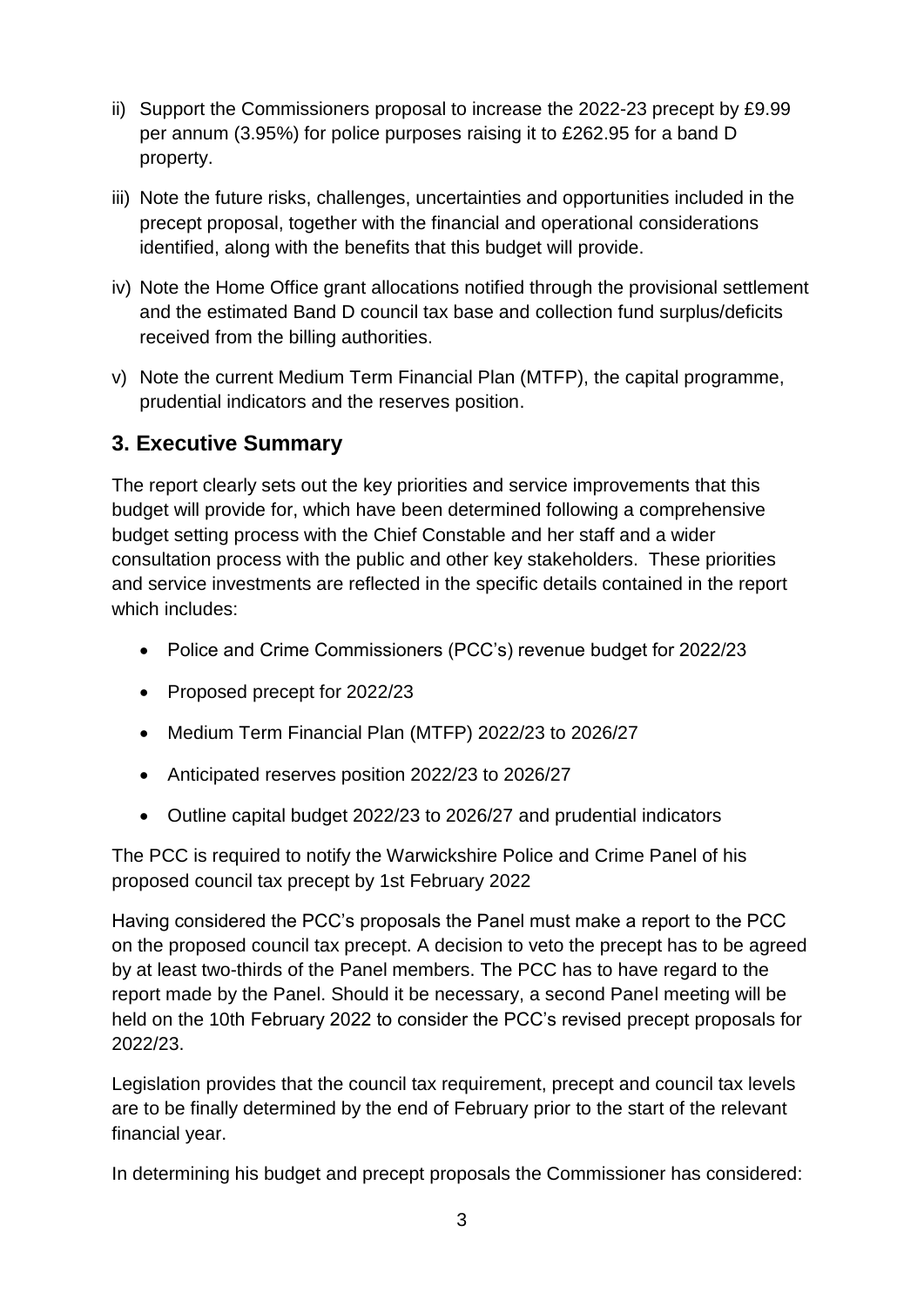- The priorities included in the new Police and Crime Plan
- His financial strategy to set a good and balanced budget.
- The need to establish a robust Information Communication Technology (ICT) infrastructure.
- The policing model and business plans of the Chief Constable.
- National targets and objectives including the Strategic Policing Requirement
- The outcome of the public budget and precept consultation process
- The plans and policies of partner agencies relating to community safety and crime reduction
- Ongoing issues associated with the global covid pandemic.
- The policy of the Government on public spending, set out in the spending review 2021, including precept flexibility up to £10 and any other issues communicated in the draft settlement for policing released in December 2021.
- The medium term financial plan obligations and risks
- The drive for continuous improvement, efficient working and value for money.
- Ensure that Warwickshire police is resilient, sustainable and a firm financial legacy is established that delivers appropriate future funding and reserve levels

After careful consideration of each of these factors, the Commissioner is proposing a Band D precept increase of £9.99 per annum for the 2022/23 financial year. This equates to an increase of 3.95% and is within the referendum limits set by Government. The Commissioner has allocated approximately 98% of the net revenue budget to the Chief Constable for use on local policing, including regional and local collaborations in order to safeguard and improve policing services across the entire Warwickshire force. A precept increase below this level would therefore require in-year savings to be made to balance the budget, and potentially some of the anticipated benefits outlined in this report not being realised.

The PCC's draft budget includes a net budget requirement of £120.964m as shown in more detail in table 4. This includes consequential Council Tax for each property band based on the Commissioners proposal as follows:

Table 1

| Band A $(6/9th)$ | £175.299847 |
|------------------|-------------|
| Band B $(7/9th)$ | £204.516488 |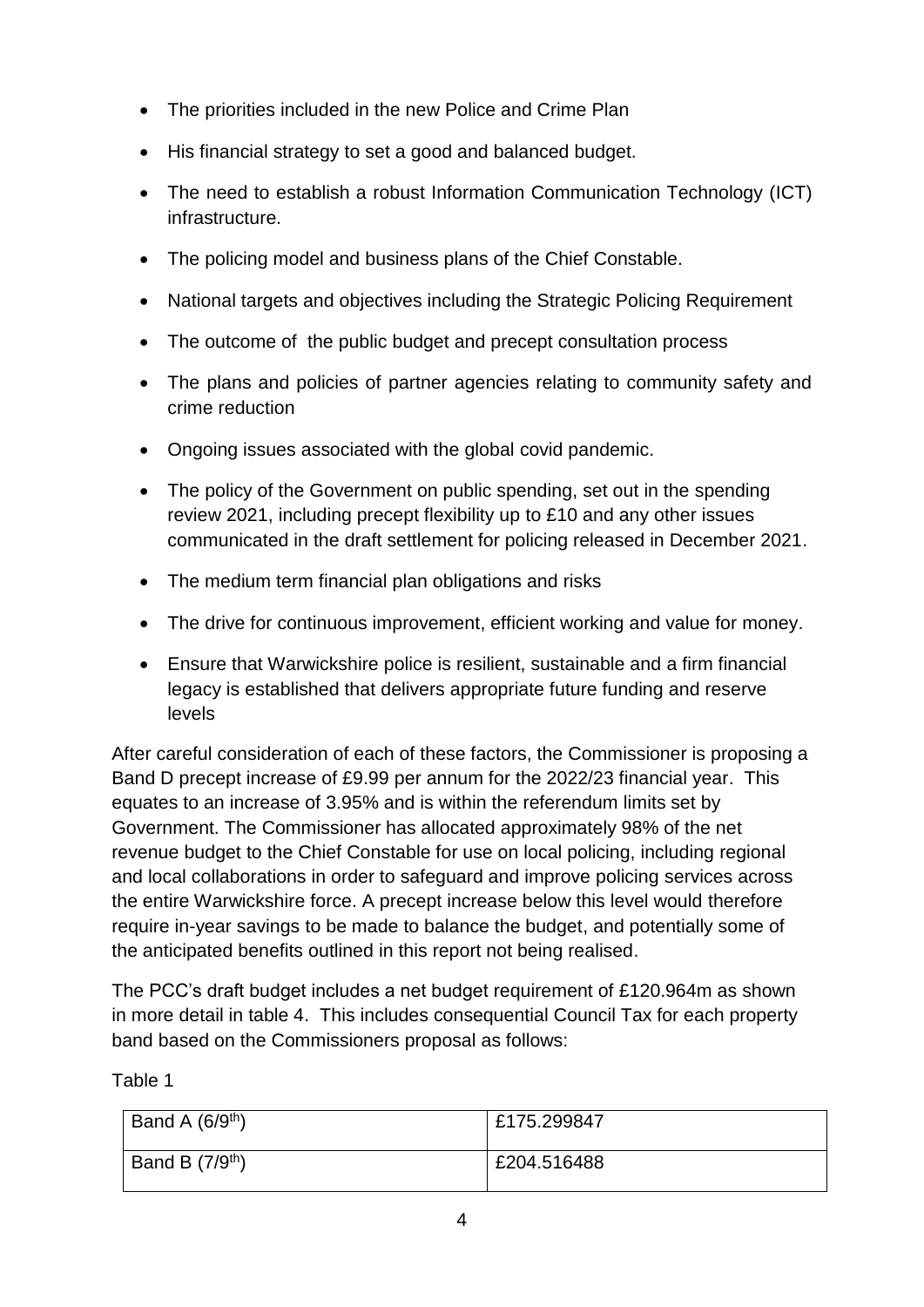| Band C $(8/9th)$             | £233.733129 |
|------------------------------|-------------|
| Band D                       | £262,949770 |
| Band E (11/9 <sup>th</sup> ) | £321.383052 |
| Band F (13/9 <sup>th</sup> ) | £379.816335 |
| Band G (15/9 <sup>th</sup> ) | £438.249617 |
| Band H (18/9 <sup>th</sup> ) | £525.899540 |

In proposing his precept the Commissioner has also had regard for the position on reserves. He has reviewed his reserves position in line with the Treasurer's comments in respect of the robustness of the budget and the adequacy of reserves. He has also instructed the Chief Constable and her staff to exercise tight budgetary control and that over spending of 2022/23 departmental budgets should be avoided and the utmost caution be exercised in entering into expenditure which creates additional commitments in future years. The Commissioner has agreed that he will be kept fully informed of the financial position throughout the year, through regular monitoring reports and holding the Chief Constable to account.

## **4. Spending Review 2021 (CSR21) and the Police Finance Settlement 2022/23**

On 27 October 2021, Chancellor of the Exchequer, Rishi Sunak MP announced the outcome of the 2021 comprehensive spending review (CSR21) alongside his Autumn Budget 2021, which included details on the economy and fiscal outlook, along with high level funding announcements. Speculation prior to the actual announcement was that the Chancellor would outline a small increase in government spending but, these were expected to be committed to the NHS, defence and schools leaving other unprotected services at a much greater risk of facing cuts. However, some of the messages from the spending review appeared to be more positive than anticipated and some of the main headlines more specific to policing are included below.

CSR21 outlined the precept flexibility that would be afforded to Police and Crime Commissioners (PCCs) in England in each of the next three years. This was set at a £10 council tax referendum limit. The Government further outlined that if all PCCs in England and Wales were to take full advantage of this flexibility, this would raise up to an additional £774m by 2024-25 based on current forecasts for policing services nationally. The government also included in the announcement the increases it anticipates for council tax bases in England year on year. These are shown below, along with the current assumptions for council tax base increases in Warwickshire for the refreshed MTFP, for comparison purposes: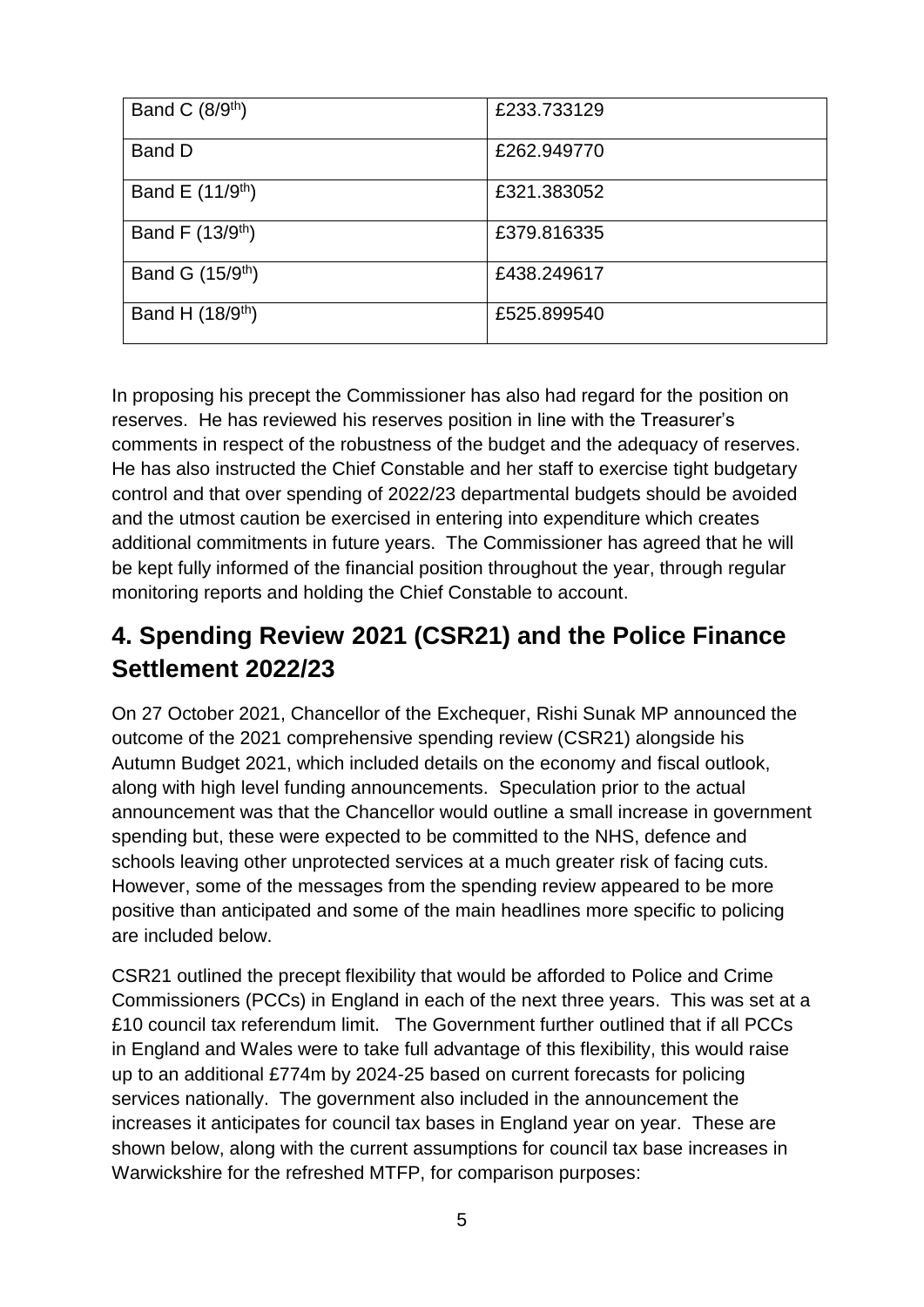**2021-22 2022-23 2023-24 2024-25 2025-26 2026-27** England tax base growth forecast 0.4% 1.1% 1.5% 1.4% 1.2% 0.0% Warwickshire tax base growth forecast  $0.2%$ (actual) 1.76% (latest estimate, subject to confirmation) 2.0% 2.0% 2.0% 2.0%

Further announcements included that total Home Office Funding is to be increased in real terms by an average of 1.9% over the CSR21 period.

Confirmation to the continued commitment to the police uplift programme through an additional £540m to complete the recruitment of the final 8,000 officers, by March 2023.

An additional £42 million for policing for new programmes that reduce crime and drugs misuse. According to the release, this is on top of £108m for existing programmes such as the Safer Street Fund and more enforcement to tackle drug misuse through the County Lines Programme. Although it is unclear whether this is new money or refers to previously announced funding streams.

The CSR21 provided for a real terms growth rate of 3.3% per year over the course of the next three years for the Ministry of Justice to extend justice capacity, and improve the efficiency of the courts system and estate.

Funding for victim's support services will be increasing to over £185m by 2024-25, an uplift of 85% from 2019-20 levels.

More generally the announcement included an end to the public sector pay freeze in 2022 along with changes to the national minimum wage. These changes accompanied, the national insurance changes that the Prime Minister announced in September, whereby there would be a 1.25% increase in national insurance from April 2022 ringfenced for health and social care.

The provisional 2022/23 police funding settlement was announced on 16th December 2021 in a written ministerial statement by the Crime and Policing Minister, Kit Malthouse. This provided a more detailed overview of national funding levels for policing, in addition to more specific funding on the levels of funding for one year (2022/23) for policing services in Warwickshire. Feedback from stakeholders on the contents of the provisional settlement is sought, prior to publication of the final settlement which is expected later in January .or early February.

The main national headlines are as follows:

Table 2

• The Government is proposing a total police funding settlement of up to £16.9 billion in 2022/23, an increase of up to £1.1 billion when compared to 2021/22.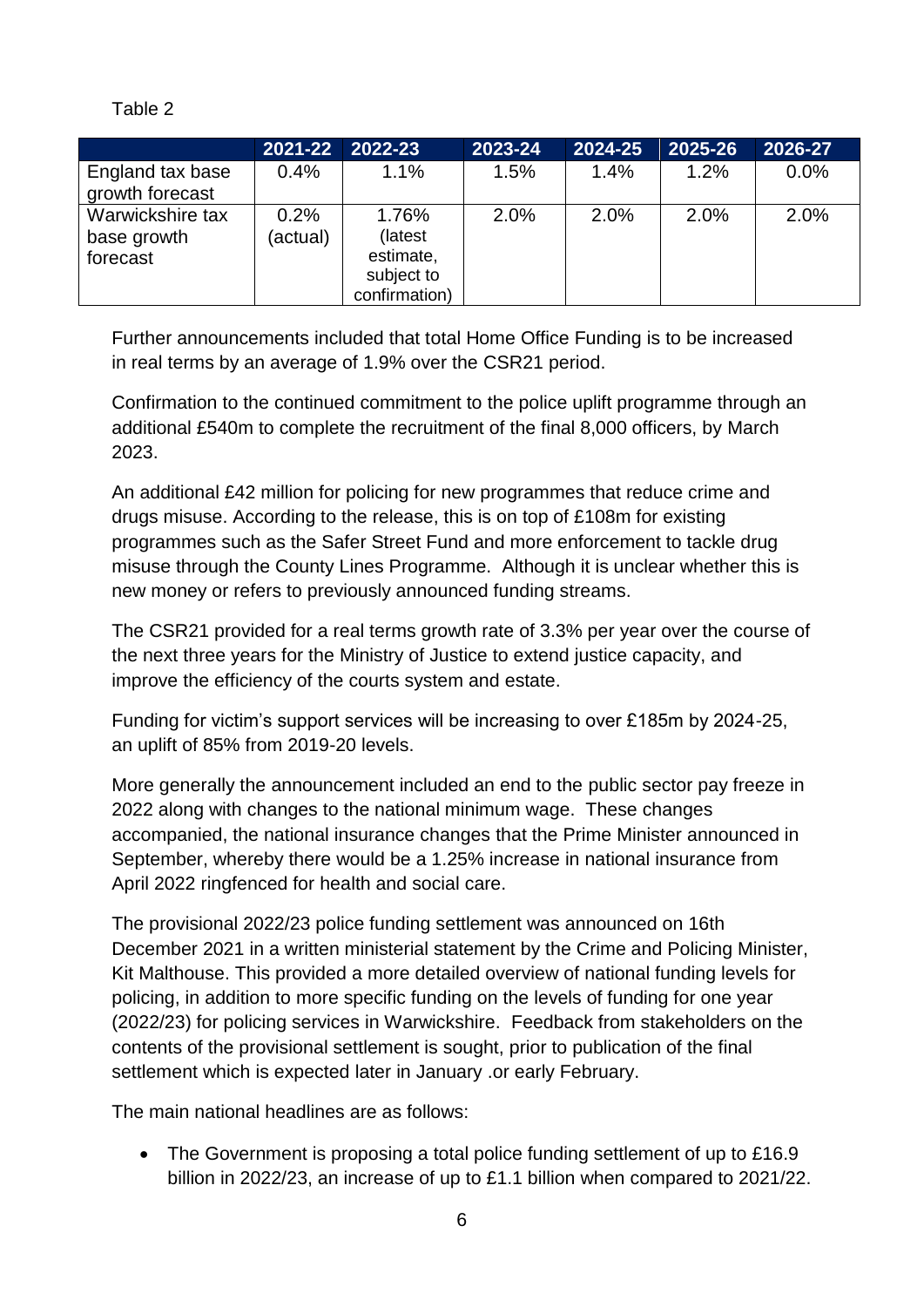- It assumes that PCC's will take advantage of the full precept flexibility, and on this basis the settlement outlines that overall police funding available to PCCs will increase by up to £796 million next year. This breaks down as:
	- o An additional £550 million of core funding in 2022/23, was announced, representing an average increase of around 5.7%. A further £100 million in 2023/24 and an additional £150 million in 2024/25, bringing the total of additional core funding to £800m nationally over the next 3 years. The draft settlement suggested that the additional funding was intended to fund the NI increase and a pay award given the ending of the public sector pay freeze.
	- $\circ$  Up to an additional £246 million from the proposed council tax precept flexibility, on the assumption that the maximum £10 increase will be approved by PCC's.
- From 2022/23, PCCs will receive all core funding as a total resource. This will provide maximum flexibility and still provides options for investing in critical infrastructure.

To provide some local Warwickshire context on the provisional settlement, it confirmed a £2.066m increase in revenue core grant funding.

Other ring-fenced grants, notified as part of the settlement, are also received for police pensions, and for the final year salary costs of the Government's 20,000 police uplift programme. For Warwickshire this equates to 55 further officers. Previous year uplift grant is all included in the core grant. The draft settlement did however confirm that capital grant would be removed from 2022/23, representing an annual loss of £0.113m of capital funding for Warwickshire.

The overall changes in core funding can be broken down as follows:

| <b>Description</b>               | 2021/22 | 2022/23        | <b>Variance</b> | <b>Variance</b> |
|----------------------------------|---------|----------------|-----------------|-----------------|
|                                  | Em      | $\mathbf{f}$ m | Em              | %               |
| Police Grant & exDCLG grant      | 55.743  | 59.100         | 3.357           |                 |
| <b>Local Council Tax Support</b> | 3.910   | 3.910          | 0.000           |                 |
| Scheme grant                     |         |                |                 |                 |
| 2011/12 Council Tax Freeze grant | 0.877   | 0.877          | 0.000           |                 |
| 2013/14 Council Tax Freeze grant | 0.368   | 0.368          | 0.000           |                 |
| LCTS grant (tax base shortfall)  | 0.781   | 0.00           | (0.781)         |                 |
| <b>Local Council tax income</b>  | 0.509   | 0.00           | (0.509)         |                 |
| guarantee grant                  |         |                |                 |                 |
| <b>Total 'Core' Funding</b>      | 62.188  | 64.255         | 2.067           | 3.3%            |

Table 3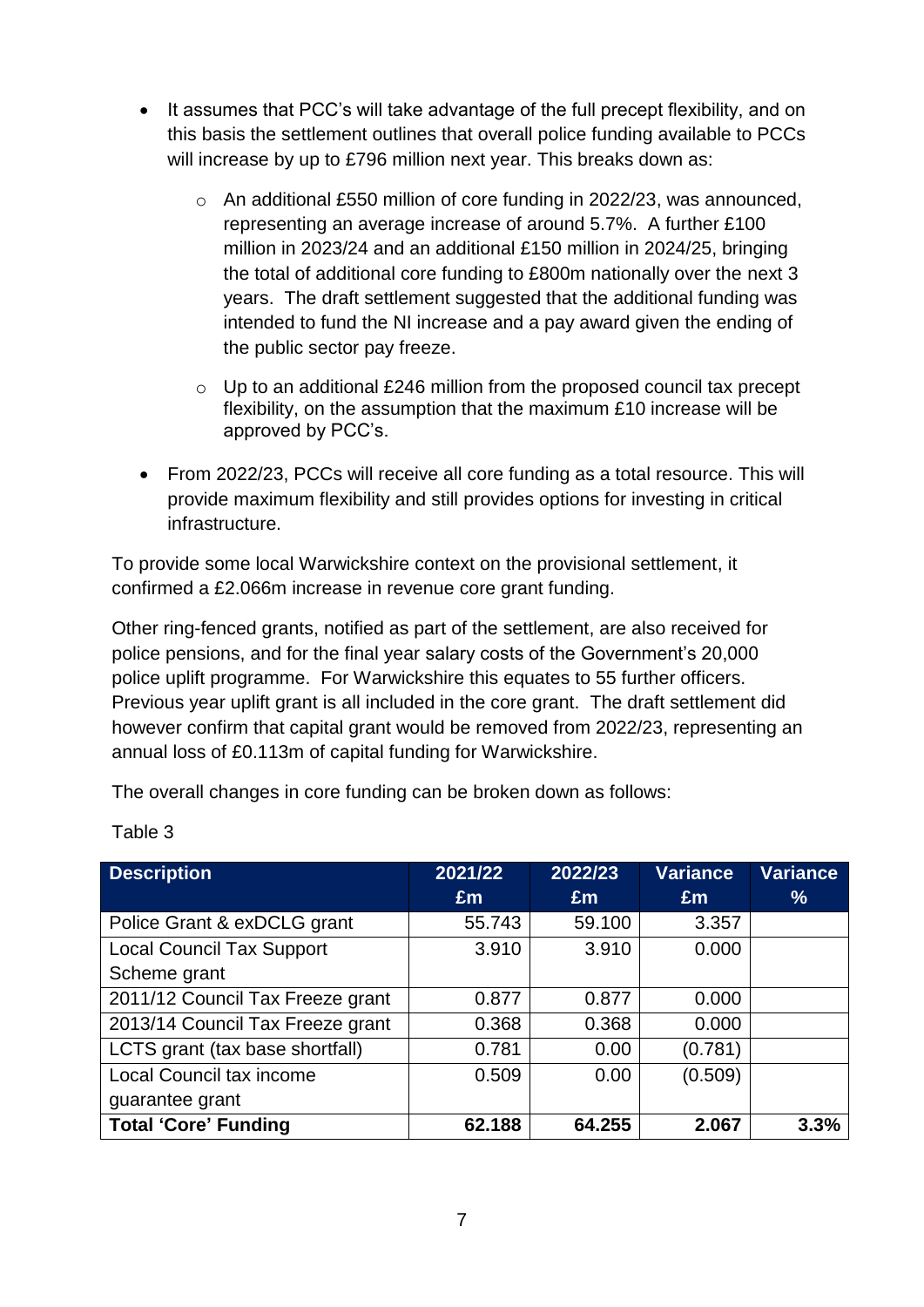Note – the Government figures which quote a 5.6% increase in funding for Warwickshire, exclude the removal of the LCTS grants for the tax base shortfall and the local council tax income guarantee grant and include the estimated precept income based on a maximum increase.

Core grant represents just over 50% of the total funding for Warwickshire PCC the remainder being made up of precept funding. This breakdown of funding over recent years is shown graphically below and also in table form, showing the increases in funding and the percentage change year on year.



## Core Funding Grant vs Precept

The graph and data indicate that Government grant was reduced from 2016/17 to 2017/18 and then remained flat into 2018/19. It only began to increase in 2019/20, to just above the 2016/17 level, and then more significant increases in 2019/20 and in later years, due in part to the uplift programme. The three year phased uplift programme makes direct comparisons between core funding more difficult, however, it is clear that increasingly over recent years, precept income has taken up a greater proportion of total funding to meet the increased operating costs of officers, staff and ongoing running costs.

Table 4

|                   | 2016/17<br>budget<br>£m | 2017/18<br>budget<br>Em | 2018/19<br>budget<br>Em | 2019/20<br>budget<br>£m | 2020/21<br>budget<br>Em | 2021/22<br>budget<br>Em | <b>Draft</b><br>2022/23<br>budget<br>£m |
|-------------------|-------------------------|-------------------------|-------------------------|-------------------------|-------------------------|-------------------------|-----------------------------------------|
| <b>Main Grant</b> | 31.035                  | 30.602                  | 30.602                  | 31.267                  | 33.722                  | 36.032                  | 38.220                                  |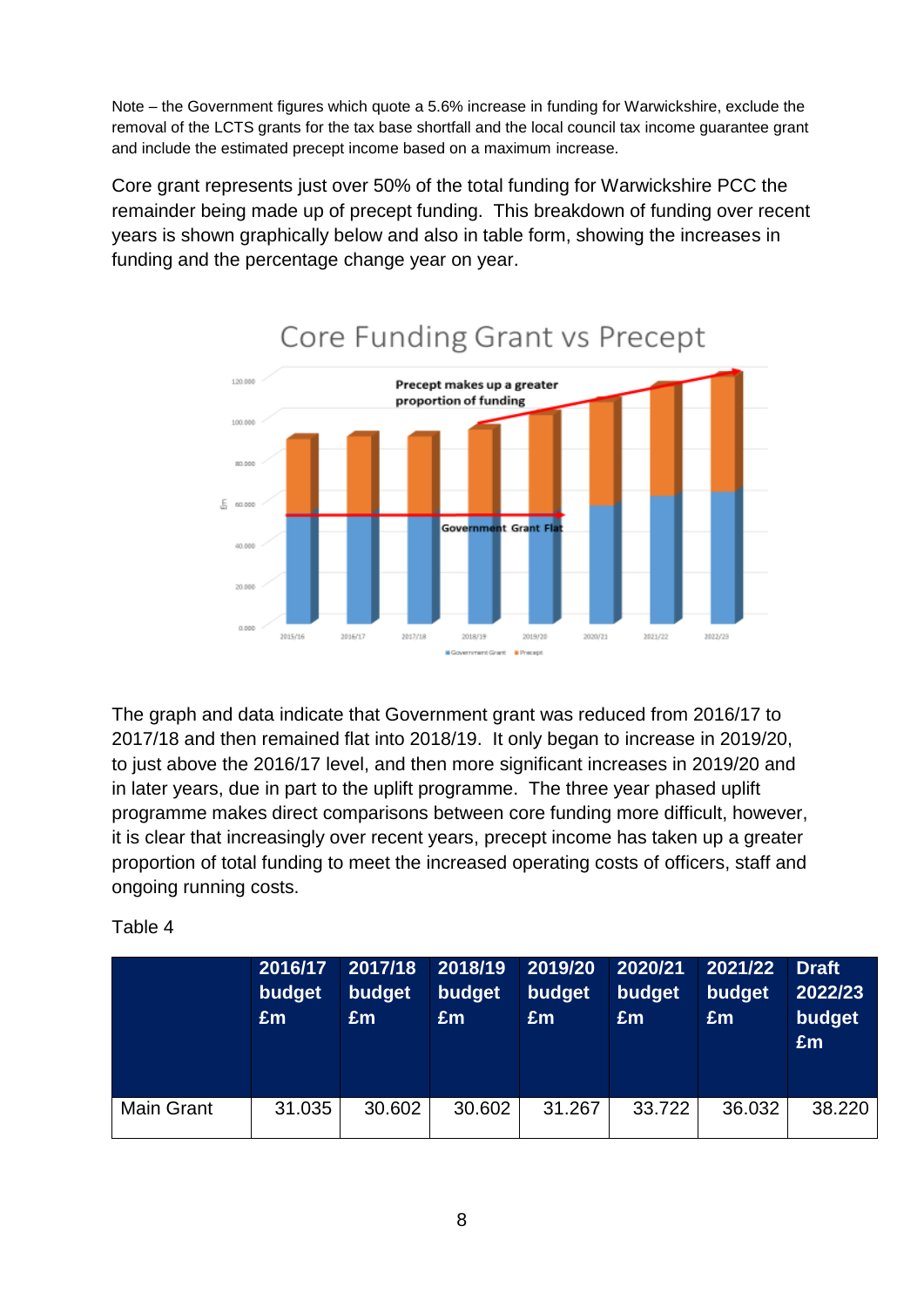| <b>Ex DCLG</b><br>grant                                               | 17.425 | 17.181    | 17.181 | 17.519 | 18.715                                       | 19.711                                                                        | 20.880                                |
|-----------------------------------------------------------------------|--------|-----------|--------|--------|----------------------------------------------|-------------------------------------------------------------------------------|---------------------------------------|
| <b>LCTS</b> grant                                                     | 0.000  | 0.000     | 0.000  | 0.000  | 0.000                                        | 0.781                                                                         | 0.000                                 |
| Tax income<br>guarantee<br>grant                                      | 0.000  | 0.000     | 0.000  | 0.000  | 0.000                                        | 0.509                                                                         | 0.000                                 |
| <b>LCTS</b> grant                                                     | 3.910  | 3.910     | 3.910  | 3.910  | 3.910                                        | 3.910                                                                         | 3.910                                 |
| 2011/12<br>council tax<br>freeze grant                                | 0.877  | 0.876     | 0.876  | 0.877  | 0.877                                        | 0.877                                                                         | 0.877                                 |
| 2013/14<br>council tax<br>freeze grant                                | 0.368  | 0.368     | 0.368  | 0.368  | 0.368                                        | 0.368                                                                         | 0.368                                 |
| <b>Total Core</b><br>funding excl<br>precept                          | 53.615 | 52.937    | 52.937 | 53.941 | 57.592                                       | 62.188                                                                        | 64.255                                |
| % change in<br>core funding                                           |        | $(1.3)\%$ | 0.0%   | 1.9%   | $6.8\%$ *<br><b>includes</b><br>uplift grant | $8.0\%$ *<br>includes<br>uplift grant<br>and one off<br>core covid<br>funding | $3.3\%$ *<br>includes<br>uplift grant |
| Precept-<br>combined effect of ctb<br>changes and actual<br>increases | 37.080 | 37.864    | 41.180 | 47.276 | 50.127                                       | 53.392                                                                        | 56.430<br>*estimated                  |
| Precept<br>surplus/deficit                                            | 0.410  | 0.261     | 0.314  | 0.217  | 0.016                                        | (0.230)                                                                       | 0.280<br>* estimated                  |
| <b>Total precept</b><br>funding                                       | 37.490 | 38.125    | 41.494 | 47.493 | 50.143                                       | 53.162                                                                        | 56.710                                |
| % change in<br>total precept<br>funding                               |        | 1.7%      | 8.8%   | 14.5%  | 5.6%                                         | 6.0%                                                                          | 6.7%                                  |

The precept referendum threshold has been confirmed at £10 for a Band D property. The PCC is proposing to increase, the band D precept by £9.99 and the rates and levels of funding referred to earlier are only delivered if this is subsequently approved. In proposing this level of increase, he is very mindful of the pressures on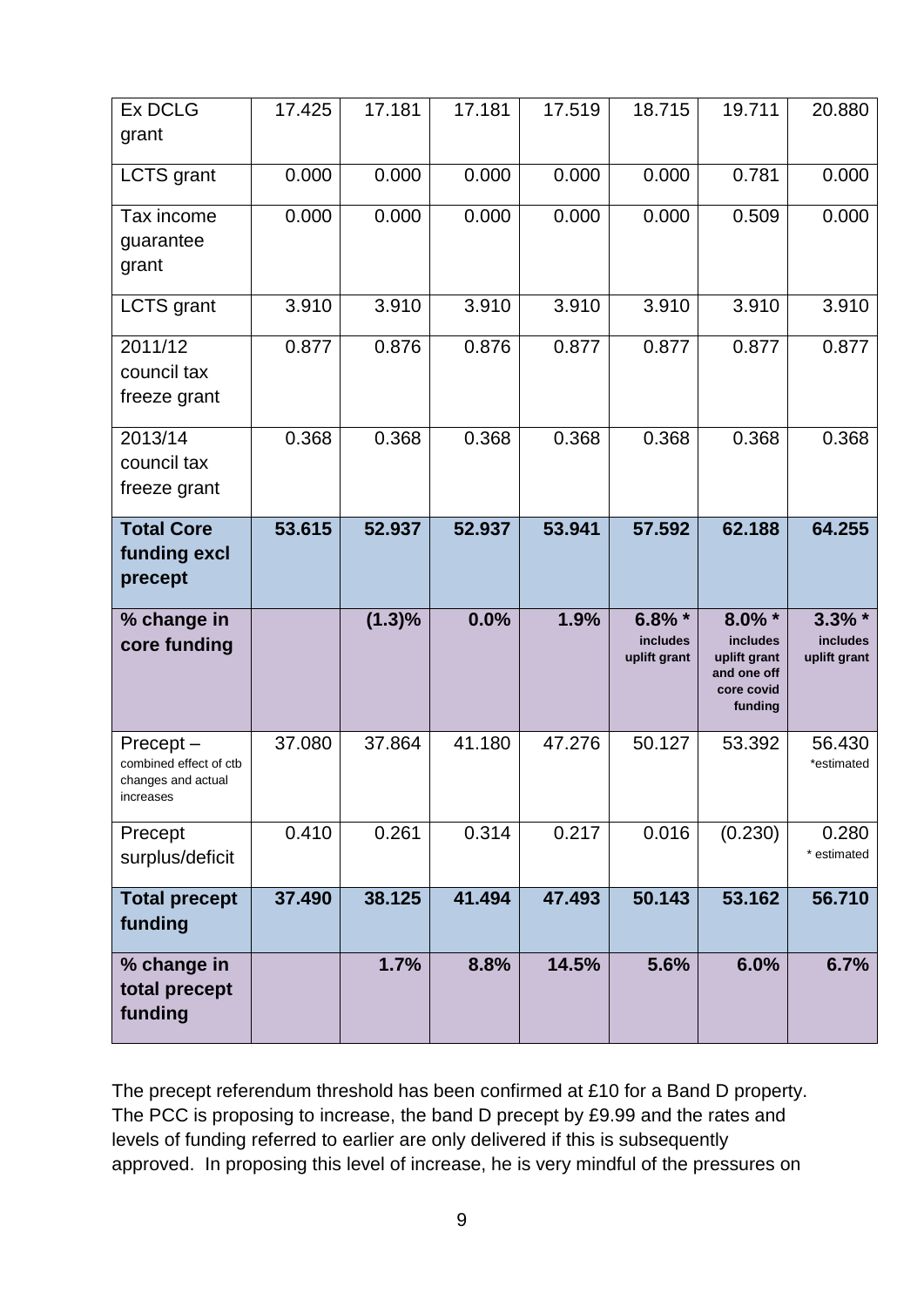personal finances as a result of recent increases in the cost of living, including surging energy prices. A £9.99 increase equates to an average increase of 3.95%, which is below the current rate of inflation and is equivalent to an additional charge of £0.83p per month. This will increase the band D charge from £252.96 to £262.95 per annum. Residents in lower banded properties will pay a lesser increase and vice versa. Such a precept increase is estimated to generate an additional £3.038m of funding excluding the collection fund surplus/deficit, but based on the estimated increases in council tax base from billing authorities.

The total tax base is used to calculate the precept that will be collected by billing authorities on behalf of the Commissioner. An estimate is currently being used from them in lieu of confirmed figures due later this month. In 2021/22 the tax base used in setting the budget for the Commissioner was 211,067.82 band D equivalent properties. For 2022/23 this is estimated to increase by 1.7% to 214,609.15 band D equivalent properties. Further changes to this will impact on the total precept funding in 2022/23.

The Collection fund deficit which has to be financed in 2022/23 in respect of last year is £0.226m. This was following the mandated spreading of deficits over three years due to the pandemic to ease budgetary pressures. Billing authorities are required to confirm their collection fund surpluses or deficits in respect of the 2022/23 budget process by mid-January, and whilst not all information has been received at the time of writing, those that have provided information have reported some significant variations. Once final figures are known, the council tax requirement will be approved by the Commissioner.

## **5. Draft based budget preparation, approach and scrutiny**

The Commissioners financial strategy is to have an affordable, sustainable and effective policing plan supported by a good and balanced budget, based on sound assumptions and where day to day expenditure is matched by core funding (Government grant and precept).

To achieve this it requires the budget to reflect the Police and Crime Plan priorities, make adequate provision for risk, and ensure that it should be fully integrated with operational business plans and policing strategy. The Commissioners budget fulfils these aims. The force is however taking every opportunity to improve the business planning process by increasing participation, transparency and scrutiny to ensure it aligns with the budget process, key priorities in the Police and Crime Plan and provides for continual improvement.

The force and Commissioner has considered key corporate risks when setting the budget. Essentially these risks are operational and organisational around managing partnerships, assets, financial resilience and key ICT and associated services. The risk registers for the force and PCC are reported regularly to the Joint Audit and Standards Committee (JASC) and are updated during the course of the year. The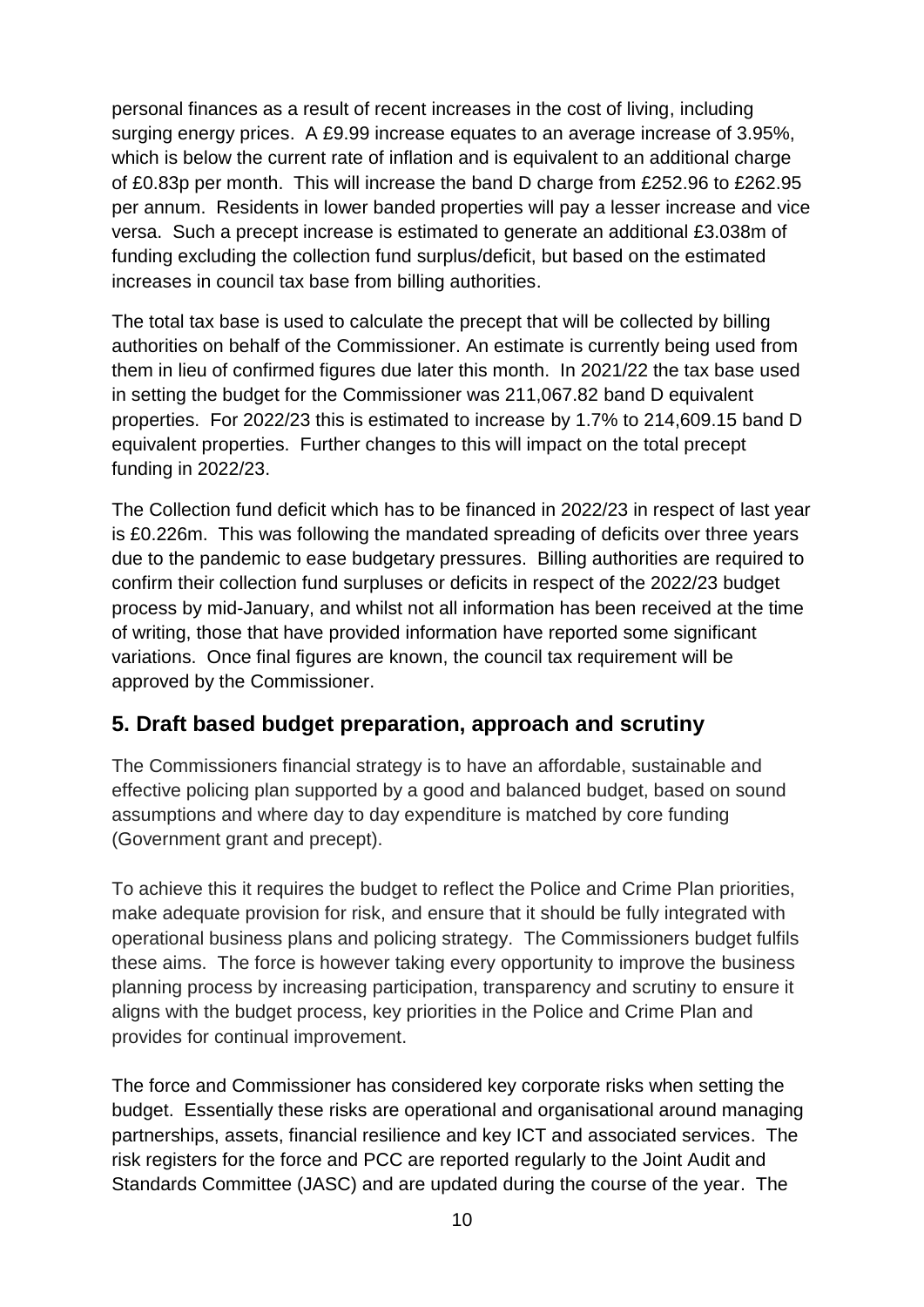revised five year financial forecast or Medium Term Financial Plan (MTFP) and in particular the 2022/23 budget detailed within this report aligns the force and Commissioners financial resources to agreed priorities and anticipated risks and is therefore fundamental to overall performance.

The Treasurer has worked closely with the Director of Finance in the force and his staff throughout the year during the budget monitoring process and in the preparation of the budget for 2022/23. In respect of the detail of the draft budget, this has included (but was not limited to) the identification and agreement of key principles and assumptions, methodology, challenge and scrutiny of the budget workings. In addition, any changes or amendments have been discussed and agreed where appropriate.

The Commissioner together with his senior team have held regular discussions with the Chief Constable and her Chief Officers throughout the year, particularly prior to and throughout the budget setting process including the announcement and interpretation of the draft settlement.

This has resulted in a number of full and robust discussions on the budget requirement, the national and local operational and financial challenges, the capital programme and its financing, the precept options available and a review of the MTFP, reserve balances and associated risks.

Furthermore there has been a significant degree of scrutiny and challenge undertaken by the Commissioner and his team, prior to and during the various budget meetings, with broad agreement on the force budget for 2022/23 between the Commissioner and Chief Constable reached earlier this month. However decisions on the precept proposal have only been made, once the various stakeholder engagement meetings were complete, and the results of the public consultation were available in late January.

## **6. 2022/23 Draft Revenue Budget**

The revenue budget has been compiled based on the process outlined above. In line with this approach, the Panel is advised that the total net budget requirement in 2022/23 is £120.964m. This equates to a £5.614m (4.8%) increase from the 2021/22 net budget requirement level of £115.350m.

Other than the precept funding assumptions and core grant increases contained in the provisional settlement, the draft budget has been built based on a number of other assumptions relating to expenditure and income, further details on these is included later in this report.

The table below summarises the 2022/23 draft budget requirement: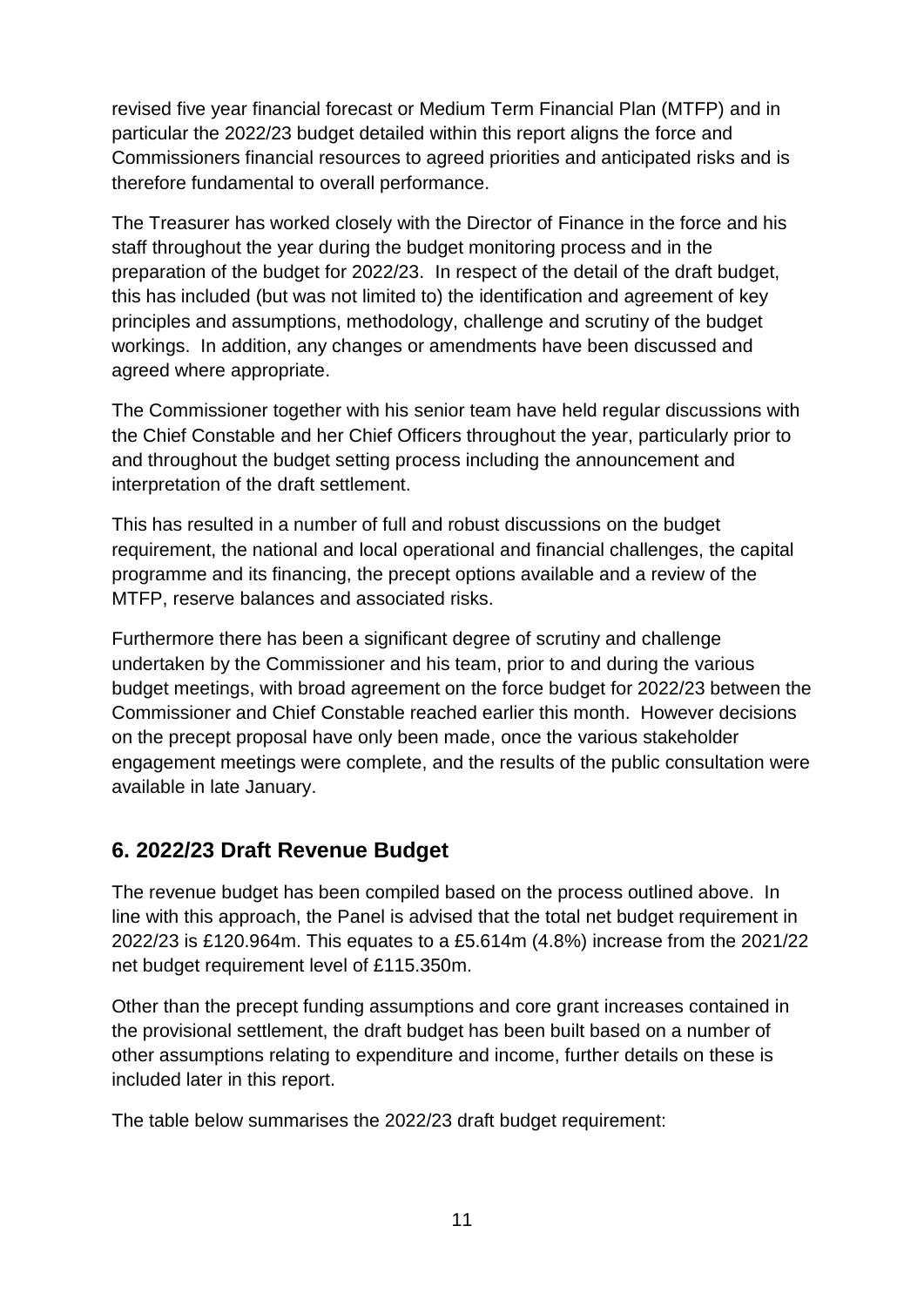#### Table 5

| <b>Category of spend</b>        | 2021/22   | 2022/23   | <b>Variance</b> |
|---------------------------------|-----------|-----------|-----------------|
|                                 | approved  | approved  | £m              |
|                                 | budget    | budget    |                 |
|                                 | £m        | £m        |                 |
| Police officer, PCSO & staff    | 87.090    | 95.055    | 7.965           |
| pay and overtime                |           |           |                 |
| Other employee expenses         | 2.185     | 2.375     | 0.190           |
| Premises costs                  | 3.027     | 3.523     | 0.496           |
| Transport                       | 2.790     | 2.847     | 0.057           |
| <b>Supplies and Services</b>    | 13.958    | 14.709    | 0.751           |
| Third party payments            | 13.193    | 11.264    | (1.929)         |
| Capital financing costs         | 3.262     | 5.176     | 1.914           |
| <b>Gross expenditure</b>        | 125.505   | 134.949   | 9.444           |
|                                 |           |           |                 |
| Income                          | (11.272)  | (13.735)  | (2.463)         |
|                                 |           |           |                 |
| Net force budget                | 114.233   | 121.214   | 6.981           |
| Contribution (from) reserves    | 0.000     | (0.250)   | 0.250           |
|                                 |           |           |                 |
| Contribution to reserves        | 1.117     | 0.000     | 1.117           |
| 'Draft' Net budget              | 115.350   | 120.964   | 5.614           |
| requirement                     |           |           |                 |
|                                 |           |           |                 |
| <b>Funded by:</b>               |           |           |                 |
| Core Central Grant              | (62.188)  | (64.254)  | (2.066)         |
| <b>Council Tax Precept</b>      | (53.162)  | (56.710)  | (3.548)         |
| <b>Total Funding/net budget</b> | (115.350) | (120.964) | (5.614)         |
| requirement                     |           |           |                 |

There are a number of significant aspects of the budget to highlight in line with the Police and Crime Plan priorities, which have resulted in variations between years. These are summarised as follows:

Table 6

| <b>Description</b>                                                                                     | E'm     |
|--------------------------------------------------------------------------------------------------------|---------|
| 2021/22 original net force budget                                                                      | 114.233 |
| Increased net pay award, including increments for officers and staff<br>and increases in pension costs | 3.015   |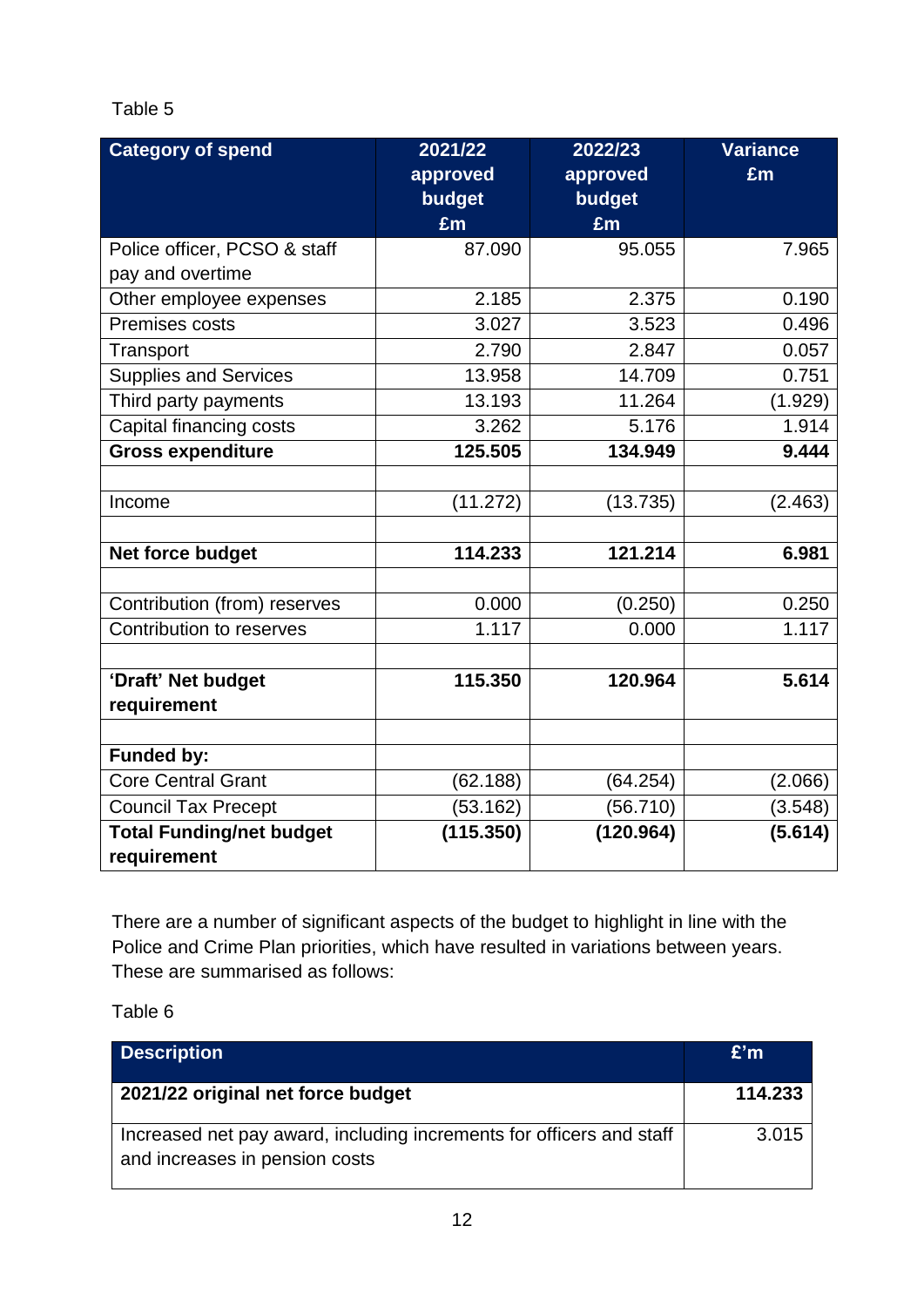| Increased national insurance contributions                       | 0.644   |
|------------------------------------------------------------------|---------|
| Increased officer uplift programme pay costs                     | 1.792   |
| Increase in goods and services inflation                         | 0.471   |
| Removal of some business transformation costs                    | (0.561) |
| Removal of shared & hosted service costs                         | (0.250) |
| Increased capital financing costs                                | 1.914   |
| Increased unavoidable and legislative costs                      | 0.863   |
| Increased road safety initiatives                                | 0.250   |
| Increased business planning costs                                | 0.450   |
| Various savings identified as part of the 2022/23 budget process | (0.201) |
| Increased income from contractor vetting                         | (0.560) |
| Increase in uplift grant                                         | (0.296) |
| Increases in income, including ring fenced safer roads income    | (0.550) |
| 2022/23 draft net force/PCC budget                               | 121.214 |

Further explanation in respect of some of the most significant movements are outlined below:

The police officer pay budgets are calculated based on the latest recruitment and attrition forecasts, taking into account rank and incremental changes, and an estimated 3% pay award effective from the 1<sup>st</sup> September 2022. The pay budgets also include any changes in anticipated overtime and allowances, which includes extra bank holidays in 2022/23 which creates extra officer cost. The 1.25% increase in national insurance charges from the 1st April 2022 are also included.

Staff pay budgets are also based on an assumed 3.0% pay increase, effective from the 1st September 2022, and includes an estimated turnover factor to reflect the time lag between staff leaving and new staff being recruited.

The pay assumption is critical and has been based the subject of a number of discussions locally, and based on intelligence and discussions with various national, regional and local networks, to ensure it is robust and in line with that of other forces. Pay increases applied by other forces range between 2% and 4%, so the budget assumption of 3% is comfortably within these parameters. However, this remains an area of risk, and the outcome of any negotiations will not be known for some time. If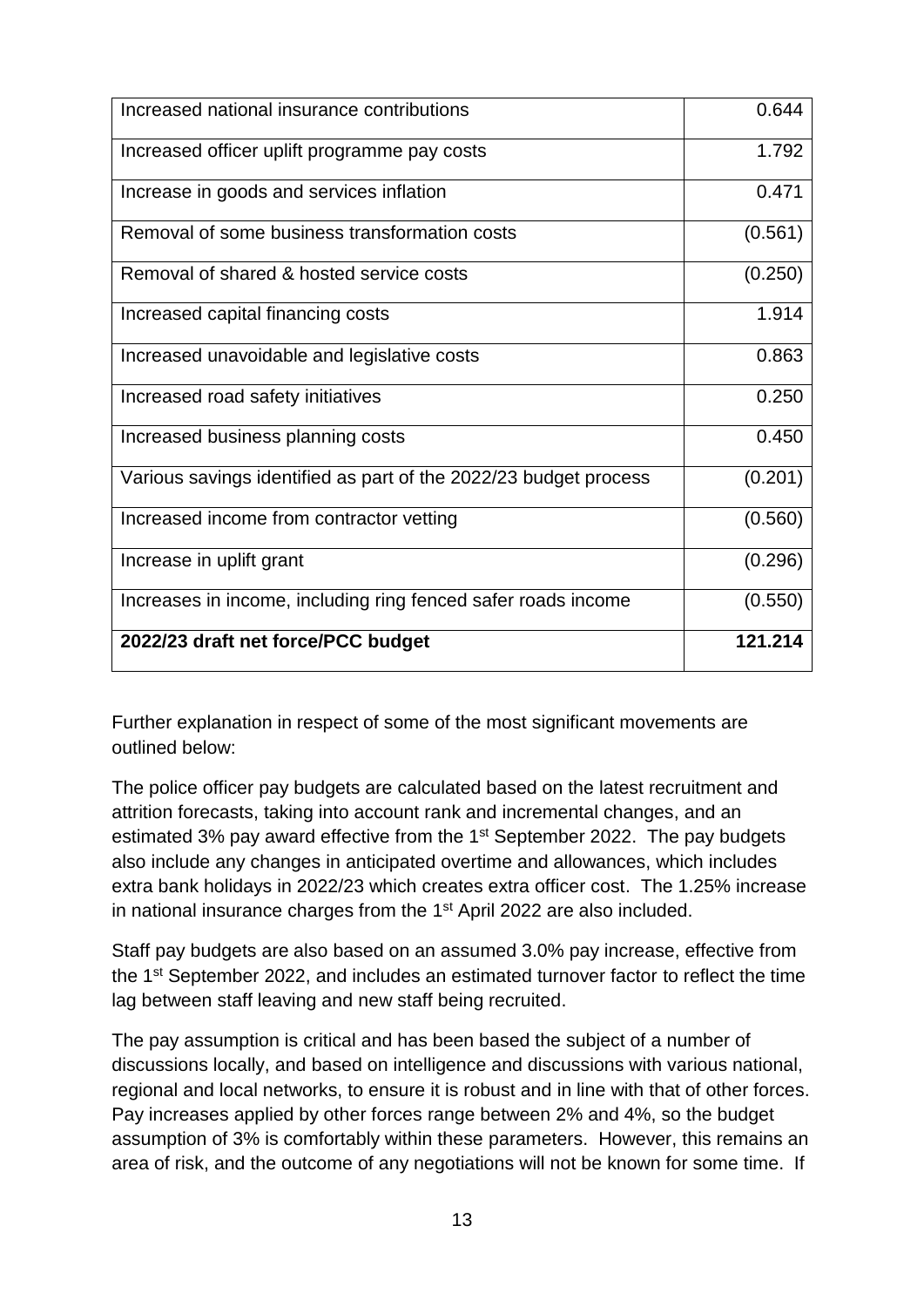the pay award is higher this will result in an additional in year pressure. This could be met from in year underspending or additional income if it occurs, but if this is not forthcoming a separate pay reserve has been set up and would be used to meet any additional costs above the assumed level increase.

The final year of the Governments 20,000 officer uplift programme will provide a further 55 officers in total in Warwickshire (part of the final 8,000 increase nationally). This will increase overall police officer numbers in Warwickshire to 1,100 by March 2023 which is the highest it has been for many years, if not ever. The estimated salary costs of the 55 officers are met in part from the ring-fenced uplift grant of £1m, and the remaining costs from within the increase in core grant. The ring-fenced grant is only receivable if the officers are recruited in full. However, local investment to provide all the necessary equipment and uniforms, in addition to support services and training will also be required to ensure that the new recruits are provided with the necessary skills and equipment to fulfil their roles. The new officers will be recruited through a series of intakes throughout the year, which will help to improve visibility and resilience as they commence their new roles within the response teams.

The 2022/23 draft budget provides for the final operating model following the transition of all remaining services including ICT, transactional services and forensics. This has resulted in movements in budget between pay and non-pay dependent on the individual service operating model eg. in house or external, but this represents a net movement of £1.9m into pay costs, from third party payments.

Non-pay costs – a significant proportion of the non-pay increase relates to inflation, particularly for utilities, insurance and fuel for vehicles.

The 2021/22 budget included £1m of business transformation team costs. This team will be stood down in part in 2022/23, as the transition of services should be mostly complete. However, a reduced retained team will be tasked with working to drive out more efficient working from the recent ICT investment through the development of power applications in some key service areas.

The forces business planning process has resulted in some additional funding to support improvements and changes within the operations of Warwickshire Police, particularly around officer training, and improved resilience and resourcing in finance and procurement to continue to drive out procurement savings.

Various unavoidable and legislative spend pressures across a variety of budgets, are included in the draft budget. These are related to either pre-existing decisions or have arisen through changes in legislation, national guidance or services provided to forces on a national basis and include costs like the National Police Chiefs Council (NPCC), Home office system charges and various partnership working contributions to name some examples.

The increase of £1.9m in capital financing costs reflects the increased revenue costs associated with recent significant capital investments in ICT transformation, funded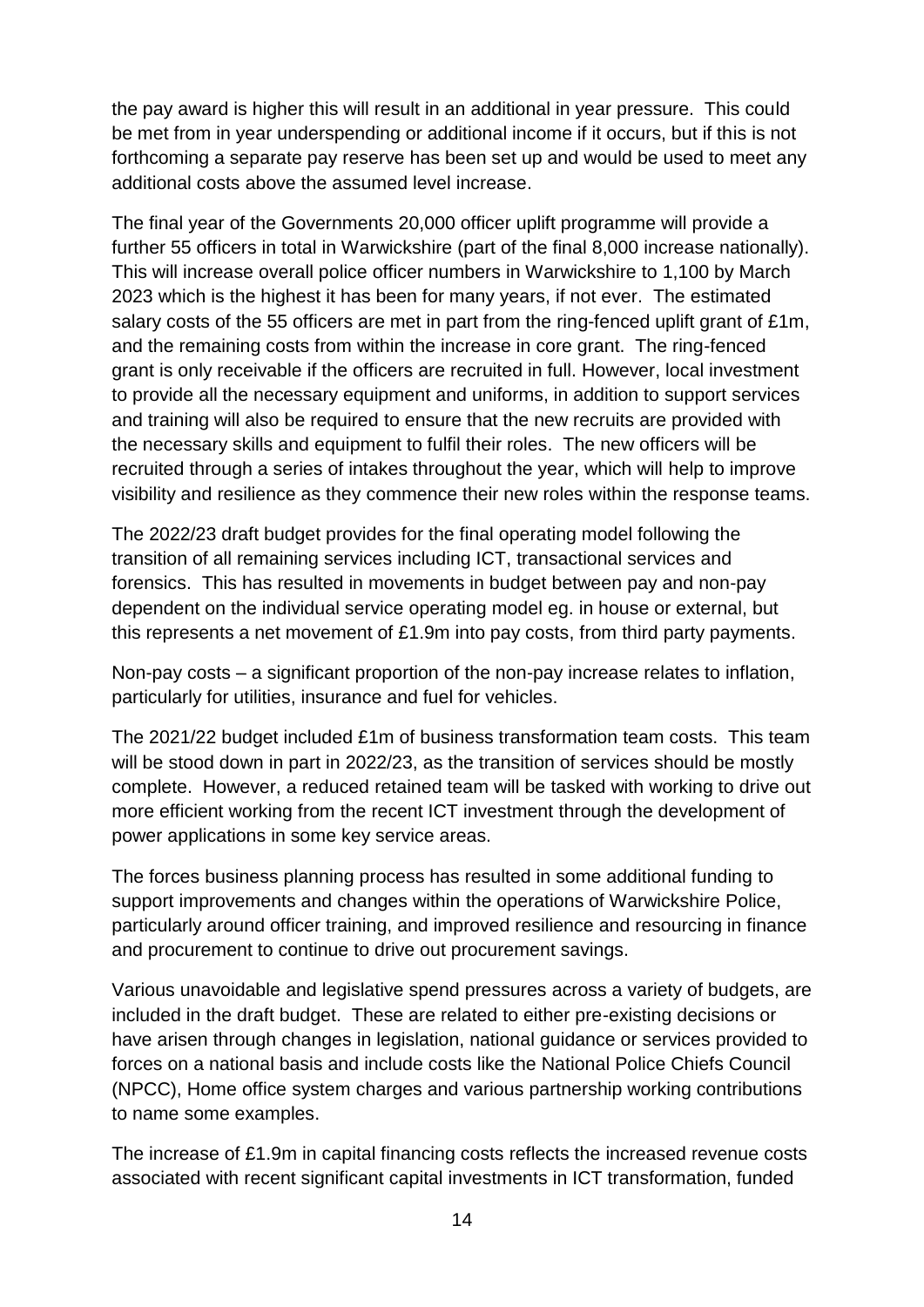through borrowing. There is a national expectation on forces to deliver a modern digitally enabled workforce that allows officers to spend less time dealing with bureaucracy and more time preventing and fighting crime and protecting the public, the investments already made through new equipment and upgraded systems as part of the transition and transformation process and those further planned as part of this draft budget will facilitate this process.

The force is now the lead force for providing accredited national contractor vetting services. This commercial service is operating effectively, and the income generated is included within the wider budget. It is estimated that the budgeted income will rise by a further £0.6m in 2022/23. As with all commercial services, this carries some operational risk which is managed through a separate earmarked reserve. However demand for service is high, and the increased income target looks sound in 2022/23.

As stated earlier, core Government funding represents just over half of the financing for the 2021/22 budget. The remaining element is financed through council tax. Therefore, the precept decision is an important and difficult decision for the PCC, made more difficult by the challenges created by the pandemic and the effects it has had on people's lives, in addition to the more recent significant increases in the cost of living, which most people are currently experiencing.

## **7. Anticipated benefits delivered from this budget:**

The draft revenue budget based on a maximum precept increase, will deliver additional resources and organisational infrastructure deemed essential to deliver the ongoing service transformation of services and support for the growth in officer numbers. This is in line with the Commissioners five key priorities outlined in his new Police and Crime Plan which are:

- Deliver visible and effective policing
- Fight crime and reduce reoffending
- Keep people safe and reduce harm
- Improve the justice experience
- Strengthen communities

The main benefits will include:

 55 additional officers as part of the uplift programme, who are adequately trained and equipped to provide modern day policing. This will help to improve resilience and the visibility of policing across Warwickshire. The Chief Constable will commence an operational policing review in January 2022 to assess how these and all officers and staff are deployed to deliver the most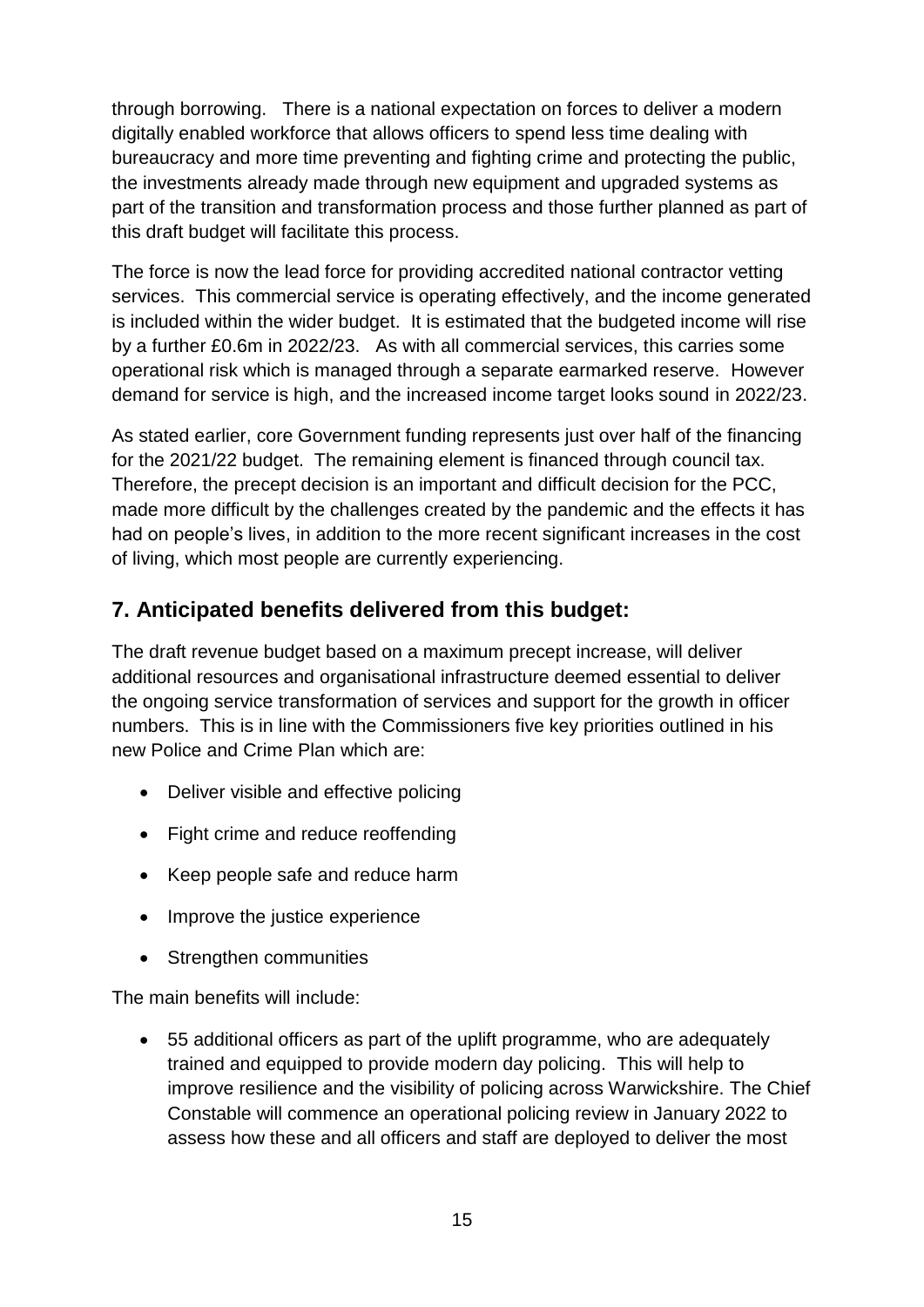efficient methods of working but also to protect Warwickshire communities and to fight crime.

- Enhancements in services for contacting the force, through a variety of channels – including face to face, telephone contacts, improved control centre facilities in Warwick and other digital contact options.
- Strengthen the forces response to violence against women and girls with investment in our vulnerability teams to build capacity and capability.
- Introduction of new Evidential Review Officers to drive up file quality standards to increase the likelihood of positive outcomes for victims by improving investigative standards and an improvement in criminal justice outcomes.
- Better equipment and enhanced training for Specials to further support neighbourhood policing teams and provide increased visibility. Also providing for their contributions to the Police Federation to give them the same levels of protection as standard officers.
- Improved ICT infrastructure and systems to enable flexible and remote working on more robust Warwickshire networks, and the introduction of power applications to drive more efficient working from the recent investments in equipment and software. The use of power applications is currently being assessed by the force to improve services such as stop and search, and the use of force in order to improve policing and legitimacy in the county. The potential use of power applications are also being scoped by the force to enhance community based work such as community speedwatch, which could significantly improve the user experience and public confidence levels. Further details on the plans will be shared with the Commissioner as this work progresses.
- Improvements in the police estate and commitments to improving its sustainability, once the full results and recommendations from the estates review are understood.
- Increased resources for road safety and domestic and sexual abuse victims through increased Commissioners grants. The OPCC has committed financially to supporting the ongoing work of the Warwickshire Road Safety Partnership, in addition to providing an enhanced road safety grants round in 2022/23, to help improve road safety in Warwickshire. The Commissioner will also provide ongoing and enhanced funding for grant recipients to deliver innovative and diverse crime prevention projects and also to help reduce reoffending.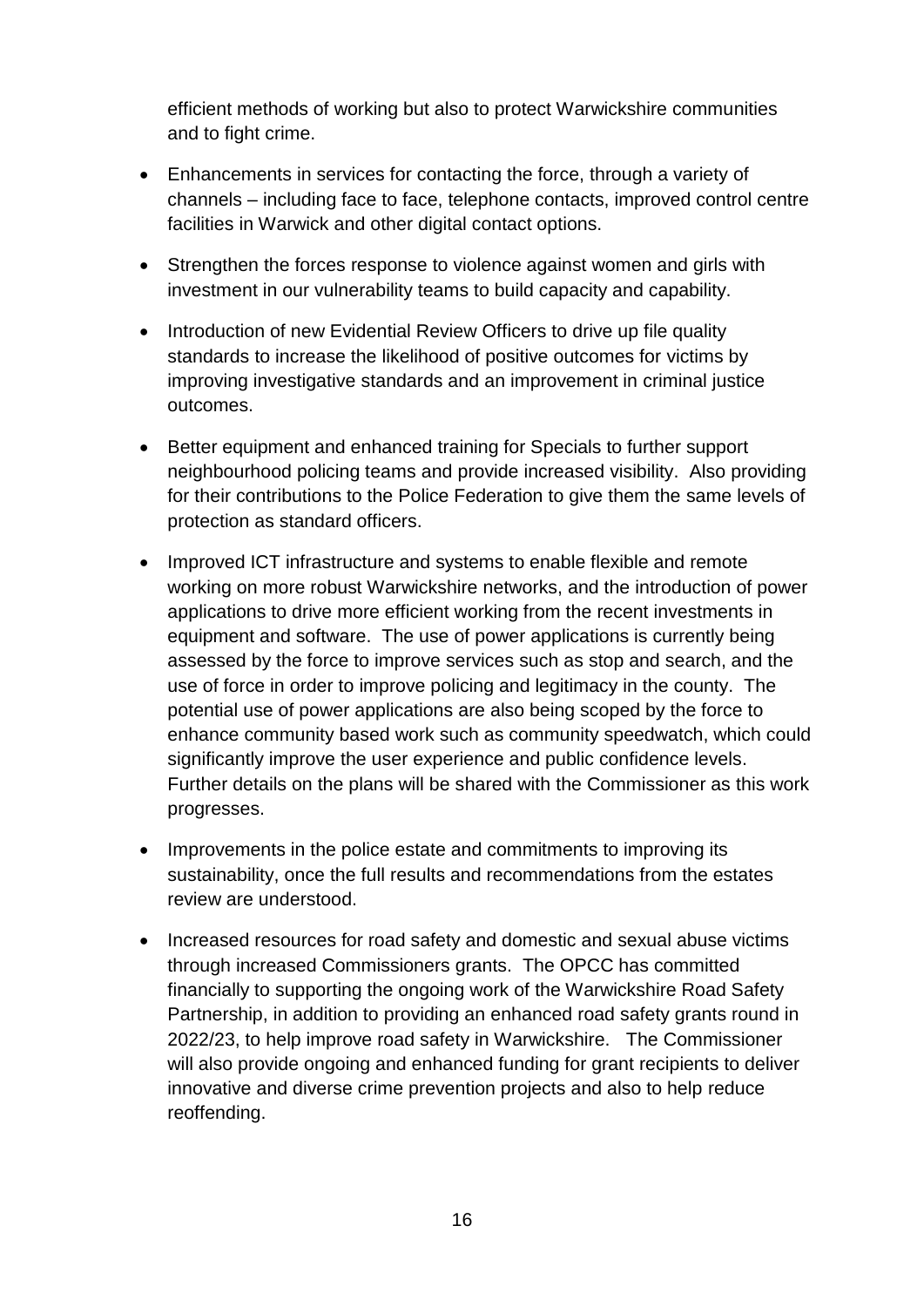In setting the 2022/23 budget, the Commissioner has taken the priorities set out in the Police and Crime Plan into account, recognised the unavoidable pressures policing faces and the planned programmes of transformation work, in addition to also discussing at length with the Chief Constable the operational plans she has outlined which cut across the three main themes of her Fit for the Future strategy – prevent and protect, respond and reassure and operating effectively and efficiently.

The Commissioner is also mindful of the pressures on personal budgets, with the recent rises in the cost of living and surging energy prices. In proposing his precept increase of £9.99 he has sought assurances that the anticipated benefits will be received and will be monitoring closely the performance and delivery of these over the coming year through the weekly holding to account meetings with the Chief Constable.

£0.2m of savings have been identified in the 2022/23 draft budget build, and based on the anticipated funding increases from core grant and the precept, the draft budget is broadly balanced. However, the Commissioners has requested the Chief Constable to drive improved performance and productivity, through more efficient working to enhance police services in Warwickshire over the coming year, which she will be doing through the operating model review.

## 8. Budget consultation

The delay in receiving the financial settlement from the Government from early December to mid-December meant that this year's budget consultation started later than was ideal, beginning on December 17. It was based on the financial data that was available at the time and included projections for the police precept based on the budgetary increases that would be necessary to ensure costs were met, whether that came from the central funding or the local precept.

As had been confirmed in the Government's Spending Review, Police and Crime Commissioners were capped at a maximum precept rise of £10 per year on a Band D property. In order to simplify the choices to the public, four options for the precept were put forward, all based on the average Band D property banding: a raise of £5 per year / 42 pence per month; a raise of £7.50 / 63 pence per month; a raise of £10 per year / 83 pence per month; and a precept freeze (no increase).

Each of these options provided some high-level context around the implications for the budget overall of making this precept choice; £7.50 was calculated as the 'break even' point were rising costs could be met with no diminution of service, whereas £5 would require efficiency savings which would threaten services and £10 would allow additional expenditure to boost service delivery.

A simple online poll, titled 'Your Police, Your Views' was set up and launched on December 17, linked from the OPCC website and featuring an introduction from the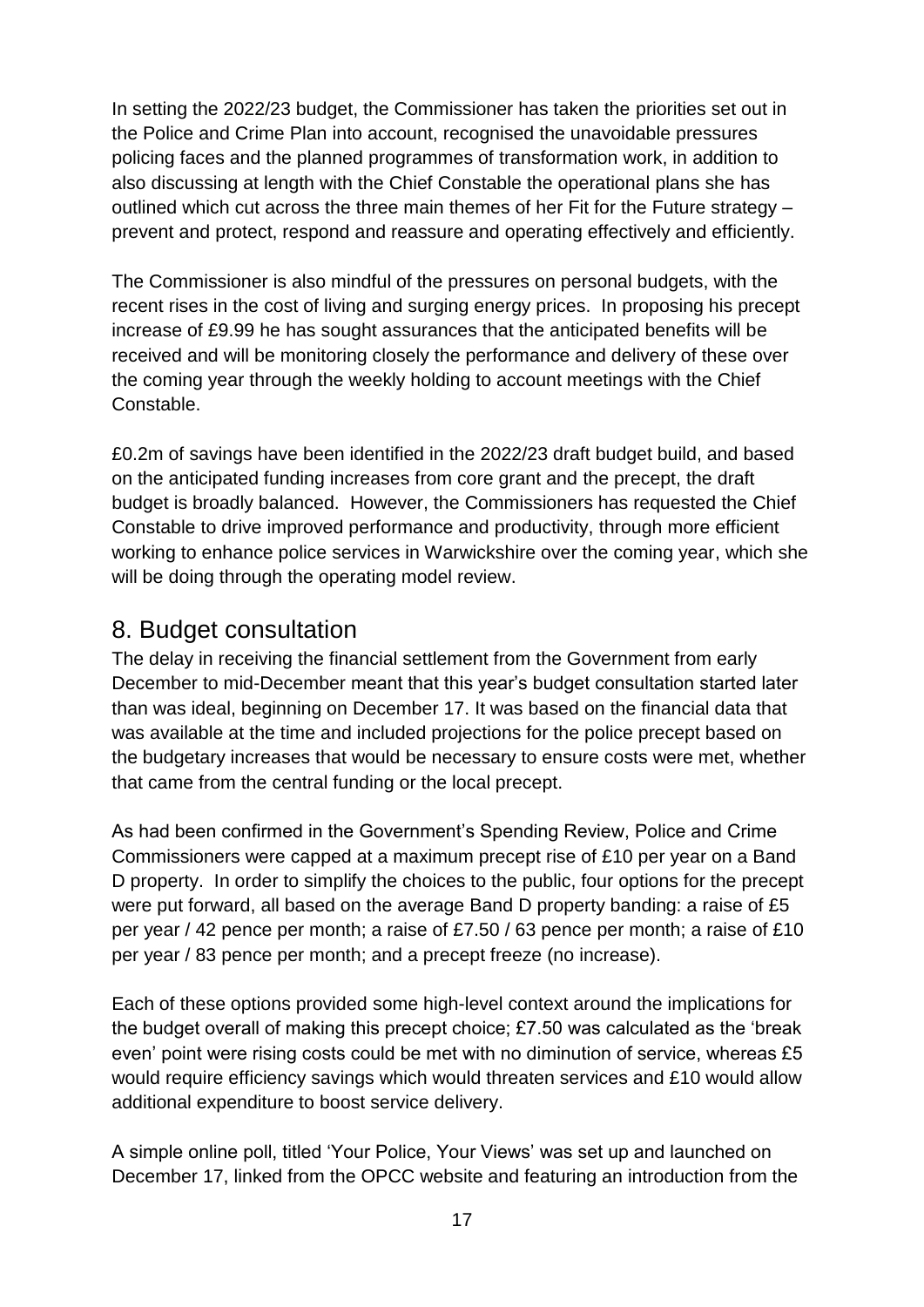Commissioner. The survey was set to last for four weeks until January 17, 2022. This was to maximise the time for feedback but also allow the Commissioner the opportunity to review all results prior to making any decision on the proposed precept level in the draft budget.

The survey was promoted heavily on social media, including paid promotions on Twitter, Facebook and Instagram. The posts reached 56,000 users in Warwickshire on Facebook and Instagram, resulting in 792 click-throughs to the survey. On Twitter we reached a further 27,600 users within Warwickshire postcodes, with a further 1,352 click-throughs to the survey.

In addition, the survey was further marketed via the Commissioner's email newsletter, which was issued in late December and focussed solely on the budget consultation. It was read by 1,793 individuals, generating 193 click-throughs to the survey. In addition, all town and parish councils were written to and asked to help promote the survey and encouraged to complete it themselves.

Internal communications were issued by Warwickshire Police and by partners, including within the healthcare sector and local authorities. Media releases resulted in coverage in the Stratford Herald, Leamington/Rugby/Stratford Observer, Redditch Advertiser during early January 2022. This included a front page lead article on the proposed budget on the January 6 and 7 editions of the Observer series.

By the survey's end date on January 17, a total of 839 responses were received. A detailed breakdown of the consultation results will be presented to the Police and Crime Panel, however the results were monitored by the Commissioner throughout. These have given useful information about people's perceptions of affordability of the precept options, as well as an indication of the levels of support for each potential option.

On the question of affordability, we asked respondents to choose between a small/medium/large or no increase to the precept. The question had limited contextual information beyond the Commissioner's introduction and was designed to find general opinions on affordability of Council Tax increases. A total of 466 of respondents felt that some form of increase was affordable to them, including 239 who could afford a small increase, 131 who could afford a moderate increase and 96 who could afford a large increase. A total of 301 felt that no amount of increase would be affordable to them. There were also a number who were unsure or did not pay Council Tax. When the latter categories are removed to show only those who proffered a definitive view, there is support for a raise from 61%, with 39% preferring no increase.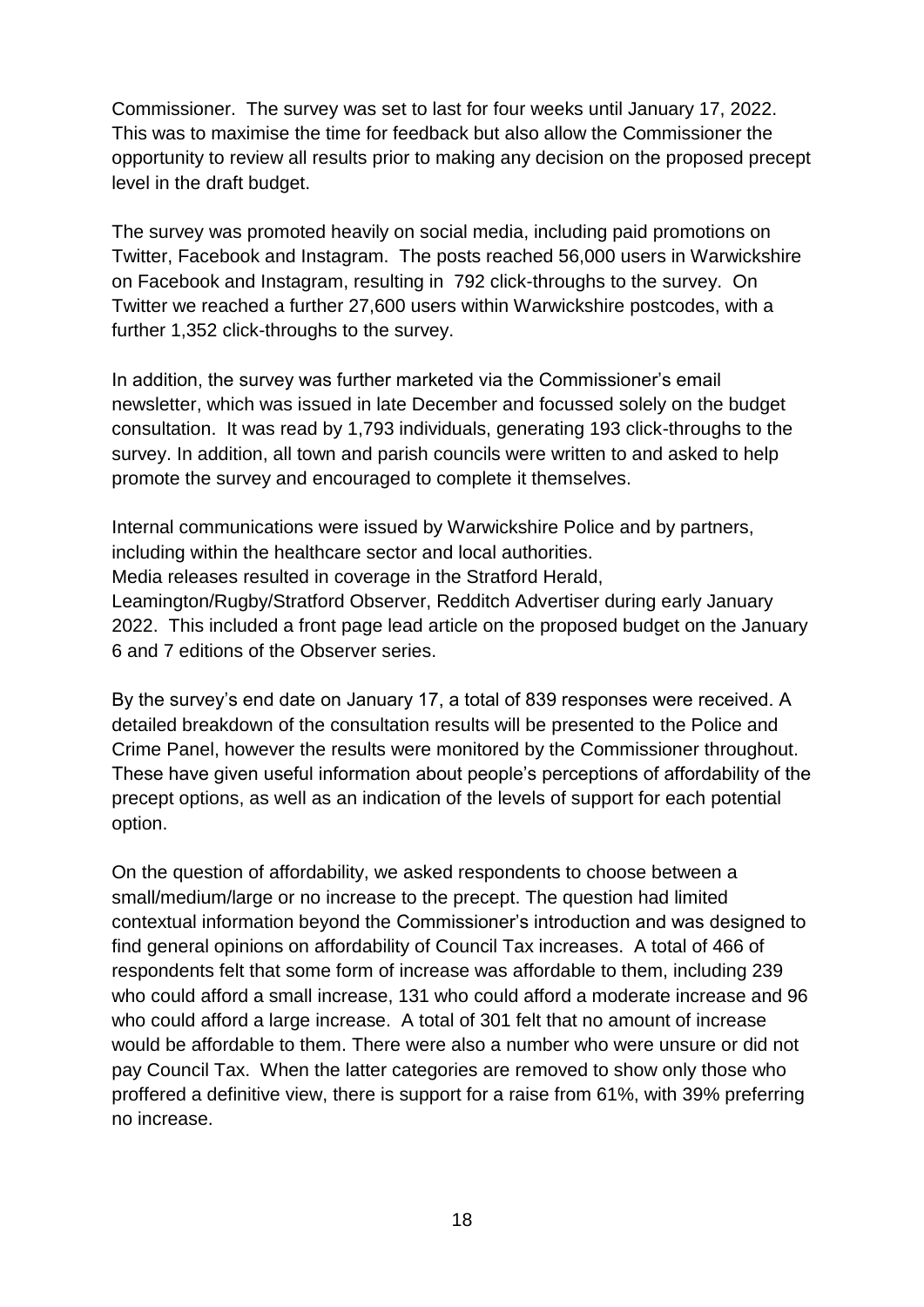The survey then asked respondents to indicate which would be their preference for the precept, with figures quoted for an average Band D property. The current Council Tax charges for each band were shown, alongside some high level implications for service levels of each option. There was also an option for respondents to state they did not pay Council Tax. The results showed a swing in support among taxpayers, with support for the maximum raise increasing considerably from 13% to 45%. There was also change in the level of support for some form of raise to 69%. There remained 31% who do not support any form of raise.

The final sections of the survey focused on understanding where spending should be prioritised. The results showed that the top results were:

- 1. Improving the quality of police investigations
- 2. with better outcomes for victims (61%)
- 3. Improving the visibility of policing (59%)
- 4. Investing in technology to allow front line policing
- 5. to respond more efficiently and effectively (45%)
- 6. Investing in crime prevention in the community (45%)
- 7. Making police more accessible, including at police
- 8. station front counters (42%)

The survey also established that the places where people wanted to see most improvement were in our town centres, followed by in our rural areas and then on our roads. Questions also asked respondents about their views on the visibility and accessibility of Warwickshire; the responses shows there is significant need for improvement, which the proposed precept increase of this draft budget seeks to address with additional investment.

Bolstering the online poll, a series of consultation meetings were also held with representative groups to establish their views:

- Business and rural crime organisations
- Local MPs
- Town and parish councils
- Local Authority Chief Executives/Finance Leads and Council Leaders
- Police workforce representatives
- The Chief Constable and senior officer team.

A consensus of general opinion was that, while tax raises are never likely to be welcomed widely by taxpayers, provided the public sees genuine improvements in service, accessibility and visibility from the police, they would on balance be prepared to support a maximum increase. There was also comment that the Commissioner would need to take into account the affordability of such a raise on some sections of the community, particularly when it is likely that other precepting authorities would also be seeking to raise their portions of Council Tax.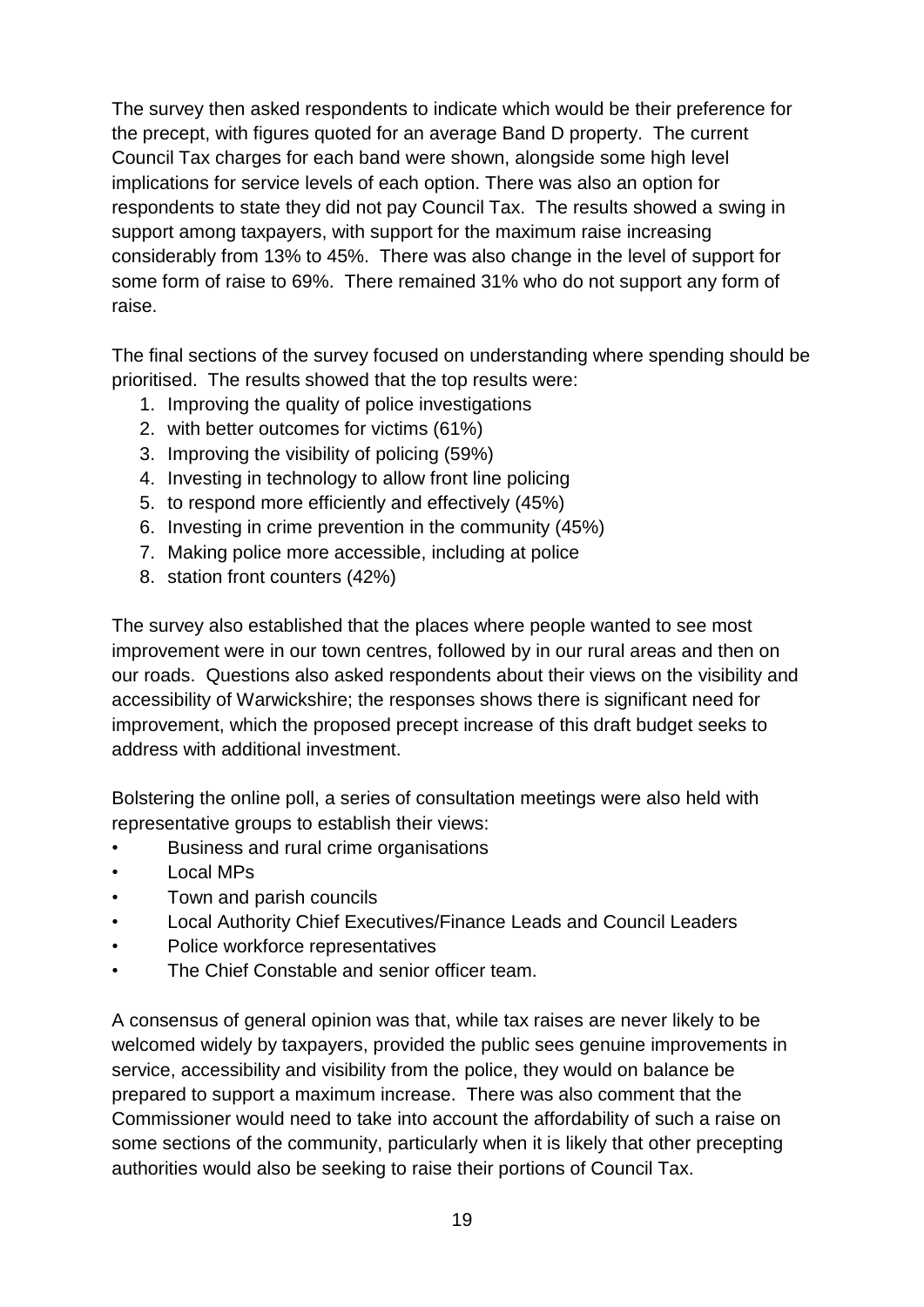In conclusion, while the numbers of responses did suffer from the timing of the consultation over the Christmas period and also from high levels of general surveying that was going on across the public sector, particularly involving victims of crime, it has provided the Commissioner with sufficient information to understand broad public sentiment. There is majority support for a precept raise, with just under half of responding taxpayers supporting the maximum raise.

This must be balanced against the results of respondents who do not support any raise and the questions of affordability, albeit those in lower incomes do receive relief on their Council Tax and will be paying proportionately less.

Overall, the consultation does demonstrate that the majority would support an increase as long as the anticipated benefits and improved services are delivered. This why the priorities for spending identified in the consultation are matched to the benefits anticipated from the proposed budget.

## **9. Capital Programme.**

The draft capital programme includes investment in operational elements of premises, equipment, ICT and vehicle fleet. The Capital Programme for 2022/23 to 2026/27 has been reviewed and updated in consultation with the Chief Constable, the respective business areas and scrutinised by the PCC and his team.

The Capital Programme reflects known priorities and commitments to meet business requirements as well as provides for a future which is continuing to taking shape. The ICT capital budget in 2021/22 was dominated by the Evolve transition and transformation investment to complete the on premise design and build of the (accredited) ICT infrastructure (network, storage and back up). This has consisted of expenditure on hardware, software, consultancy fees and application migration solutions. In 2021/22 the Evolve Programme has included an extensive replacement of devices which was an acceleration of the ICT replacement programme, and the reason for some of the increased spend in year. Operationally this means that the 2022/23 future year's replacement programme has been reviewed and reduced budget provision is now required in 2022/23. There may still be some slippage from 2021/22 and this has been included in the 2022/23 programme based on the most up to date information, but this will continue to be tracked up to year end.

National programmes also influence local policing, and contain both revenue and capital implications, the replacement of the Airwave radio system being one example. The Emergency Service Network (ESN) is the national programme for providing communications in the future. This is likely to be a significant cost but the exact timing of implementation remains uncertain.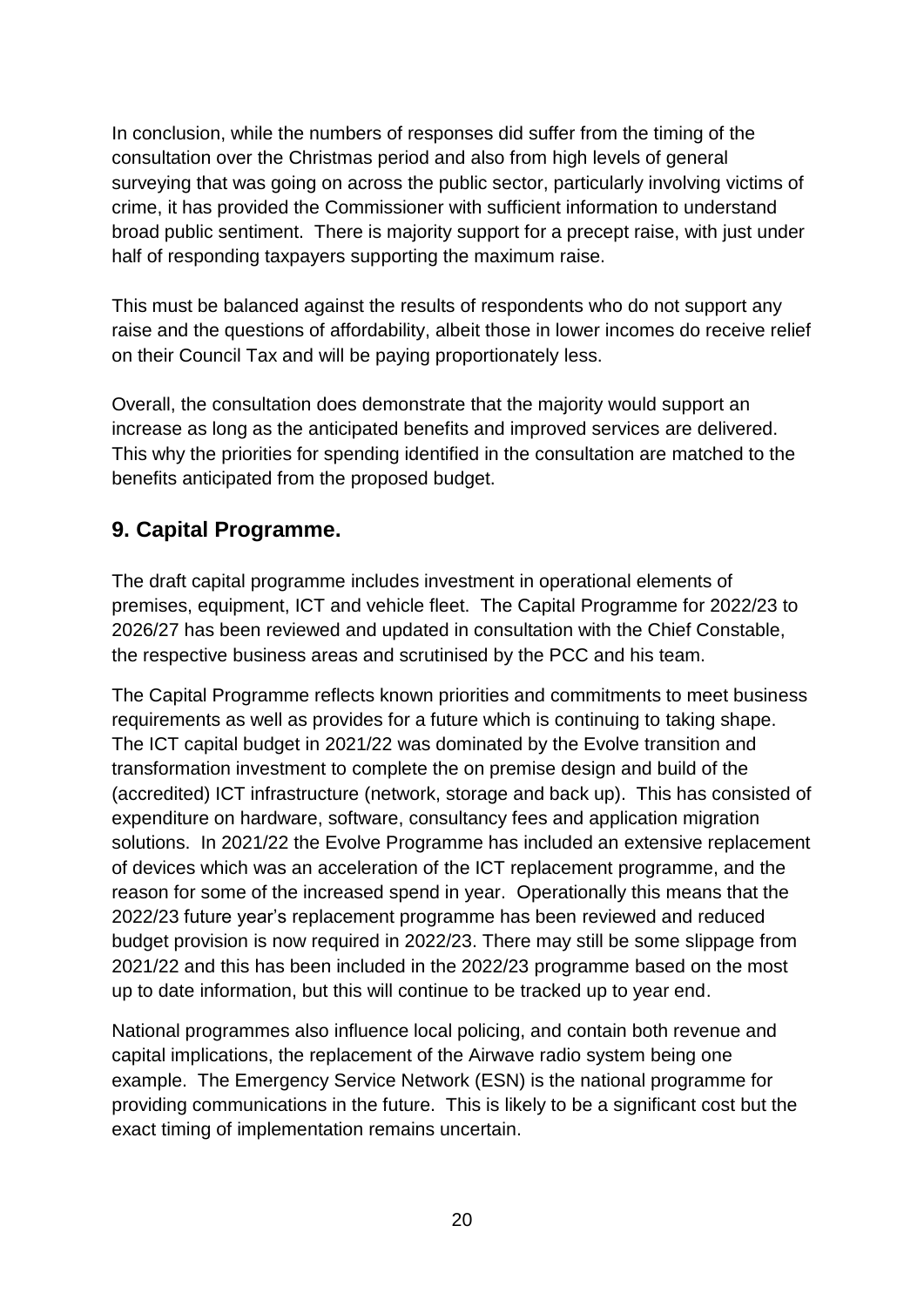The estates programme is in large part non-specific as it will be reliant on the outcomes from the estates review which is not yet finalised. In lieu of this detail and the working up of priority and timing of specific estates work £1.8m has been included in the 2022/23 programme and then a further £1.5m across the future years of the medium term capital plan.

The vehicle replacement programme for 2022/23 has been set at a modest level, but also reflects a programme that is realistic and meets identified business needs. There is some slippage on the vehicle replacement programme from 2021/22 which stems from issues with national supply chains for vehicles, and shortages of some specific parts including microchips which are in high demand internationally. Current forecasts suggest that it will be unlikely to accelerate vehicle replacement in 2022/23 and as such a resetting of the budget has occurred. The operational impact of this is currently being managed through the retention of existing vehicles, and there are no reports of significantly increased revenue maintenance costs, although vehicle hire costs, which are also revenue, do remain a challenge. The ongoing operational impact needs to be kept in check and managed if the situation is prolonged.

Part of the picture for vehicle replacement is also the consideration of the type of vehicles that are necessary for the force to operate effectively. This will need to accommodate changes in the industry and migration to electric and 'greener' hybrid vehicles over time, along with the infrastructure that they require, which in turn will reduce the carbon footprint of the fleet.

The funding of the capital programme in 2022/23 and beyond will be almost entirely from local resources. In recent years the scope to use revenue or draw down from reserves as a source of capital funding has been limited, given the revenue position and the need to protect reserves due to the uncertainty over the medium-term financial position on future levels of funding. Therefore, in lieu of capital receipts, the majority of capital expenditure has been financed through borrowing. Any borrowing has to be within the parameters of the treasury rules contained within the prudential indicators shown at Appendix A. However, the recent focus of the capital programme to fund short-life assets (ICT mainly) has also had the effect of increasing the burden on revenue through the workings of the Minimum Revenue Provision (MRP), which is the statutory mechanism whereby assurance is sort that adequate revenue is set aside to repay borrowing.

From 2022/23 onwards, there will be no government funding to support general capital expenditure, but the availability of some capital receipts has opened up more options for financing the capital programme, and these will be used in the most cost effective way to minimise the impact on the revenue account of statutory capital charges. Borrowing, although not specific, will be targeted against assets with a longer term use eg. estates, to better manage the revenue implications of borrowing. This strategy needs to be refined and will be developed further in line with our expert external Treasury management advisors.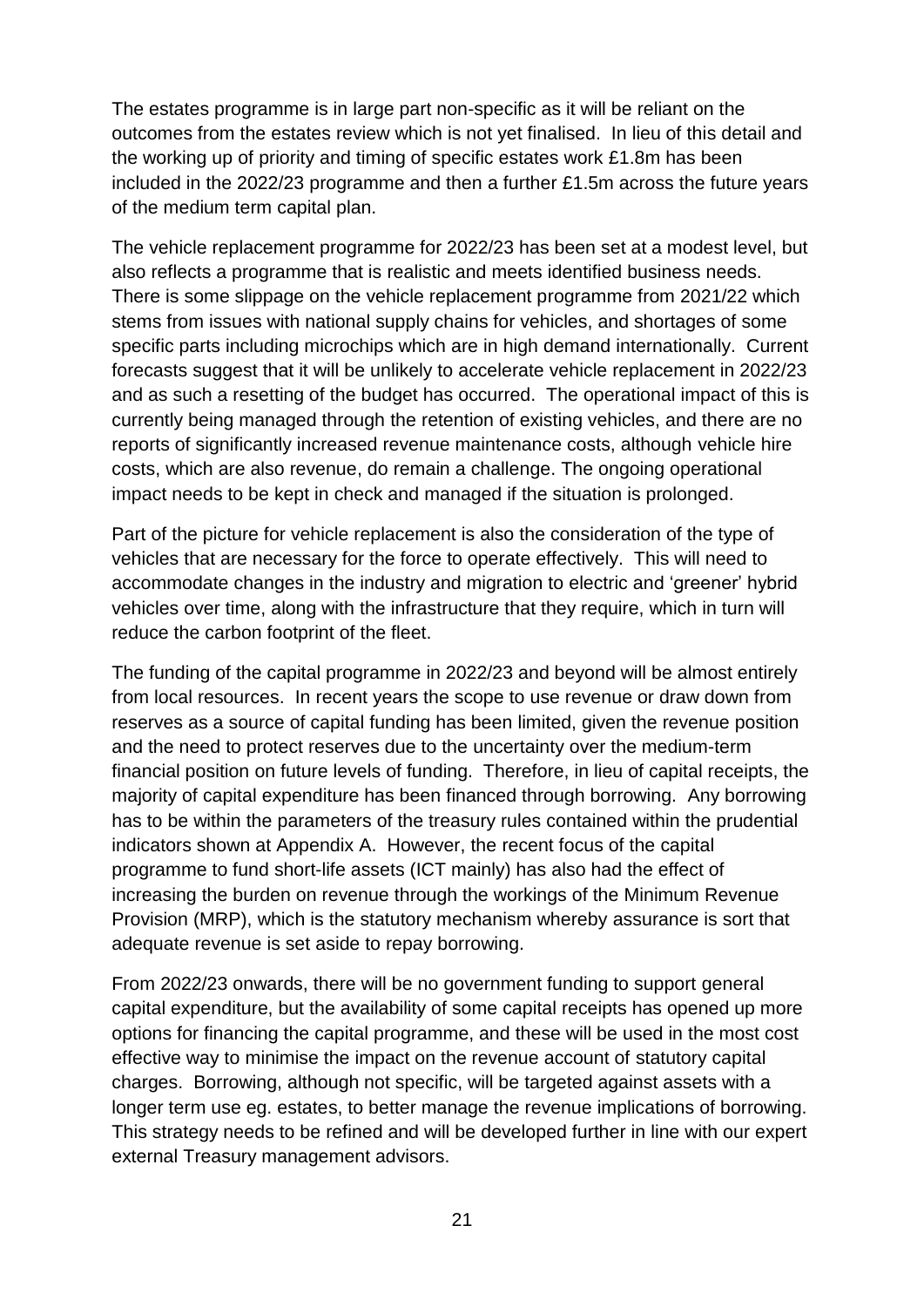The Commissioner is providing for significant capital investment of £44.611m over the next five years, as shown in the table below. The revenue consequences of this level of spending are incorporated into the MTFP. The capital programme will be kept under regular review challenged by the Commissioner, although there may need to be in year variations during the course of the year as projects unfold. Table 7 outlines the high level capital programme and medium term capital spending plans.

| <b>Capital Programme</b>     | 2021/22 | 2022/23 | 2023/24 | 2024/25 | 2025/26 | 2026/27 | <b>TOTAL</b> |
|------------------------------|---------|---------|---------|---------|---------|---------|--------------|
|                              | £m      | £m      | £m      | £m      | £m      | £m      | £m           |
|                              |         |         |         |         |         |         |              |
| <b>Estates</b>               | 2.113   | 1.881   | 1.500   | 1.500   | 1.500   | 1.500   | 9.994        |
|                              |         |         |         |         |         |         |              |
| <b>Evolve ICT Transition</b> |         |         |         |         |         |         |              |
| and Transformation           | 15.182  | 0.742   | 0.000   | 0.000   | 0.000   | 0.000   | 15.924       |
| <b>ICT Projects, systems</b> |         |         |         |         |         |         |              |
| & applications               | 0.063   | 0.408   | 1.387   | 1.551   | 1.000   | 1.000   | 5.409        |
| <b>ICT Hardware and</b>      |         |         |         |         |         |         |              |
| device replacement           | 0.175   | 0.100   | 1.088   | 0.576   | 0.517   | 2.000   | 4.456        |
|                              |         |         |         |         |         |         |              |
| <b>Vehicle Replacement</b>   | 0.622   | 1.300   | 1.407   | 1.443   | 1.204   | 1.204   | 7.180        |
|                              |         |         |         |         |         |         |              |
| <b>Plant &amp; Equipment</b> | 0.194   | 0.254   | 0.300   | 0.300   | 0.300   | 0.300   | 1.648        |
|                              |         |         |         |         |         |         |              |
| <b>TOTAL</b>                 | 18.349  | 4.685   | 5.682   | 5.370   | 4.521   | 6.004   | 44.611       |

Table 7

The expected funding of the programme is outlined in table 8 below. Reserves are being used primarily to manage risk, finance one-off revenue costs and meet the costs of exceptional or unexpected operational events, therefore the majority of the capital programme will be financed from borrowing, and /or capital receipts where they are available in 2022/23. Reserves are not currently planned to meet capital costs, but this will be kept under review. A prudent assessment based on known information and estimations about the level and timing of receipts has been built into the capital programme funding for future years.

Warwickshire has not undertaken any long term borrowing for some time. Currently borrowing is relatively cheap, but the timing of borrowing will be key, and cashflow is being closely monitored to determine when such borrowing may be necessary. The capital receipts have provided increased opportunities around financing and borrowing decisions will only be taken in line with our treasury management strategy. The loss of central capital grant from 2022/23 onwards, does represent a challenge in the medium term for financing of the capital programme. The capital strategy will outline this in more detail, but the continuance of relatively small annual capital contributions to capital to substitute the loss of capital grant, as in the 2021/22 budget is included throughout the medium term financial plan period. This will help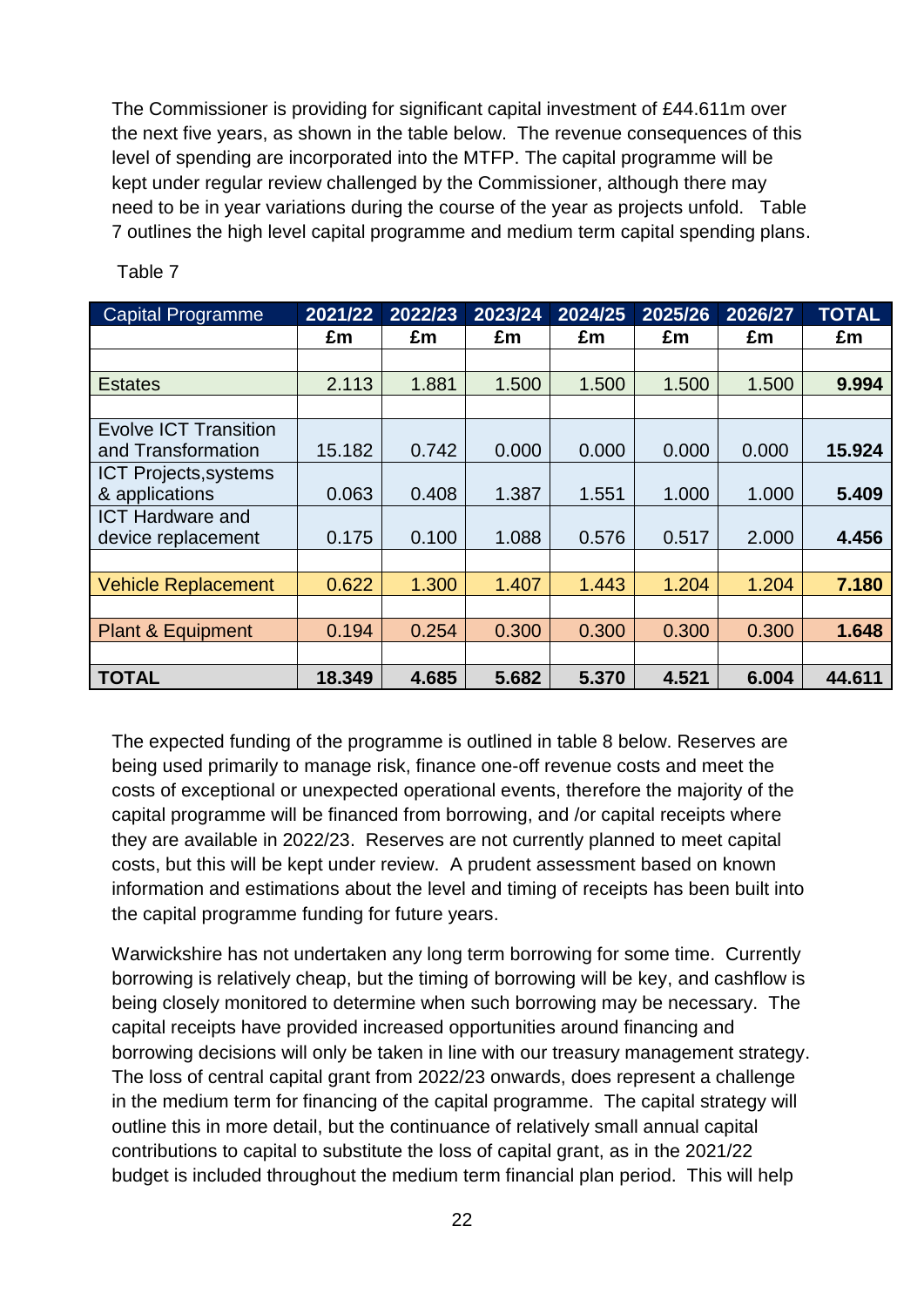to reduce the borrowing requirement and develop a more sustainable source of capital financing.

The prudential code and indicators provide the capital control mechanisms for borrowing, they consider the revenue effects of borrowing, which have been fully reflected in the draft budget and across the MTFP in increased capital financing charges.

| <b>Proposed source of</b><br>funding | 2021/22 | 2022/23 | 2023/24 | 2024/25 | 2025/26 | 2026/27 | <b>TOTAL</b> |
|--------------------------------------|---------|---------|---------|---------|---------|---------|--------------|
|                                      | £m      | £m      | £m      | £m      | £m      | £m      | £m           |
| Receipts                             | 4.700   | 2.437   | 2.451   | 0.587   | 0.000   | 0.000   | 10.175       |
| General capital grant                | 0.113   | 0.000   | 0.000   | 0.000   | 0.000   | 0.000   | 0.113        |
| Specific grant -                     |         |         |         |         |         |         |              |
| <b>Emergency Services</b>            |         |         |         |         |         |         |              |
| <b>Network</b>                       | 0.018   | 0.000   | 0.488   | 0.000   | 0.000   | 0.000   | 0.506        |
| Safer roads Reserve                  |         |         |         |         |         |         |              |
| funding                              | 0.125   | 0.000   | 0.000   | 0.000   | 0.000   | 0.000   | 0.125        |
| Revenue funding                      | 0.000   | 0.433   | 0.320   | 0.320   | 0.320   | 0.320   | 1.713        |
| <b>Borrowing</b>                     | 13.393  | 1.815   | 2.423   | 4.463   | 4.201   | 5.684   | 31.979       |
| <b>Total capital funding</b>         | 18.349  | 4.685   | 5.682   | 5.370   | 4.521   | 6.004   | 44.611       |

Table 8

### **10. The Medium Term Financial Plan (MTFP)**

The MTFP was last formally agreed in February 2021 although this has been updated and refreshed during the course of the year.

The key assumptions as at February 2022 are as follows:

- Council tax base will grow by an average of 2% (pre-Covid-19 levels) each year until 2026/27. From 2023/24 onwards no provision has been included for collection fund surpluses or deficits across the MTFP, other than the spreading of the 2020/21 deficit over a three year period as mandated. The final year being 2023/24.
- Central government grant has been assumed to increase in line with the increases in national funding for policing.
- Precept increases will be within the assumed Government draft settlement level, at an estimated 3% in 2023/24 and then at 2% thereafter.
- The review of the revenue grant funding formula is currently underway. It remains unclear when the final outcomes of this will be available or when or how any changes will be implemented, but this work is progressing at some pace by government. This remains a risk which will be backed by reserves across the MTFP as further details are awaited.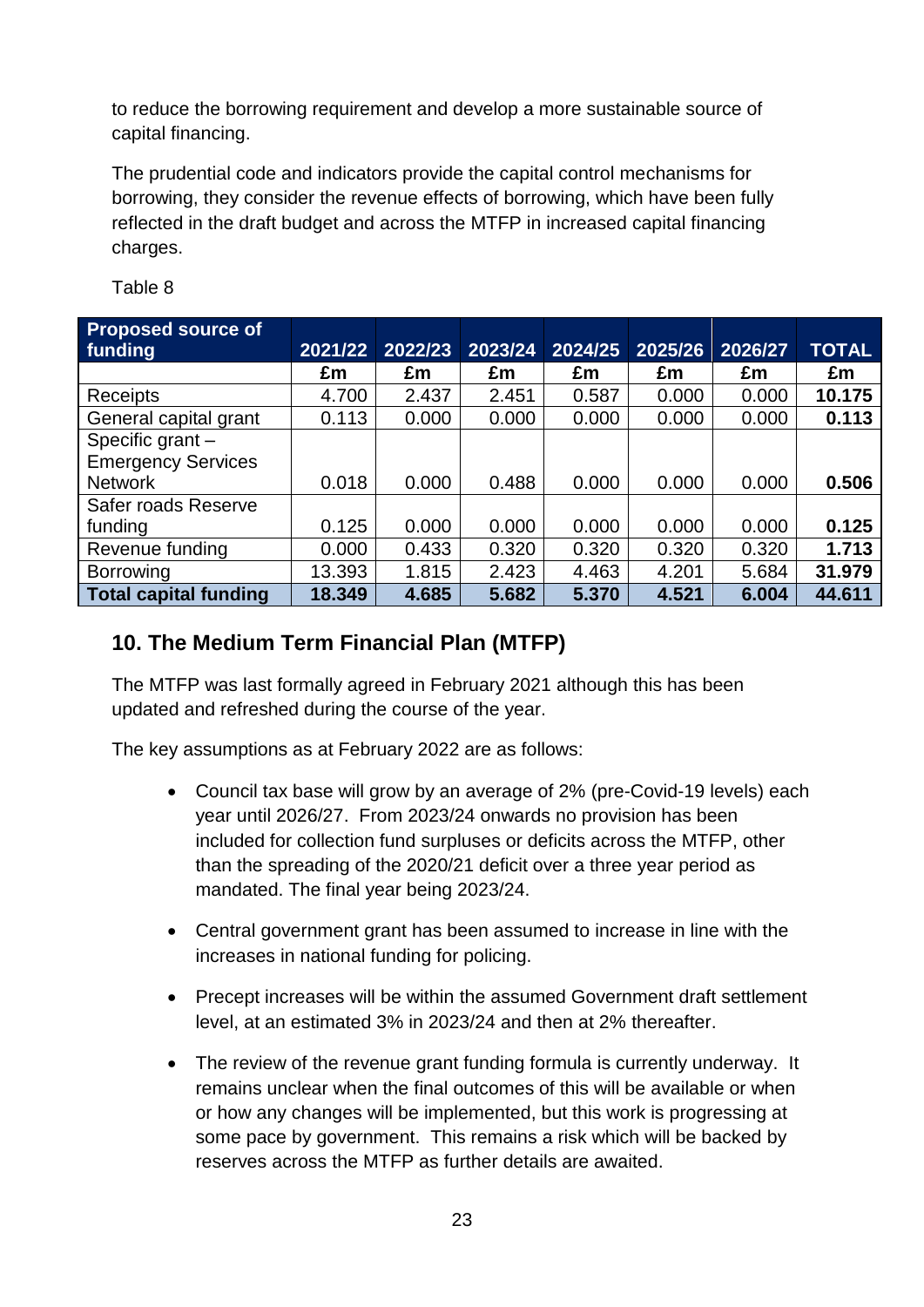- Pay inflation is included at 2.5% in 2023/24 and 2% in 2024/25. This has then been reduced to 1% thereafter.
- Pay budgets include provision for increments and turnover, which is especially material to police officer pay, given the salary ranges of some ranks.
- General inflation is provided at the current agreed rates where there is a contractual commitment and as a broad estimate against other budget heads.

The impact of the 2022/23 budget proposals and the assumptions outlined above are quantified in the MTFP outlined in table 9 below. Despite the increased degree of certainty on high level funding and precept flexibility as a result of the three year spending review, further uncertainty from the review of the national police funding formula and other local and national changes particularly given the economic crisis created by the pandemic will result in changes to the medium term plans and these will be reviewed on an ongoing basis in advance of setting the annual budget and MTFP. The actual precept increase remains a local annual decision for the Commissioner.

Across the MTFP period, the financial strategy remains for a good and balanced budget which is not reliant on the routine use of reserves to finance any budget shortfalls. Net expenditure must match the resources available to ensure a selfsufficient, resilient force and encourages greater efficiency and productivity in its service delivery. Earmarked reserves are held for specific purposes and will be used to manage risk and one-off costs to deliver policing services over the next five years. Further detail on the required movement and use of reserves in the MTFP is included within section 11.

|                                 | 2022/23 | 2023/24 | 2024/25 | 2025/26 | 2026/27 |
|---------------------------------|---------|---------|---------|---------|---------|
|                                 | £m      | £m      | £m      | £m      | £m      |
| Opening base budget             | 114.233 | 121.214 | 125.908 | 130.691 | 134.898 |
| Pay inflation, increments, NI & |         |         |         |         |         |
| pensions                        | 3.659   | 3.244   | 3.248   | 2.538   | 1.907   |
| Non-pay inflation               | 0.471   | 0.200   | 0.200   | 0.200   | 0.200   |
| Officer uplift costs            | 1.792   | 0.000   | 0.000   | 0.000   | 0.000   |
| Net ICT, shared service and     |         |         |         |         |         |
| business transformation costs   | (0.811) | (0.500) | 0.000   | 0.000   | 0.000   |
| Capital financing costs         | 1.914   | 0.116   | 0.385   | 0.669   | 0.512   |
| Unavoidable costs               | 0.863   | 0.500   | 0.500   | 0.300   | 0.500   |
| Business plan changes -         |         |         |         |         |         |
| growth/savings                  | 0.450   | 0.503   | 0.500   | 0.500   | 0.500   |
| <b>Safer Roads initiatives</b>  | 0.250   | (0.100) | (0.050) | 0.000   | 0.000   |

#### Table 9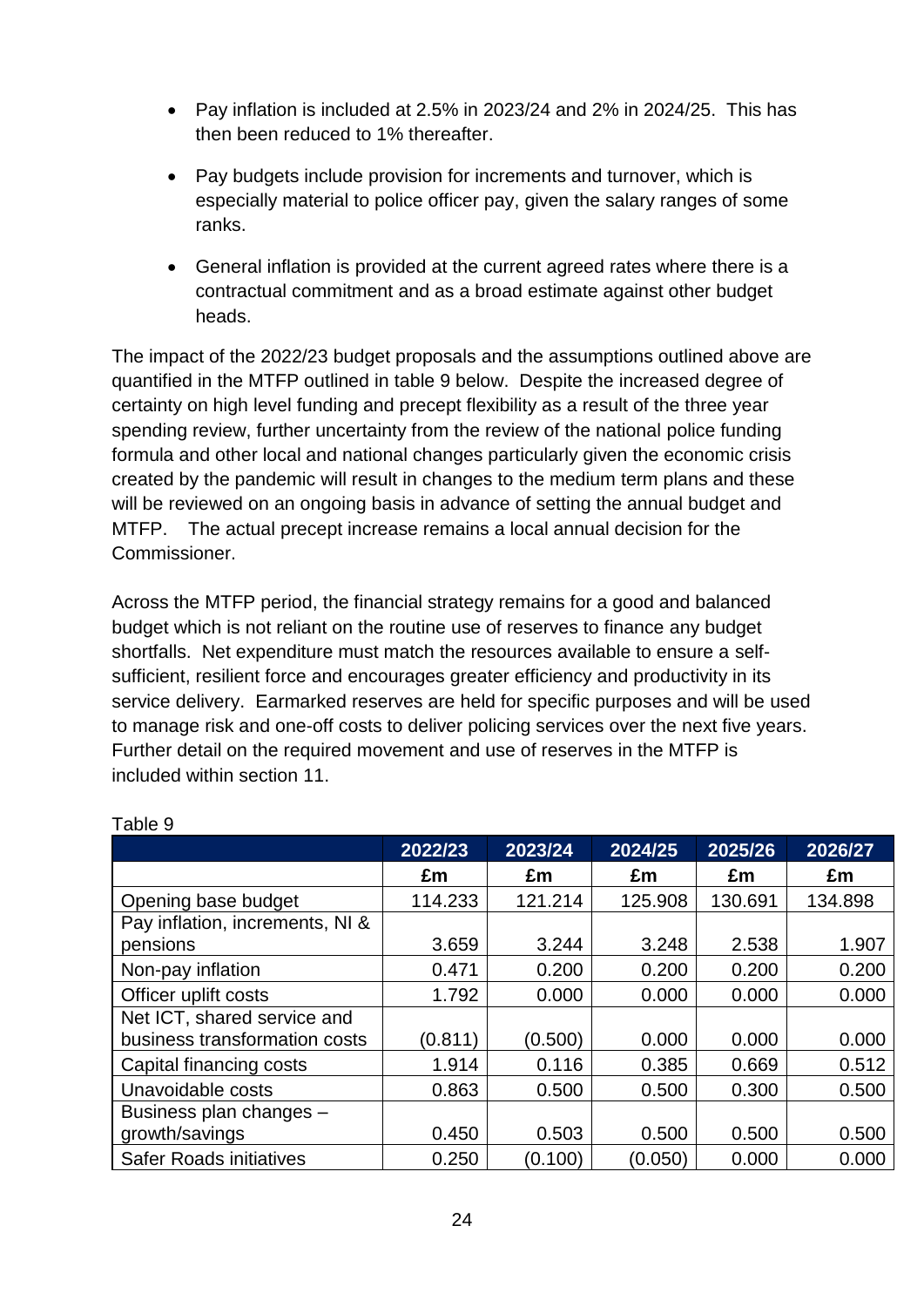| Vetting income                                        | (0.560) | (0.250) | 0.000   | 0.000   | 0.000   |
|-------------------------------------------------------|---------|---------|---------|---------|---------|
| Uplift grant changes                                  | (0.296) | 1.006   | 0.000   | 0.000   | 0.000   |
| Other income changes<br>including mutual aid and      |         |         |         |         |         |
| camera enforcement                                    | (0.550) | 0.000   | 0.000   | 0.000   | 0.000   |
| Savings achieved                                      | (0.201) | (0.025) | 0.000   | 0.000   | 0.000   |
| <b>Budget</b>                                         | 121.214 | 125.908 | 13.691  | 134.898 | 138.517 |
|                                                       |         |         |         |         |         |
| <b>Funding</b>                                        | 120.964 | 124.505 | 128.745 | 131.864 | 135.090 |
| Budget gap                                            | 0.250   | 1.403   | 1.946   | 3.034   | 3.427   |
| Reserves usage (Road Safety                           |         |         |         |         |         |
| initiatives)                                          | (0.250) | (0.150) | (0.100) | (0.100) | (0.100) |
| <b>Minimum required savings</b><br>not yet identified | 0.000   | 1.253   | 1.846   | 2.934   | 3.327   |

#### **11. Use of reserves and balances**

In considering the 2022/23 budget, the Commissioner has reviewed all of the reserves that he holds.

Allowing for all of the known costs the movement of reserves is summarised below over the MTFP period:

| <b>Estimated reserve levels on the 1st April 2022</b> | £14.028m  |
|-------------------------------------------------------|-----------|
| <b>Transfers from Safer Roads Reserve</b>             | (E0.700m) |

#### **Anticipated reserve levels at the end of the MTFP (31st March 2027) £13.328m**

There are a number of more general risks, some of which are largely outside the control of the force for which earmarked reserves have either been specifically created or they will be covered by either the budget or general reserve, including:

- Known Operations or any unforeseen major or unpredictable policing operations, which may be one-off in nature
- Pay, inflation and supply chain issues
- Pensions
- Legal
- Non-vetting service income fluctuations
- The commercial national contractor vetting service
- The national review of the police funding formula
- Digital technology changes in national police systems
- Introduction of the Emergency Services network (ESN)
- Estates strategy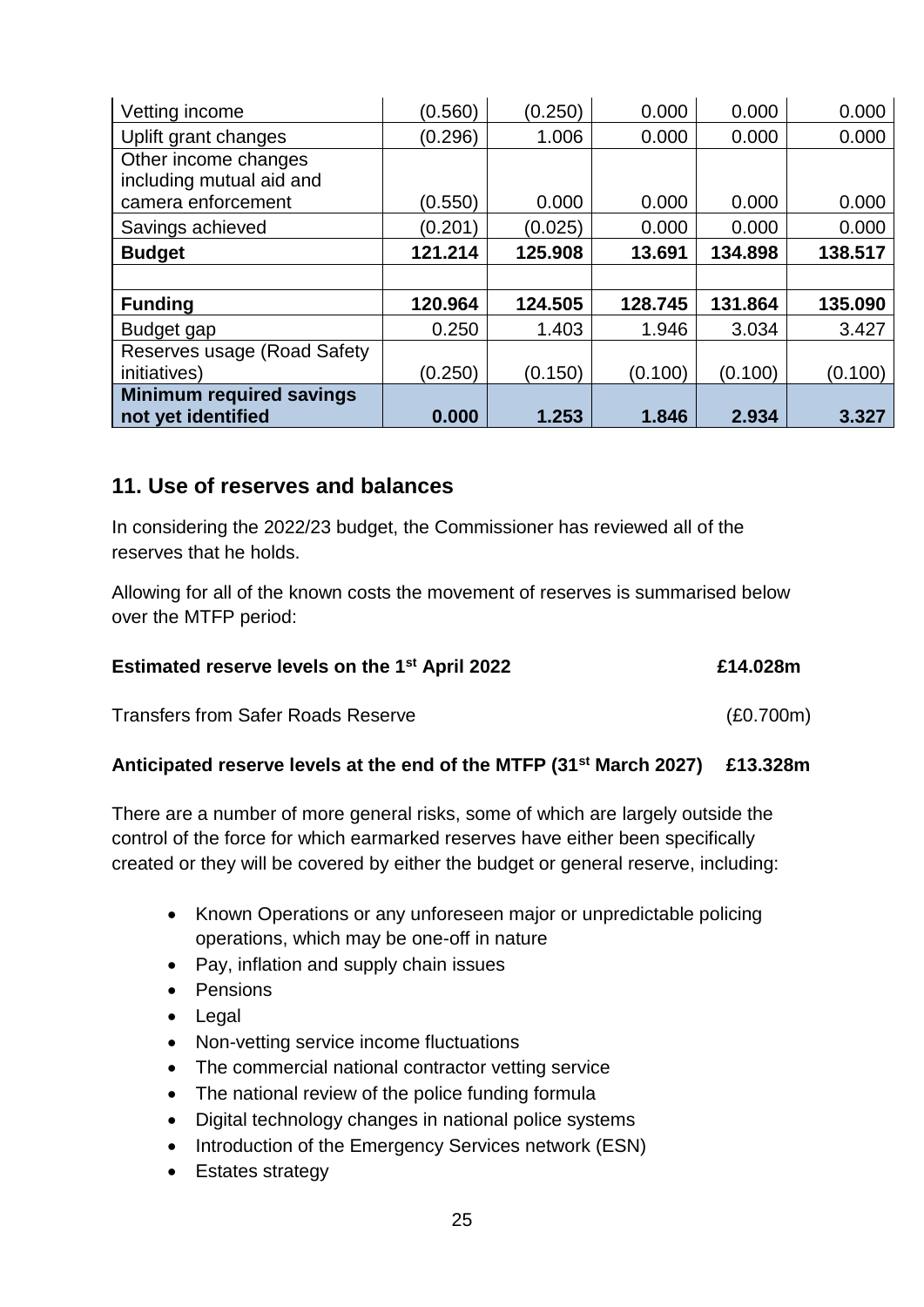Any other exceptional one-off issues, would need to be managed within the general reserve. It is recognised that this may be over and above any special grant application to the Home Office, however the reserve levels are set in recognition of the tightened criteria for such applications. The table below shows the reserve balances anticipated at the end of each year of the MTFP:

|                                       | <b>Closing</b>     | 2021/22   | <b>Forecast</b>    | <b>Forecast</b>    | <b>Forecast</b>    | <b>Forecast</b>    | <b>Forecast</b>    | <b>Forecast</b>    |
|---------------------------------------|--------------------|-----------|--------------------|--------------------|--------------------|--------------------|--------------------|--------------------|
|                                       | balance<br>2020/21 | reserve   | closing<br>balance | closing<br>balance | closing<br>balance | closing<br>balance | closing<br>balance | closing<br>balance |
|                                       |                    | transfers | 2021/22            | 2022/23            | 2023/24            | 2024/25            | 2025/26            | 2026/27            |
|                                       |                    |           |                    |                    |                    |                    |                    |                    |
| <b>General</b><br><b>Reserve</b>      | 5.000              | 0.000     | 5.000              | 5.000              | 5.000              | 5.000              | 5.000              | 5.000              |
| <b>Earmarked</b>                      |                    |           |                    |                    |                    |                    |                    |                    |
| reserves:                             |                    |           |                    |                    |                    |                    |                    |                    |
| Budget &<br><b>Transformation</b>     | 3.067              | 1.638     | 4.705              | 4.544              | 4.544              | 4.544              | 4.544              | 4.544              |
|                                       |                    |           |                    |                    |                    |                    |                    |                    |
| <b>Transformation</b>                 | 1.378              | (1.378)   | 0.000              | 0.000              | 0.000              | 0.000              | 0.000              | 0.000              |
| Pay                                   | 0.000              | 0.000     | 0.000              | 0.500              | 0.500              | 0.500              | 0.500              | 0.500              |
| <b>PCC</b> initiatives                | 0.300              | 0.000     | 0.300              | 0.300              | 0.300              | 0.300              | 0.300              | 0.300              |
| Pensions &<br>redundancy              | 0.500              | 0.167     | 0.667              | 0.667              | 0.667              | 0.667              | 0.667              | 0.667              |
| Insurance &<br>legal                  | 0.253              | 0.247     | 0.500              | 0.500              | 0.500              | 0.500              | 0.500              | 0.500              |
| Income                                | 0.000              | 0.250     | 0.250              | 0.250              | 0.250              | 0.250              | 0.250              | 0.250              |
| Covid &<br>operational<br>contingency | 0.386              | 0.114     | 0.500              | 0.500              | 0.500              | 0.500              | 0.500              | 0.500              |
| <b>Collection fund</b>                | 0.000              | 0.339     | 0.339              | 0.000              | 0.000              | 0.000              | 0.000              | 0.000              |
| Vetting<br>reserve                    | 0.573              | 0.000     | 0.573              | 0.573              | 0.573              | 0.573              | 0.573              | 0.573              |
| Safer Roads                           | 1.231              | (0.037)   | 1.194              | 0.944              | 0.794              | 0.694              | 0.594              | 0.494              |

#### Table 10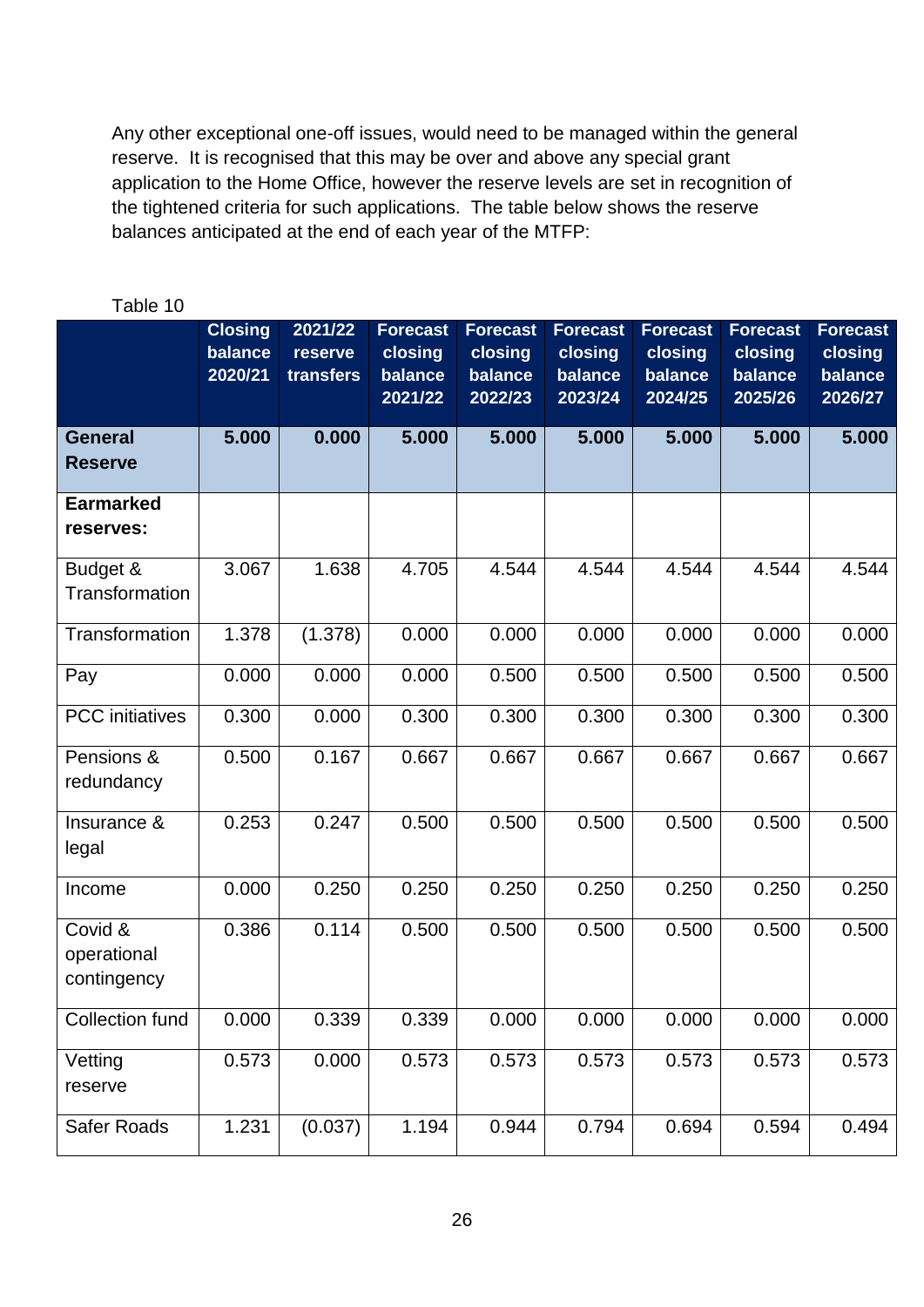| <b>Total</b><br>earmarked<br><b>reserves</b> | 7.688  | 1.340 | 9.028  | 8.778  | 8.628  | 8.528  | 8.428  | 8.328  |
|----------------------------------------------|--------|-------|--------|--------|--------|--------|--------|--------|
| <b>Total</b><br>available<br><b>reserves</b> | 12.688 | 1.340 | 14.028 | 13.778 | 13.628 | 13.528 | 13.428 | 13.328 |

Each year the Treasurer carries out an assessment of the risks facing the Commissioner to determine the minimum level of reserves which he needs to continue to hold. The assessment for 2022/23 is that £5.000m still needs to be held in a general reserve to provide adequately for all risks. This represents approximately 4% of net revenue expenditure. The £5.000m level has been retained since 2017/18, but net revenue expenditure has increased over that period. The Treasurer therefore advises that careful consideration should be given in future years to increase the general reserves so that they continue to represent between 4% and 5% of net revenue expenditure. In 2022/23, provision of £5m retains coverage within this range, and therefore an increase is not deemed necessary, especially given the extent of detailed budget work undertaken by the finance team, the ongoing success of the commercial services, healthy income streams, spending coming under control as the force have rebuilt services and emerged from the former strategic alliance and earmarked reserves being held to manage risk and future known commitments. However, in 2023/24 based on the MTFP, £5m of general reserve would equate to less than 4% of net revenue expenditure and as part of the budget process next year, this level should be reviewed. Further details of the risk assessment are included in the adequacy statement shown below.

### **12. Treasurer's Statement on the Soundness of the Budget and the Adequacy of Reserves**

When setting the budget and capital programme for the forthcoming year the PCC must be satisfied that adequate consideration has been given to the following:

- Government policy on police spending, as applied to the PCC
- The CIPFA prudential code and the treasury management code
- The impact on the council tax, and the risk of exceeding the limit for triggering a referendum
- Whether the proposals represent a balanced budget for the year
- The robustness of estimates and the size and adequacy of general and specific earmarked reserves
- The CIPFA financial management code of practice and guidance on the level of reserves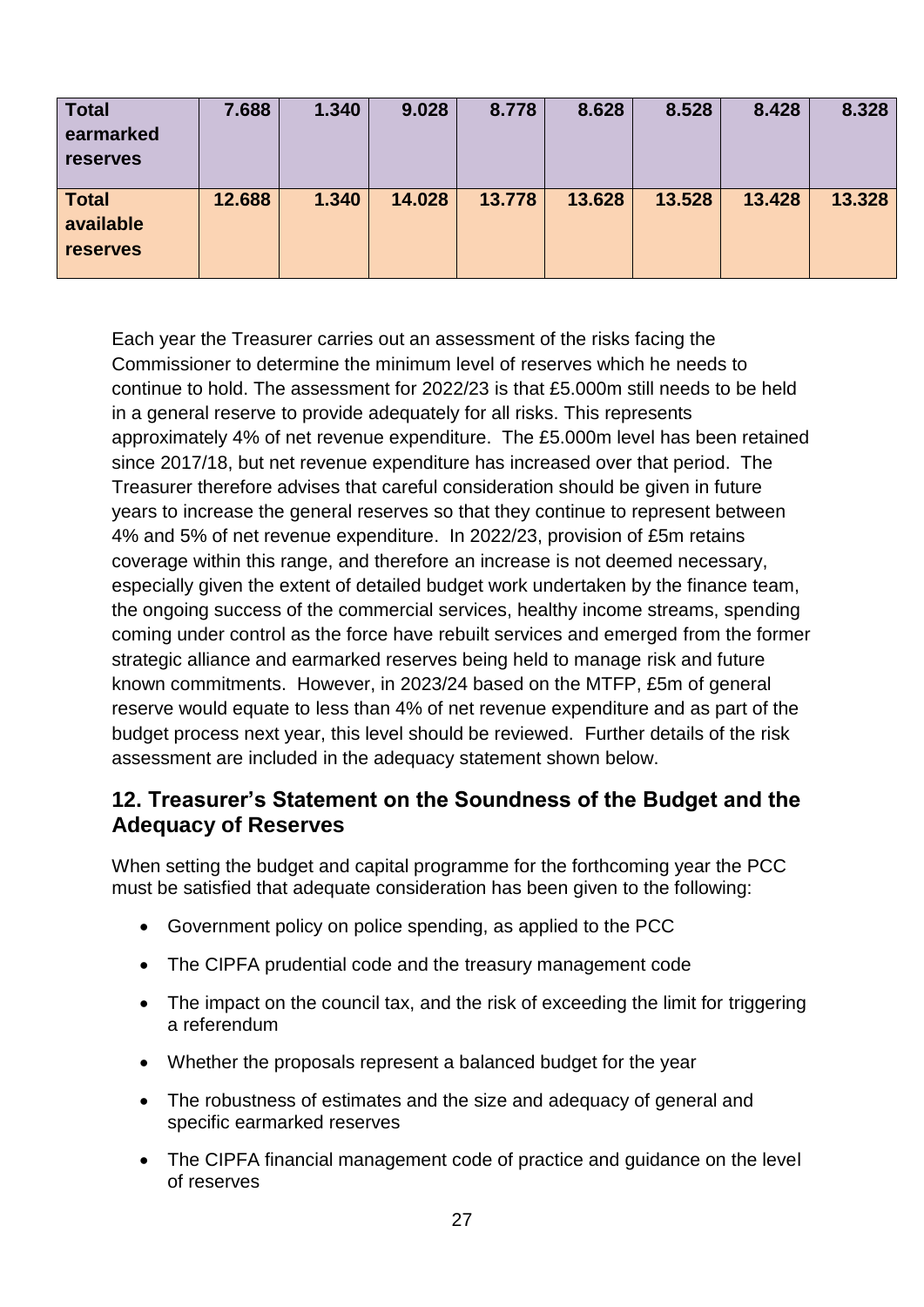• The medium term implications of the budget and capital programme.

Section 25 of the Local Government Act 2003 requires the Commissioner's Treasurer to provide the Commissioner with assurance on the robustness of estimates made for the purposes of the budget calculations and the adequacy of reserves.

The Director of Finance for Warwickshire Police has provided assurance that the main assumptions and estimates used for compiling the budget, are set out within this report, are robust and that the figures in the 2022/23 budget have been based, in his opinion and to the best of his knowledge on sound assumptions. He has also provided assurance that this budget is consistent with the financial strategy (good and balanced budget), provides links to the priorities outlined within the Police and Crime Plan which is underpinned by the Chief Constables Fit for the Future strategy and does not impact adversely on the financial stability of the force in the medium term.

The draft 2022/23 budget has a lessened pressure on reserves, and the ring fenced earmarked reserve is only being used to finance one-off costs in respect road safety grants.

A level of uncertainty does exist, in particular around the review of the funding formula for policing. The outcomes, timing and implementation of any changes is unknown, but it is understood that work is progressing at pace, with some initial outputs expected by early summer 2022 and a broad commitment by government that this will be completed this parliament. Further details will be made available in time as the work progresses, and networking with colleagues at a local, regional and national level will help to improve our levels of understanding. Until then, reserves must continue to be held to manage any changes that may materialise in an adverse way, although the scale of any potential change is unknown, to enable a smooth transition and to minimise the impact on services. There are however opportunities to improve financial planning through the three year spending review announcements and these have been included within the medium term financial plan. The extent of future austerity and the state of the economy, following the end of the pandemic as we learn to live with the virus, is of course not entirely known. However, given the period under consideration, the figures contained in the MTFP represent a reasonable and prudent estimate of the likely position and are a sound basis for planning purposes.

The Treasurer for the PCC can provide assurance on the budget and MTFP in that it has been produced in line with the latest government policy, CSR 2021, the provisional settlement (which will be updated when the final settlement is announced), and is also compliant with the latest CIPFA Treasury Management Code and the Prudential Code.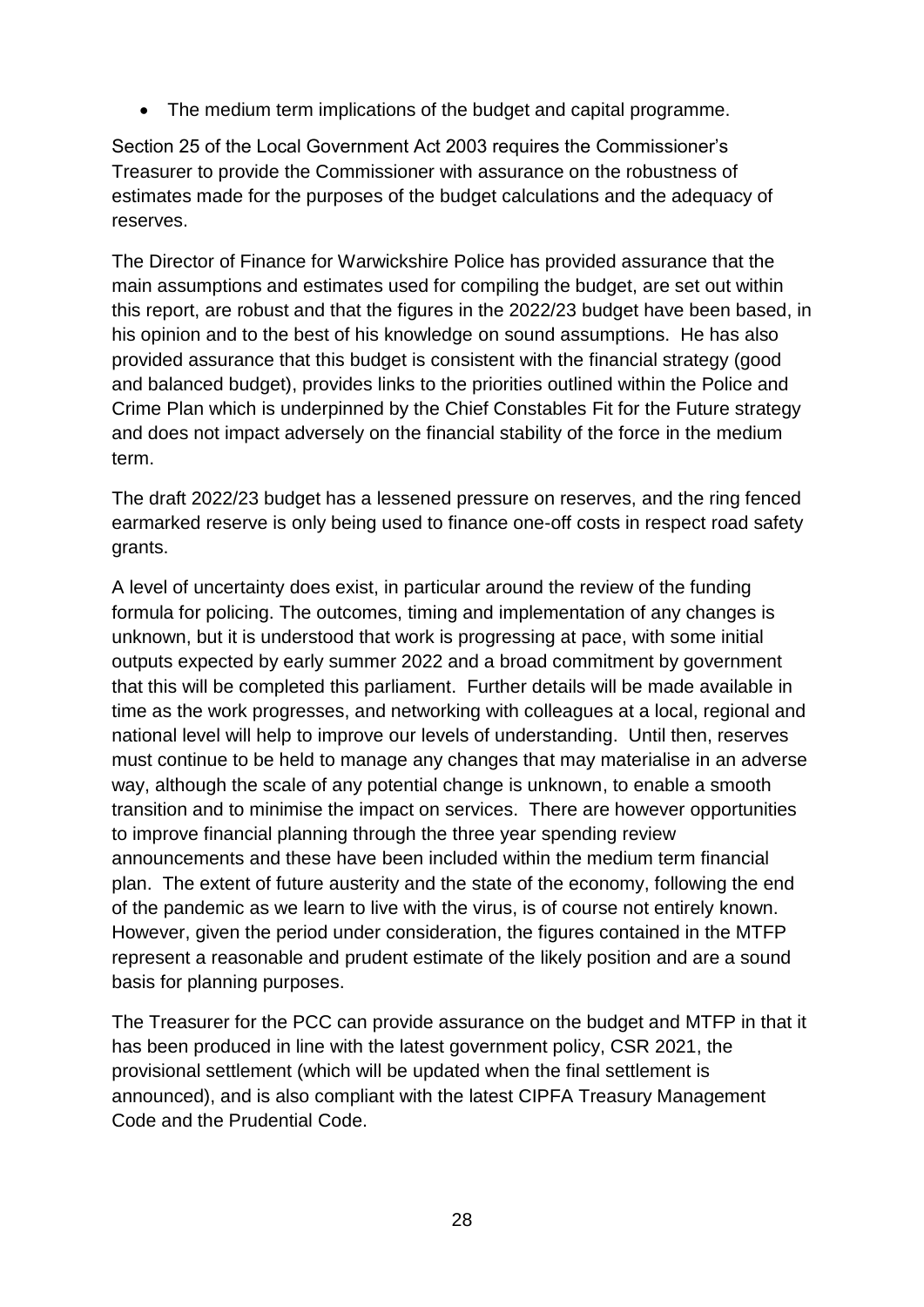The Localism Act provides communities with the power to veto through a referendum, council tax increases considered by the government to be excessive. The level set by government for 2022/23 is £10 on a band D property. This report and budget is based on a proposed precept option within this limit, being £9.99. The budget proposed is balanced and assurance has been sought from the Director of Finance within the force on the robustness of estimates contained within it. These have been scrutinised and challenged by the Treasurer and have been found to be sufficiently robust. This work has also revealed that the MTFP presents a prudent estimate of the future financial pressures that the Commissioner will face.

The budget, MTFP and underlying assumptions will continue to be monitored carefully, along with any national developments, to ensure the Commissioner and Chief Constable are sighted on any emerging risks. Any changes in the final settlement and arising from the confirmation of tax bases and collection fund surpluses or deficits will be incorporated prior to the final budget being approved.

The Director of Finance will be undertaking careful monitoring of the budget during the course of 2022/23 in conjunction with budget holders to manage spending and any consequential impact on reserves. The forecast outturn for 2021/22 looks to be on budget with no adverse changes anticipated at this stage.

In giving assurance on the adequacy of reserves the Treasurer has reviewed levels and compliance as outlined in the latest CIPFA guidance on the establishment and maintenance of Local Authority reserves and balances, which also applies to PCC's. This guidance sets out the factors that should be taken into account locally in making an assessment on the appropriate level of reserves and balances to be held.

The Commissioners reserves are categorised as - General Reserves, Earmarked Reserves and Capital Reserves. These will, in part, be governed by known or likely commitments, and, in part, by his appetite for risk. This should include the strategic, operational and financial risk facing the force, and also include the potential impact of external and internal risks. The Treasurer has thoroughly reviewed the risks facing policing in Warwickshire and reassessed the level of reserves required. In doing so, the Treasurer has complied with the CIPFA guidance with the intention being to ensure clear, transparent reporting around reserve levels in Warwickshire.

The following narrative provides some further detail on the approach, evidence and assurance regarding the adequacy of reserves.

| <b>Budget assumptions</b> | <b>Current situation in Warwickshire</b>                |
|---------------------------|---------------------------------------------------------|
| The treatment of          | Warwickshire Police (WP) makes full and appropriate     |
| inflation and interest    | provision for pay and price rises, based on up-to date  |
| rates                     | information and recognising the change in the workforce |

Compliance with the 7 key principles in CIPFA's guidance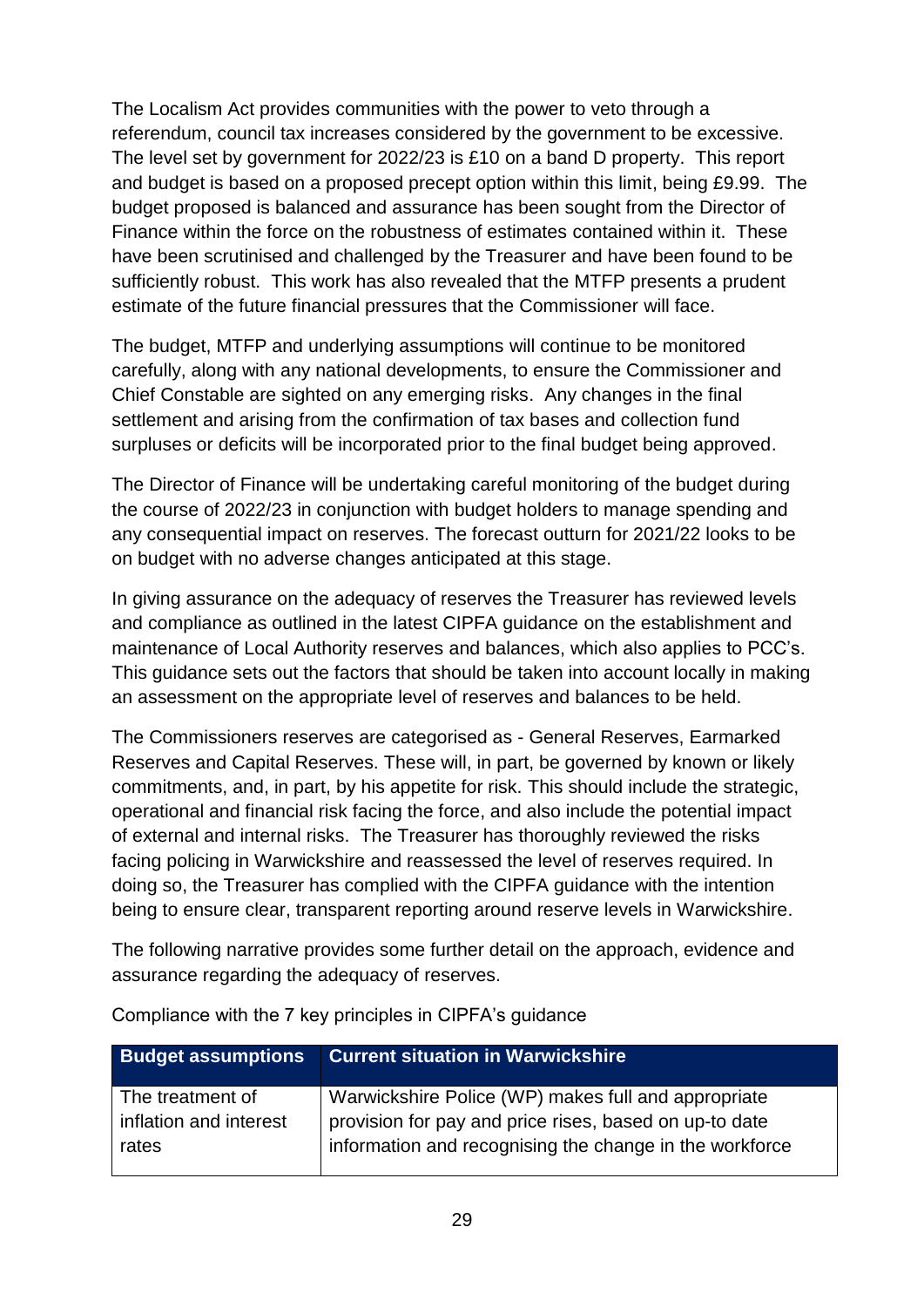|                                                                    | profile, increments, recruitment and turnover relevant to<br>managing a police establishment.                                                                                                                                                                                                                                                                                                                                                                                                                                                                                                                                                                         |  |  |  |  |
|--------------------------------------------------------------------|-----------------------------------------------------------------------------------------------------------------------------------------------------------------------------------------------------------------------------------------------------------------------------------------------------------------------------------------------------------------------------------------------------------------------------------------------------------------------------------------------------------------------------------------------------------------------------------------------------------------------------------------------------------------------|--|--|--|--|
|                                                                    | Pay inflation represents a more significant risk in the<br>2022/23 budget planning process, than in any other recent<br>year. Networking with other forces and local authorities has<br>resulted in a range of increases being proposed.<br>Warwickshire have included a pay award for officers and<br>staff of 3% in 2022/23, which falls in the middle of this range,<br>and is therefore deemed prudent. The actual pay award<br>increase will not be known for some time. If no other in year<br>funding is available through underspending or increased<br>income, the new pay earmarked reserve will be used to<br>manage the risk on the pay award assumption. |  |  |  |  |
|                                                                    | Non-pay inflation has been included where it is contractually<br>required, or on the best estimate of inflationary increases,<br>based on current spending levels.                                                                                                                                                                                                                                                                                                                                                                                                                                                                                                    |  |  |  |  |
|                                                                    | An informed assessment is made of interest rate<br>movements.                                                                                                                                                                                                                                                                                                                                                                                                                                                                                                                                                                                                         |  |  |  |  |
|                                                                    | All individual expenditure and income budgets are prepared<br>based on the forecast outturn and known or estimated<br>changes.                                                                                                                                                                                                                                                                                                                                                                                                                                                                                                                                        |  |  |  |  |
| <b>Estimates of the level</b><br>and timing of capital<br>receipts | The PCC and WP make a prudent assumption on the level<br>and timing of any future capital receipts. The timing of the<br>capital receipts in respect of the sale of excess land at Leek<br>Wootton are known and have been built into the financing of<br>the capital programme. A combination of funding from<br>capital receipts and borrowing, along with minor other<br>sources, is included within the capital plans.                                                                                                                                                                                                                                            |  |  |  |  |
| The treatment of<br>demand level                                   | The Force is required to operate and manage within its<br>annual budget allocation.                                                                                                                                                                                                                                                                                                                                                                                                                                                                                                                                                                                   |  |  |  |  |
| pressures                                                          | The Chief Constable retains a modest operational<br>contingency within the budget to help finance more minor<br>unexpected operations or events that require a policing<br>response. The former covid reserve will also help to provide<br>further operational risk cover, under its new name of Covid<br>and operational contingency. As a small standalone force<br>operational risks can carry a more significant effect on<br>financial resources.                                                                                                                                                                                                                |  |  |  |  |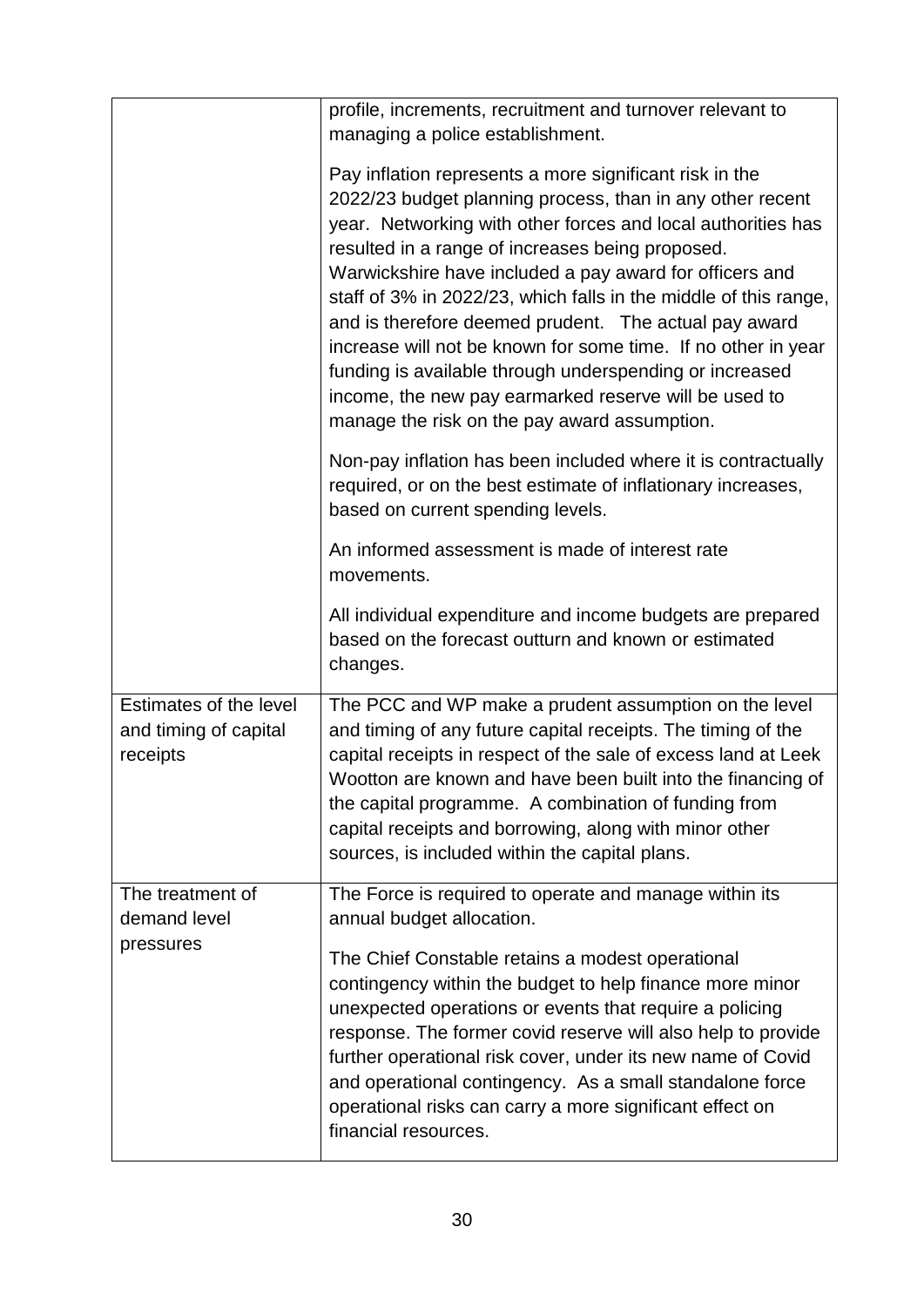|                                                                             | The force has already identified significant savings that were<br>removed from the budget on the 1 <sup>st</sup> April 2021, along with<br>some minor savings in April 2022. The draft budget<br>represents a balanced position, although the MTFP<br>indicates that more significant savings are required over the<br>next three years. These equate to approximately £1m per<br>annum for each year from 2023/24 to 2025/26.<br>Any significant pressures from changes in demand would<br>need to be addressed initially from other savings within the<br>in-year budget, and the budget or general reserve would<br>only be used in the more serious situations.                                                                                                                                                                                                                                                                                                                                                                                                                                           |
|-----------------------------------------------------------------------------|---------------------------------------------------------------------------------------------------------------------------------------------------------------------------------------------------------------------------------------------------------------------------------------------------------------------------------------------------------------------------------------------------------------------------------------------------------------------------------------------------------------------------------------------------------------------------------------------------------------------------------------------------------------------------------------------------------------------------------------------------------------------------------------------------------------------------------------------------------------------------------------------------------------------------------------------------------------------------------------------------------------------------------------------------------------------------------------------------------------|
|                                                                             | Government grants are generally announced annually in<br>advance and are cash limited. Any new policing pressures<br>arising during the year will have to be funded from within the<br>budget which will ultimately require other savings or<br>efficiencies to be found.                                                                                                                                                                                                                                                                                                                                                                                                                                                                                                                                                                                                                                                                                                                                                                                                                                     |
|                                                                             | The PCC holds a number of earmarked revenue reserves to<br>help finance specific expenditure commitments.<br>Appropriations are made to and from these reserves on an<br>annual basis as approved by the PCC and in line with the<br>purpose of the reserve.                                                                                                                                                                                                                                                                                                                                                                                                                                                                                                                                                                                                                                                                                                                                                                                                                                                  |
|                                                                             | Finally general reserves will only be used as a last resort to<br>manage and fund demand-led pressures.                                                                                                                                                                                                                                                                                                                                                                                                                                                                                                                                                                                                                                                                                                                                                                                                                                                                                                                                                                                                       |
| The treatment of<br>planned efficiency<br>savings and<br>productivity gains | £4m of savings were identified as part of the budget setting<br>process for 2021/22, and further efficiency savings in<br>2021/22 were also identified and delivered. The forecast<br>outturn for 2021/22 is on track with an increased contribution<br>to reserves projected. The Commissioner has set his new<br>Police and Crime Plan priorities, which are underpinned by<br>the Chief Constables Fit For the Future strategy. The<br>2022/23 budget will deliver a number of anticipated benefits<br>which will drive more efficient working and increased<br>productivity, particularly through the introduction and<br>development of power applications following the recent<br>investments in modern, robust and compliant ICT. Further<br>savings are required over the MTFP, averaging<br>approximately £1m per annum from 2023/24 to 2025/26<br>inclusive. Early planning for these through the operational<br>review overseen by Chief Officers and the business<br>transformation team will identify options for addressing this,<br>should they be required as further information is known to |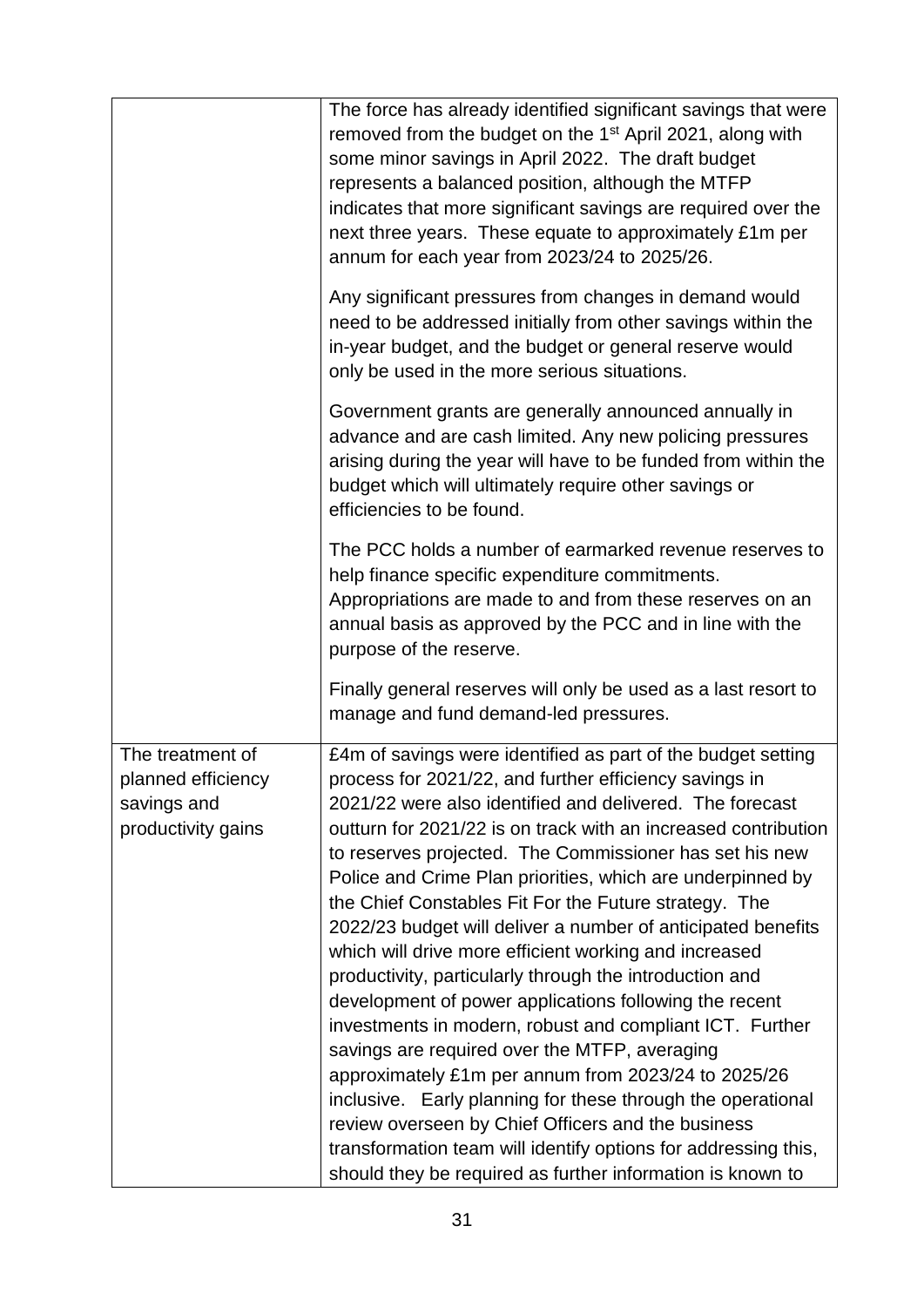|                                                                                                                                                                            | test the assumptions and the medium term position<br>becomes clearer through the monitoring and annual budget<br>setting processes.                                                                                                                                                                                                                                                                                                                                                                                                                                                                                                                                                                                                         |
|----------------------------------------------------------------------------------------------------------------------------------------------------------------------------|---------------------------------------------------------------------------------------------------------------------------------------------------------------------------------------------------------------------------------------------------------------------------------------------------------------------------------------------------------------------------------------------------------------------------------------------------------------------------------------------------------------------------------------------------------------------------------------------------------------------------------------------------------------------------------------------------------------------------------------------|
| The financial risks<br>inherent in any<br>significant new funding<br>partnerships,<br>collaboration, major<br>outsourcing<br>arrangements or major<br>capital developments | The financial consequences of partnership, collaboration<br>working, outsourcing arrangements or capital investment are<br>reported to the PCC as part of the regular monitoring and<br>budget review process. Where relevant any additional costs<br>have been incorporated in the annual revenue budget.<br>These are reviewed regularly during the year in the budget<br>monitoring reports report and where necessary the MTFP is<br>amended.                                                                                                                                                                                                                                                                                           |
|                                                                                                                                                                            | Warwickshire have established new partnership working<br>arrangements with West Midland police for forensics<br>services which is operating well and will continue to be<br>monitored closely. All the anticipated costs are included<br>within the budget and MTFP.                                                                                                                                                                                                                                                                                                                                                                                                                                                                        |
|                                                                                                                                                                            | Some historical storage facilities will remain with West<br>Mercia in the medium term at relatively minor cost, which<br>has been provided for in the budget and MTFP. Whilst the<br>ICT services have not fully transitioned away from the<br>hosted West Mercia service, assurances around this and the<br>costs have been received from the Chief Constable and at<br>the time of writing, no significant additional transitional cost<br>is anticipated. The embedding of ICT services and systems<br>does remain a risk financially and operationally and any<br>costs, in the absence of increased income or underspending<br>in year will be met from the budget/transformation reserve,<br>subject to approval by the Commissioner. |
|                                                                                                                                                                            | There is a risk that local authority partners will withdraw<br>funding from projects due to increasing pressure and<br>demands on their own budgets. This may also manifest as<br>requests for increased contributions from policing, putting<br>additional pressure on police budgets. Any such instances<br>of this need to be managed through the strong working<br>relationships that we have with partners.                                                                                                                                                                                                                                                                                                                            |
|                                                                                                                                                                            | The continued viability of private sector commercial partners<br>will be exposed to increased risks in the event of an<br>economic recession or other challenges, for example around<br>meeting demand/staffing as we emerge from the pandemic<br>or around supply chain pressures.                                                                                                                                                                                                                                                                                                                                                                                                                                                         |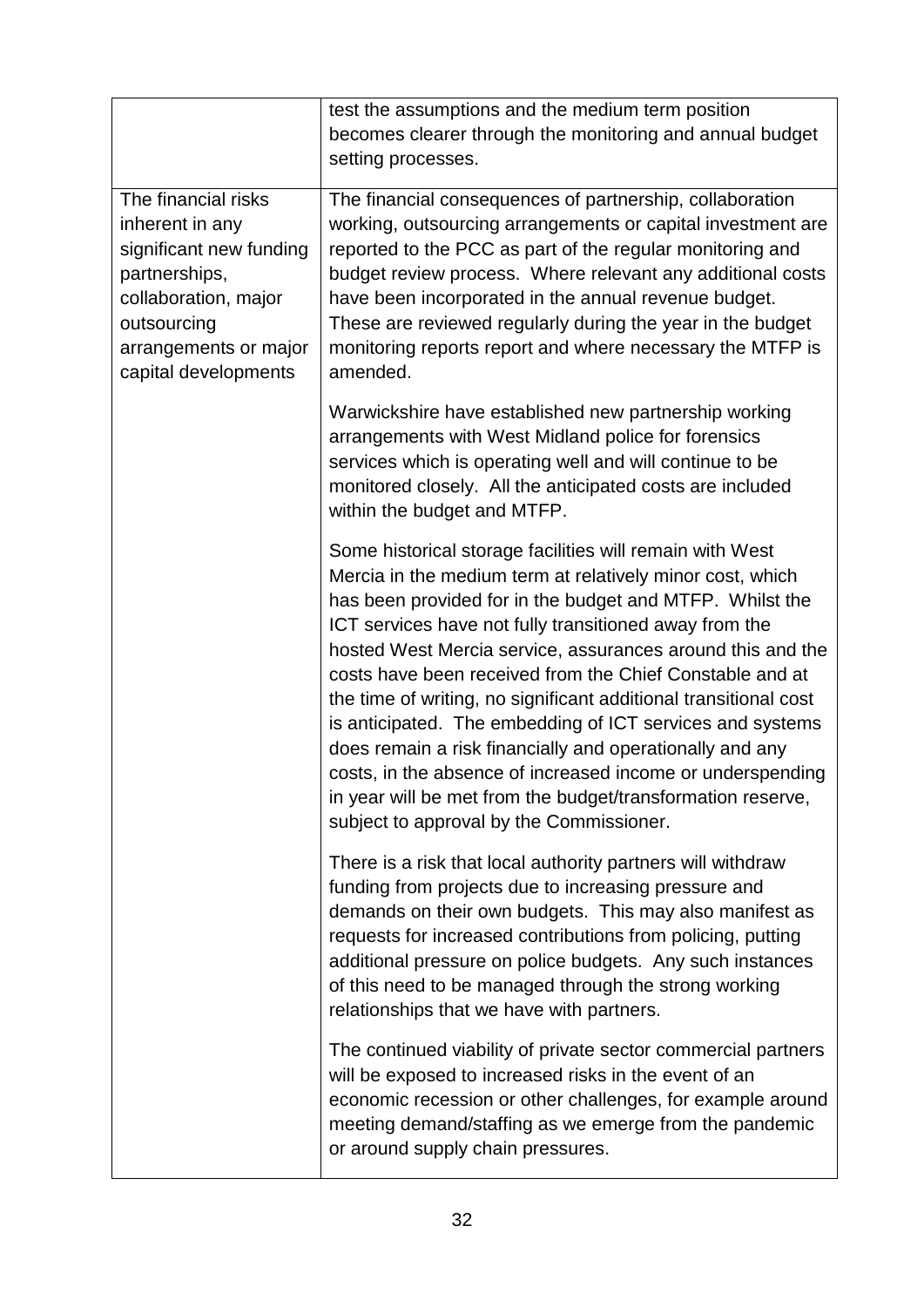| The availability of                                 | The PCC has retained a number of earmarked revenue                                                                                                                                                                                                                                                                                                                                                                                                                                                                                                                                                                                                                                                                                                                                                                                                                                                                              |
|-----------------------------------------------------|---------------------------------------------------------------------------------------------------------------------------------------------------------------------------------------------------------------------------------------------------------------------------------------------------------------------------------------------------------------------------------------------------------------------------------------------------------------------------------------------------------------------------------------------------------------------------------------------------------------------------------------------------------------------------------------------------------------------------------------------------------------------------------------------------------------------------------------------------------------------------------------------------------------------------------|
| reserves, government                                | reserves to meet specific expenditure items. These are                                                                                                                                                                                                                                                                                                                                                                                                                                                                                                                                                                                                                                                                                                                                                                                                                                                                          |
| grants and other funds                              | included within this report.                                                                                                                                                                                                                                                                                                                                                                                                                                                                                                                                                                                                                                                                                                                                                                                                                                                                                                    |
| to deal with major                                  |                                                                                                                                                                                                                                                                                                                                                                                                                                                                                                                                                                                                                                                                                                                                                                                                                                                                                                                                 |
| contingencies and the<br>adequacy of<br>provisions. | The access criteria for special grants state that PCCs may<br>be required to fund up to 1% of their net budget requirement<br>themselves before the Government considers grant aid. This<br>applies on an annual basis. However, the grant criteria have<br>been tightened and the likelihood of special grant funding<br>has therefore reduced, This risk will always be provided for<br>within the general reserve.                                                                                                                                                                                                                                                                                                                                                                                                                                                                                                           |
|                                                     | Reserve levels have remained resilient, throughout the<br>pandemic, and while the force has implemented a huge ICT<br>transformation programme, and stood up services in<br>Warwickshire following the exit from the former alliance. This<br>process is nearing completion, and the next phase of driving<br>out more efficient working will begin. HS2 policing of the<br>construction site is anticipated to be an ongoing drain on<br>resources over the medium to longer term as its construction<br>continues and this will be monitored, and any other funding<br>opportunities considered if they become available.                                                                                                                                                                                                                                                                                                     |
| The general financial                               | The finance settlement for 2022/23 was generally positive.                                                                                                                                                                                                                                                                                                                                                                                                                                                                                                                                                                                                                                                                                                                                                                                                                                                                      |
| climate to which the                                | Government support for the recruitment of the final tranche                                                                                                                                                                                                                                                                                                                                                                                                                                                                                                                                                                                                                                                                                                                                                                                                                                                                     |
| PCC is subject.                                     | of 8,000 additional officers has been confirmed, which<br>equates to 55 additional officers in Warwickshire. The<br>settlement also provides for precept flexibility on a band D<br>property of up to £10 in 2022/23. However, crime and the<br>challenges facing policing as well as policing itself continues<br>to evolve at pace, and there remains some uncertainty<br>regarding the review of the police funding formula, and the<br>impact this may have on Warwickshire, in addition to the<br>timing of its implementation. However, the medium term<br>financial plan over a 5 year period reflects our best estimate<br>of future inflation rates, cost pressures, increases in<br>government grants and revenues raised from Council Tax as<br>they impact on the Force, and the consequences of the<br>funding formula review risk will continue to be monitored as<br>more information becomes available in time. |
|                                                     | General inflation in the U.K. has increased recently above<br>5%, and energy costs have increased considerably and are<br>estimated to increase still further. This is putting pressure<br>on personal finances, pay budgets to keep up with                                                                                                                                                                                                                                                                                                                                                                                                                                                                                                                                                                                                                                                                                    |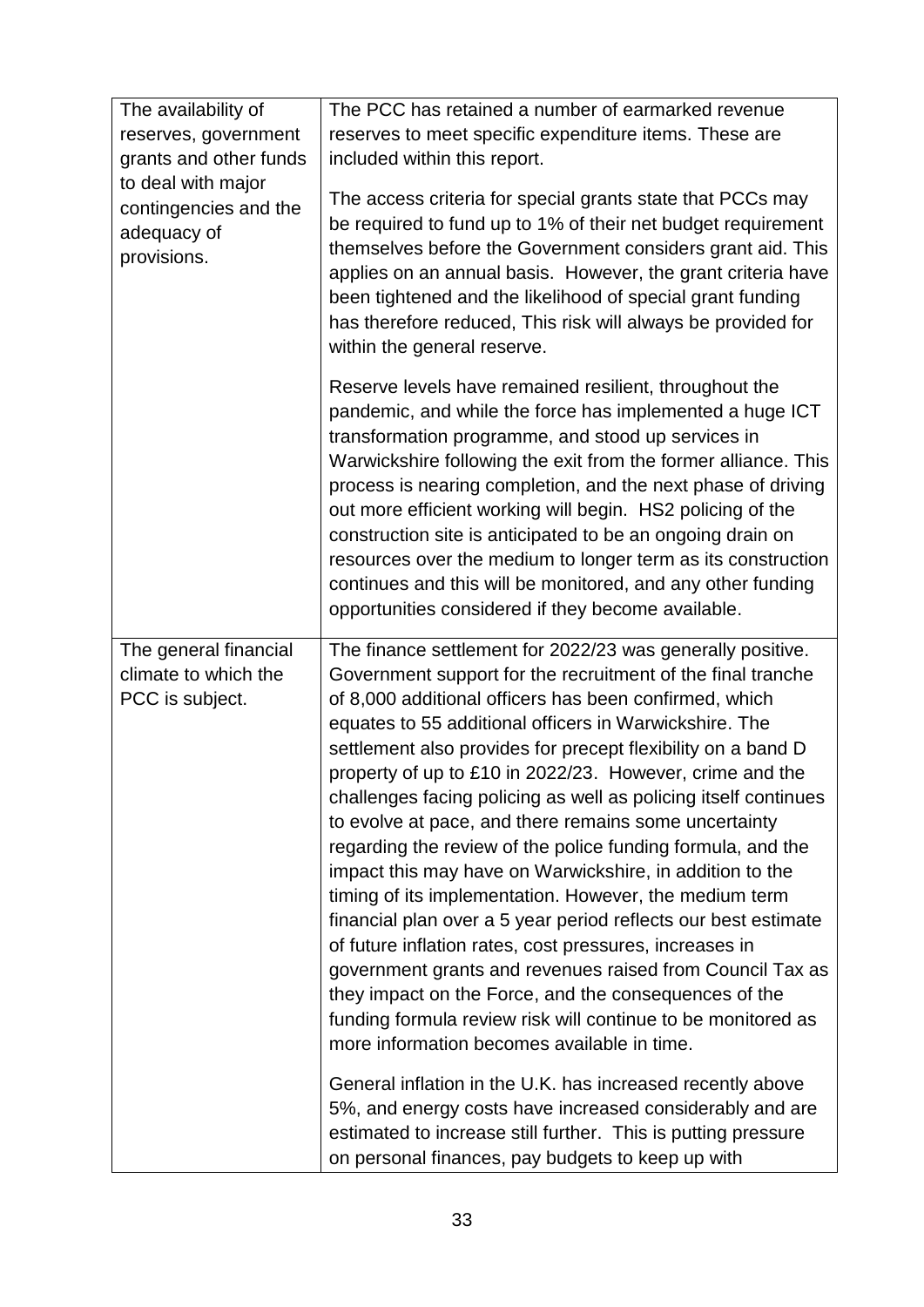| inflationary increases, but also concerns around the          |
|---------------------------------------------------------------|
| affordability of increases in the precept, but the issues     |
| around each of these are being monitored through              |
| engagements and communication with the public and key         |
| stakeholders.                                                 |
| The economic impact of the global pandemic is not yet fully   |
| known, as infection rates continue to rise and new variants   |
| emerge. It is becoming increasing evident that this is a long |
| term issue and living with the virus and managing the         |
| impacts of it is likely to become the new norm, with          |
| government further easing restrictions later this month.      |
|                                                               |

#### General Reserve

In recent years, the Treasurer has undertaken a review of the significant risks and pressures facing the Police and Crime Commissioner before setting a minimum level of reserves held in a General Reserve. In addition, the Treasurer has undertaken a comprehensive review of all reserves held. This has been undertaken again this year in light of the current circumstances in which the force is operating.

The key risks the Police and Crime Commissioner faces (and for which no specific provision in Earmarked Reserves is made) are:

The possibility of savings targets not being met. In 2021/22, a specific allocation for this within earmarked reserves was removed as significant savings were delivered prior to the start of the year. The 2022/23 draft budget is indicating a balanced position, and although savings are outlined across the MTFP, early planning through the operational review should be able to accommodate such savings if they are required as more financial information is available prior to 2023/24.

Provision for possible delays in the delivery of savings was set at £0.500m in 2021/22. It is recommended as part of the risk assessment, that provision for delayed savings is removed as there is ample time for planning for savings identified from 2023/24 onwards in the MTFP, and a strategy for dealing with this is in hand. Budgets are now better understood as we emerge from the former alliance, and the forecast outturn in 2021/22 is on track and an underspend or increased contribution to reserves is anticipated.

The risks surrounding the funding formula review which has been commenced by Government, does require some set aside within the general reserve. The timing and implementation of any outcomes is still slightly uncertain, although work is progressing at pace, and some early indications and communication are anticipated by early summer 2022. Little information is known, although the Government have indicated a commitment to implement changes during this parliament. Whether this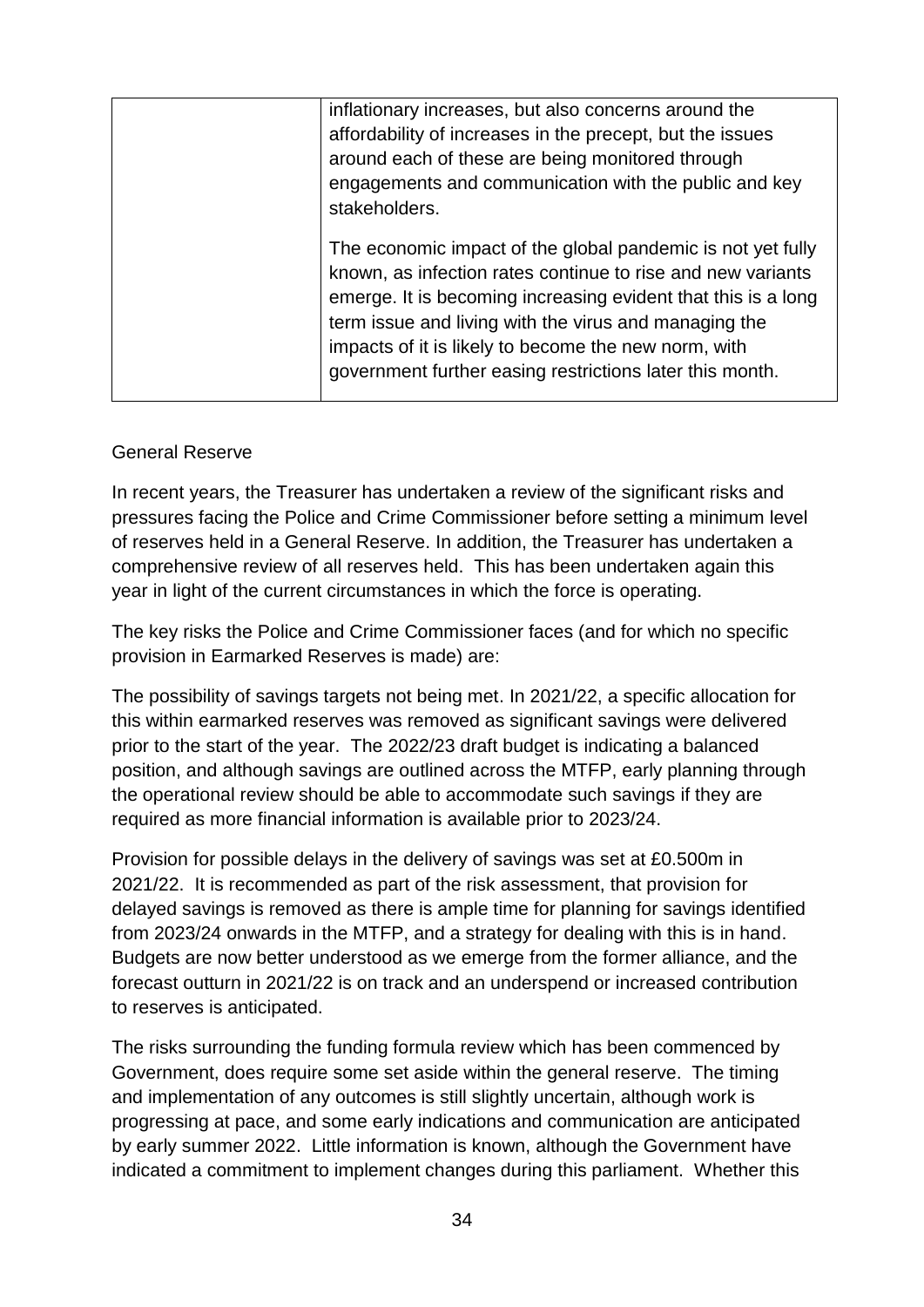comes to fruition will be the subject of further work over coming months. The Home Office did consult on a new formula during 2015 but later abandoned the consultation. At the time estimates of the impact on Warwickshire ranged from a decrease of approximately £2m to an increase of over £2m in funding, so the range was very broad. In order to mitigate any risks around this it is recommended that £1.000m of the general reserve be identified to deal with this risk, if the outcome is that Warwickshire's share of funding will be decreased. This will help to manage the transitional process, as any changes are implemented.

Any unforeseen costs in establishing and embedding the ICT and transactional service arrangements in Warwickshire. It is acknowledged that ICT represents the single most complex and costly area of transition, and although the majority of transition and transformation work should be completed by April 2022, this remains at risk until all services are delivered in Warwickshire and outside of the hosted services by West Mercia. The Commissioner and Chief Officer teams continue to be updated regularly, on the ICT transition and the related governance arrangements with West Mercia, which are also overseen by an independent intermediary with links to the Home Office. There is growing certainty regarding the transition, but this remains at risk, the next few weeks and months are critical and it therefore feels prudent to allocate £0.500m within the General Reserve to manage this risk.

To provide cover for "extraordinary" events or investigations, recognising that these would be likely to attract Special Police Grant (for costs in excess of 1% of the budget). HS2 policing is likely to escalate and in the absence of any additional funding, cover in general reserves is prudent. Likewise the pandemic has demonstrated that 'extraordinary' events can be resource intensive and lead to significant additional cost. However, it has also been evident that in such circumstance additional government funding is likely to be made available to manage the financial pressures that such events create, although there is often a time lag between costs being incurred and assistance being confirmed. Nonetheless a prudent provision for such events might be a provision of approximately £2.0m, roughly 1.5% of the annual core funding level.

The risk of increased inflation. The Medium Term Financial Plan includes prudent assumptions regarding the estimated increases in budgets for pay and other inflation. Whilst an earmarked reserve has been set up to manage any variation in the pay assumption due to the specific uncertainty in this area of spend this year, an allocation of £0.500m is suggested within the general reserve is suggested to cover any increase in non-pay inflation and supply chain costs.

The risks associated with future austerity over and above any funding formula review changes that may impact Warwickshire. Whilst the impact and severity of any future austerity measures is unknown, this remains a risk despite the improved economic forecasts in the CSR announcement. The three year spending review has outlined the increases in national police funding over the next two years which gives increased certainty in the medium term, but what is not clear is how this funding will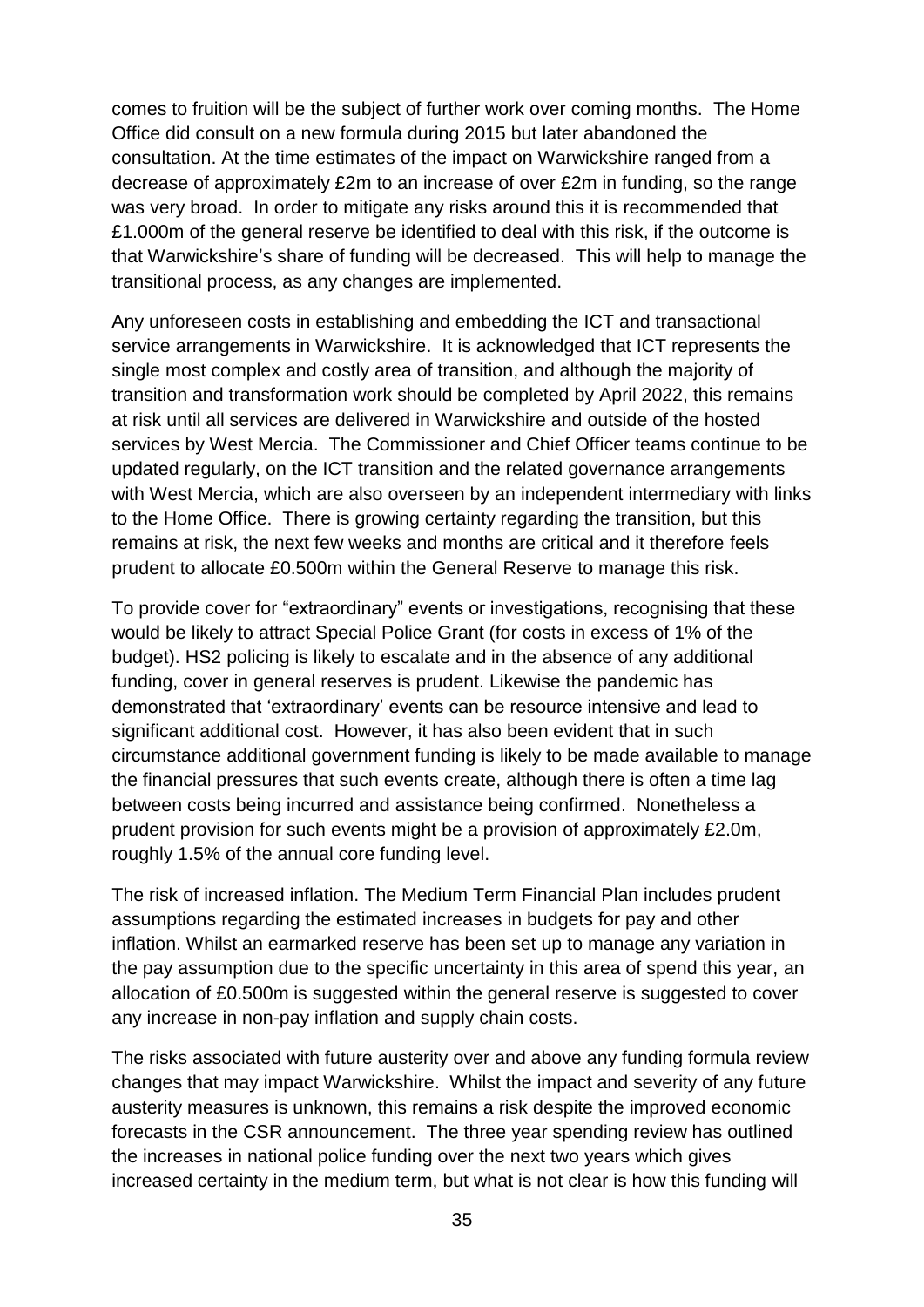translate at a local level. Despite this, it is suggested that no specific provision be allocated to this currently, on the basis that actions would need to be taken to mitigate any significant reductions, and that the earmarked budget reserve, and provision within the general reserve for the funding formula should be adequate to manage the potential risk regarding reductions in core funding should they occur while actions are introduced to reduce costs as part of a planned approach.

The risks associated with future council tax funding. Council tax funding appears to be very resilient despite the pandemic, it is less clear if this will be sustained as pressure increases on the cost of living, particularly if pay increases do not keep pace. However, prudent estimates of council tax funding are included in the MTFP, and on this basis it is not suggested that additional allocations are identified within general reserves to cover this risk, as they would need to be dealt with as part of the annual budget setting process.

The risks associated with our commercial vetting service are managed through the vetting earmarked reserve and also through the budget reserve if necessary. The service is currently performing well and demand is high, but reputation, legal and financial risks remain. The Warwickshire service is accredited and the Chief Constable is the national lead for vetting and will therefore remain abreast of risk and any future changes or developments in this area of service. Therefore, no specific additional allocation of the general reserve to manage this risk is recommended at this stage.

There is still a lack of complete clarity around government plans on the timing and costs for the replacement of the Airwaves network (referred to as ESN). However, prudent levels of funding, including grant have been made in the Medium Term Capital Programme, and any significant additional capital costs that may occur in the short term would have to be met from reviewing the capital programme. Any increased revenue costs or grant reductions in the short term would need to be funded from further efficiencies or the budget reserve.it is suggested that no provision within general reserves therefore be made currently.

There should be a general contingency provision for unknowns. Assessing a prudent level for this is impossible, but would be unlikely to be less than 1% of net revenue expenditure, which equates to around £1m.

The total cost of the provision required from within the general reserve, where it is possible to make any informed assessment is £5m. This is equivalent to approximately 4% of the net revenue budget However, it should be noted that the effect of any single event could impact significantly, and the recommendation is that serious consideration be given to increasing the general reserve to £6m in 2023/24 to keep pace with the anticipated increases in the net budget, and to retain coverage of between 4% and 5% in general reserve provision. The Commissioner does not necessarily have to provide money in reserves for each of these risk elements individually, unless they are certain to occur, as one contingency can provide for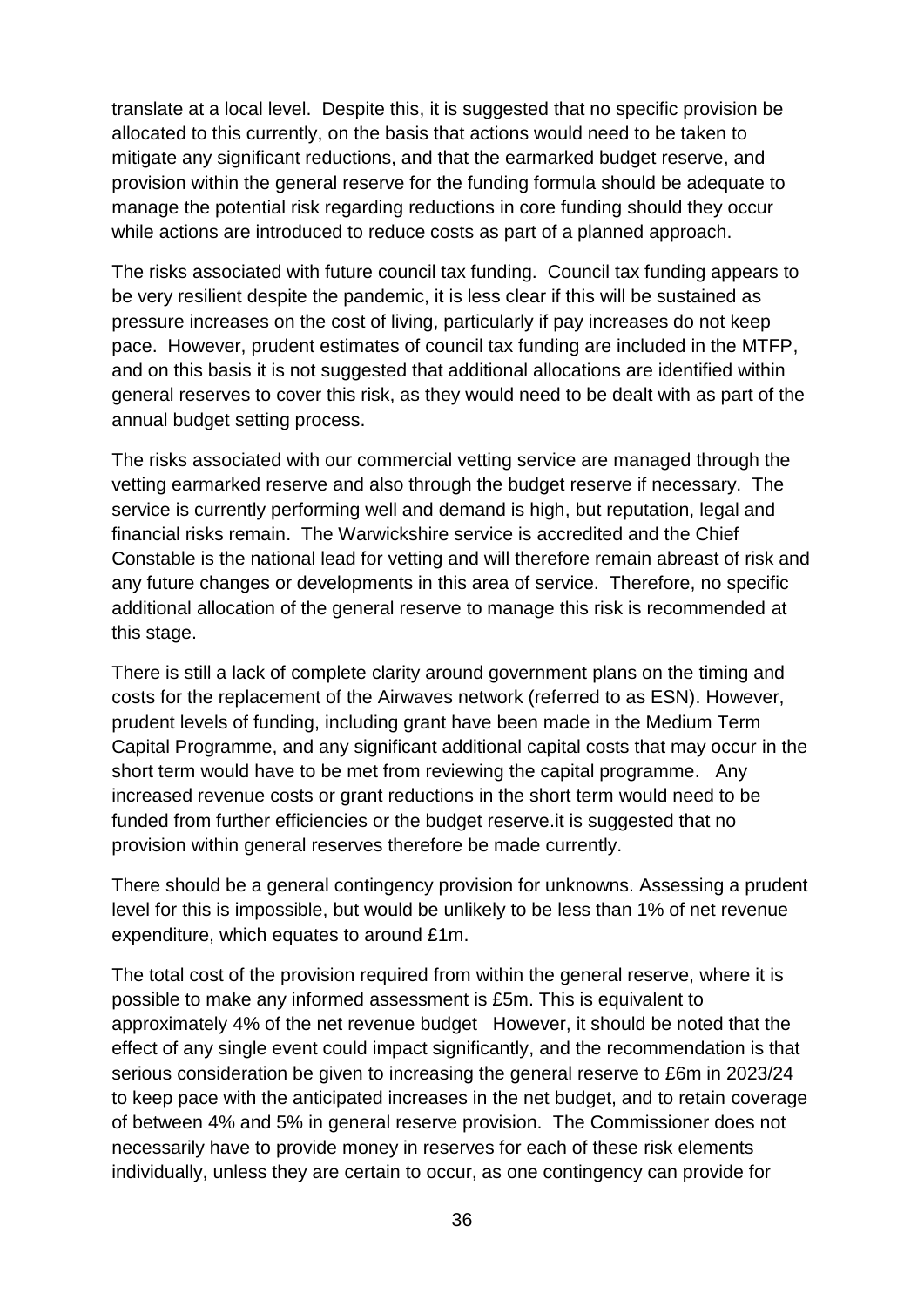several possible events, provided that all of the events are considered to be unlikely to occur together. However, he does need to give realistic consideration to the likelihood of them occurring during the period covered by the plan.

Given all of these assessments, it is recommended that a minimum level of £5.0m is provided in general reserves. However, this will be kept under constant review over the next 12 months, with an anticipation that this may need to be increased from 2023/24 onwards as net revenue expenditure increases.

Provided that this sum is available at all times within reserves, I am satisfied that the level of reserves held is adequate based on known information and risk.

#### Earmarked Reserves

The predicted balance at 31 March 2023 for each earmarked revenue reserve is shown in the table below.

| <b>Earmarked</b><br><b>Reserve</b> | <b>Balance</b><br>at 1st<br><b>April</b><br>2022<br>£m | <b>Transfers</b><br>(net) £m | <b>Movement</b><br><b>In Year</b><br>£m | <b>Forecast</b><br><b>Balance</b><br>at 31st<br><b>March</b><br>2023<br>£m | <b>Purpose of</b><br><b>Reserve</b>                                                                                                                                                                                                    |
|------------------------------------|--------------------------------------------------------|------------------------------|-----------------------------------------|----------------------------------------------------------------------------|----------------------------------------------------------------------------------------------------------------------------------------------------------------------------------------------------------------------------------------|
| Budget &<br>Transformation         | 4.705                                                  | (0.161)                      | 0.000                                   | 4.544                                                                      | To support one off<br>costs that may<br>emerge in the<br>revenue budget<br>and to finance any<br>additional<br>transformation<br>work to provide<br>and embed<br>services on the<br>new Warwickshire<br>infrastructure and<br>systems. |
| Vetting                            | 0.573                                                  | 0.000                        | 0.000                                   | 0.573                                                                      | To manage any<br>reputational, legal<br>or financial risk<br>around the<br>commercial vetting<br>service                                                                                                                               |

Table 11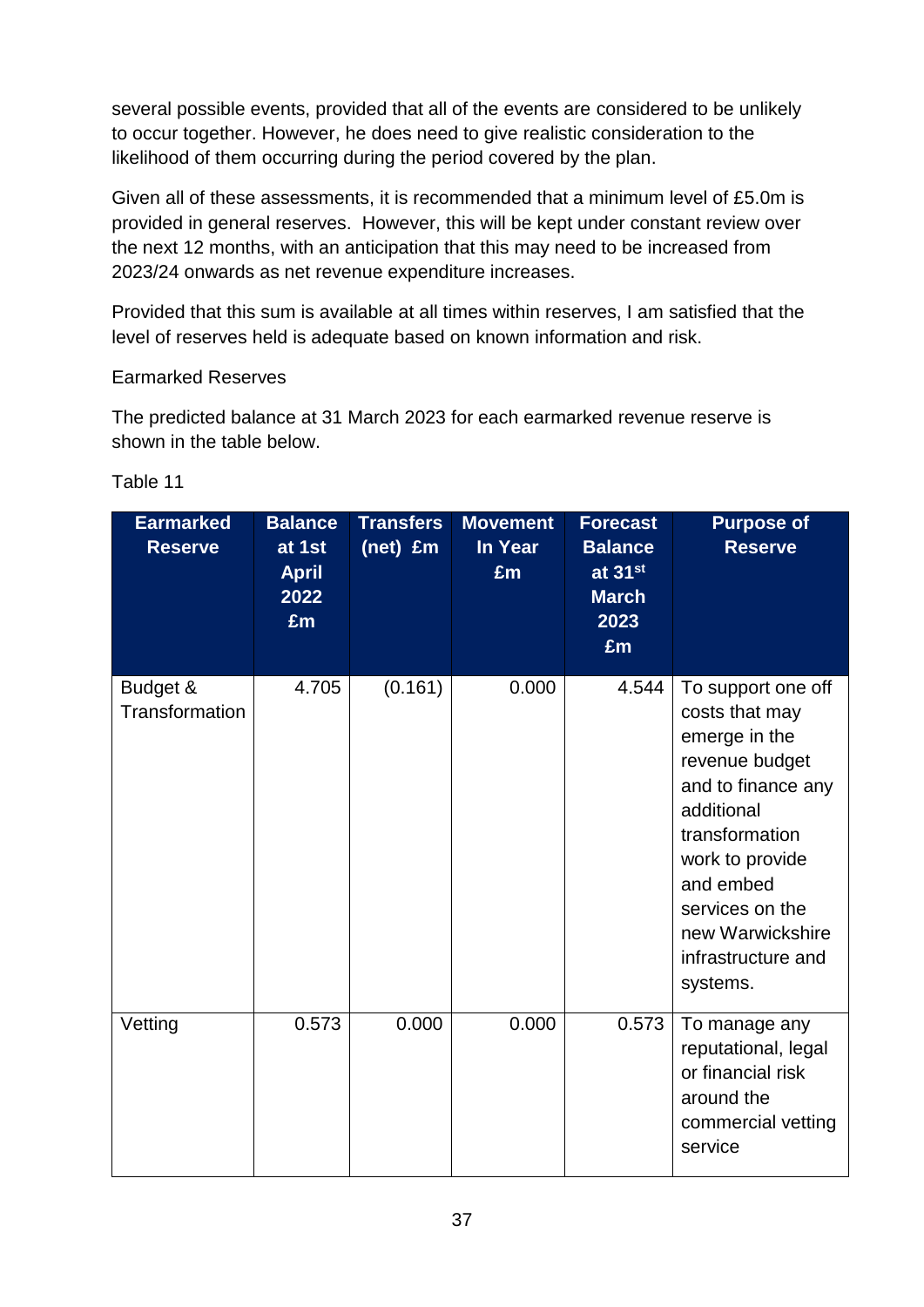| <b>Safer Roads</b><br>Partnership       | 1.194 | 0.000   | (0.250) | 0.944 | Ring-fenced funds<br>held to finance<br>road safety<br>initiatives.                                                          |
|-----------------------------------------|-------|---------|---------|-------|------------------------------------------------------------------------------------------------------------------------------|
| Pension &<br>Redundancy                 | 0.667 | 0.000   | 0.000   | 0.667 | To fund any<br>increased pension<br>costs or change<br>costs arising from<br>transformation or<br>the operational<br>review. |
| Insurance and<br><b>Legal Claims</b>    | 0.500 | 0.000   | 0.000   | 0.500 | Reserve to<br>manage risks<br>around potentially<br>increased costs                                                          |
| <b>PCC Grants</b><br>and Initiatives    | 0.300 | 0.000   | 0.000   | 0.300 | To fund one-off<br>schemes and<br>initiatives with<br>partners or to<br>manage increased<br>commissioned<br>service costs    |
| Collection<br>Fund                      | 0.339 | (0.339) | 0.000   | 0.000 | To manage<br>collection fund risk,<br>but transferred to<br>the budget and<br>transformation<br>reserve                      |
| Income                                  | 0.250 | 0.000   | 0.000   | 0.250 | To manage<br>fluctuations and<br>pressures on non-<br>vetting income                                                         |
| Covid and<br>operational<br>contingency | 0.500 | 0.000   | 0.000   | 0.500 | To deal with any<br>remaining<br>pandemic risk and<br>to provide<br>operational<br>policing<br>contingency                   |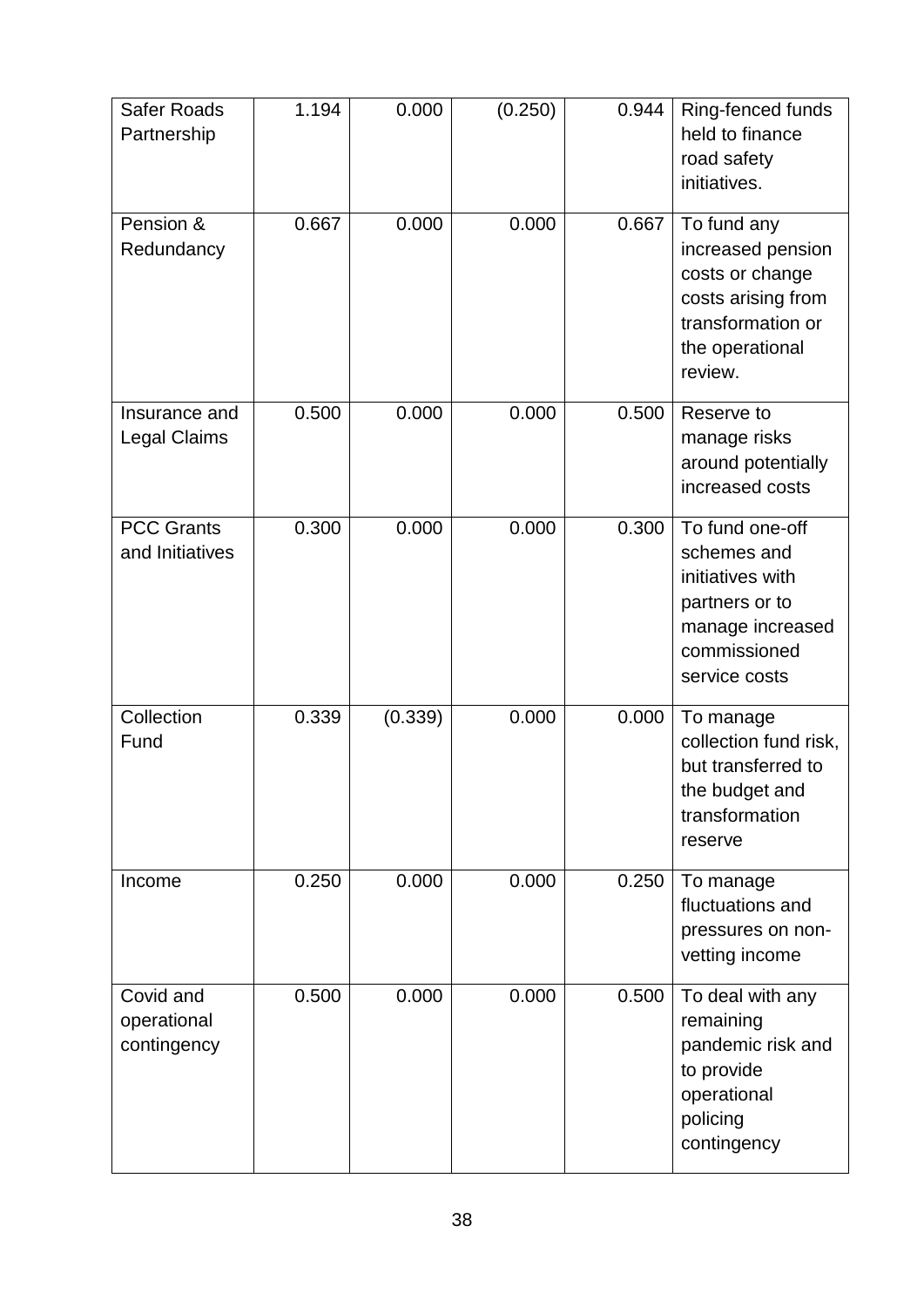| Pay                                                 | 0.000 | 0.500 | 0.000   | 0.500 | To address any<br>variation in the pay<br>award above that<br>assumed as part of<br>the 2022/23 draft<br>budget. |
|-----------------------------------------------------|-------|-------|---------|-------|------------------------------------------------------------------------------------------------------------------|
| <b>Total</b><br><b>Earmarked</b><br><b>Reserves</b> | 9.028 | 0.000 | (0.250) | 8.778 |                                                                                                                  |

Capital Reserves and Balances

In addition to the revenue reserves, capital reserves are also maintained. These are used to finance the capital programme.

Capital Grants Unapplied are set aside on the balance sheet. This holds the capital grants from the Home Office that have not yet been spent. These grants are applied to fund the capital programme and can be carried forward without penalty until required. The balance on the reserve as at  $1<sup>St</sup>$  April 2021 was £0.0m.

There is a Capital Receipts Reserve. This holds receipts from the sale of police land and buildings which are no longer needed for operational policing as more efficient use is made of partners' and the policing estate. The funding table in section 9 above outlines the receipts expected from asset sales from 2022/23 to 2026/27. The balance on the reserve as at  $1<sup>St</sup>$  April 2021 was £0.0m.

### **13. Summary and final conclusion**

As part of the 2022/23 budget setting process, there has been a comprehensive review of the budget, the medium term position and all the reserves held by the Police and Crime Commissioner. This report sets out clearly the Commissioners budget, including the proposed precept increase, and his rationale which includes the anticipated benefits that the budget and precept increase will bring. In addition, information relating to the Medium term financial plan, capital programme and the reserves held, the purpose for which they are held, the plans for their use and the risks and assumptions underpinning them has also been provided.

Based on current planning assumptions, the level of general reserves should stay at £5m through to 2026/27, although it has been flagged that consideration be given to increasing this as part of next year's review on reviews to maintain a 4% - 5% coverage against net revenue expenditure. Sufficient provision has been made in earmarked reserves to fund expected one-off pressures and the identified risks.

Over the last twelve months the force has continued to deal well with changing demands and crime profiles often influenced by the effect of Covid restrictions and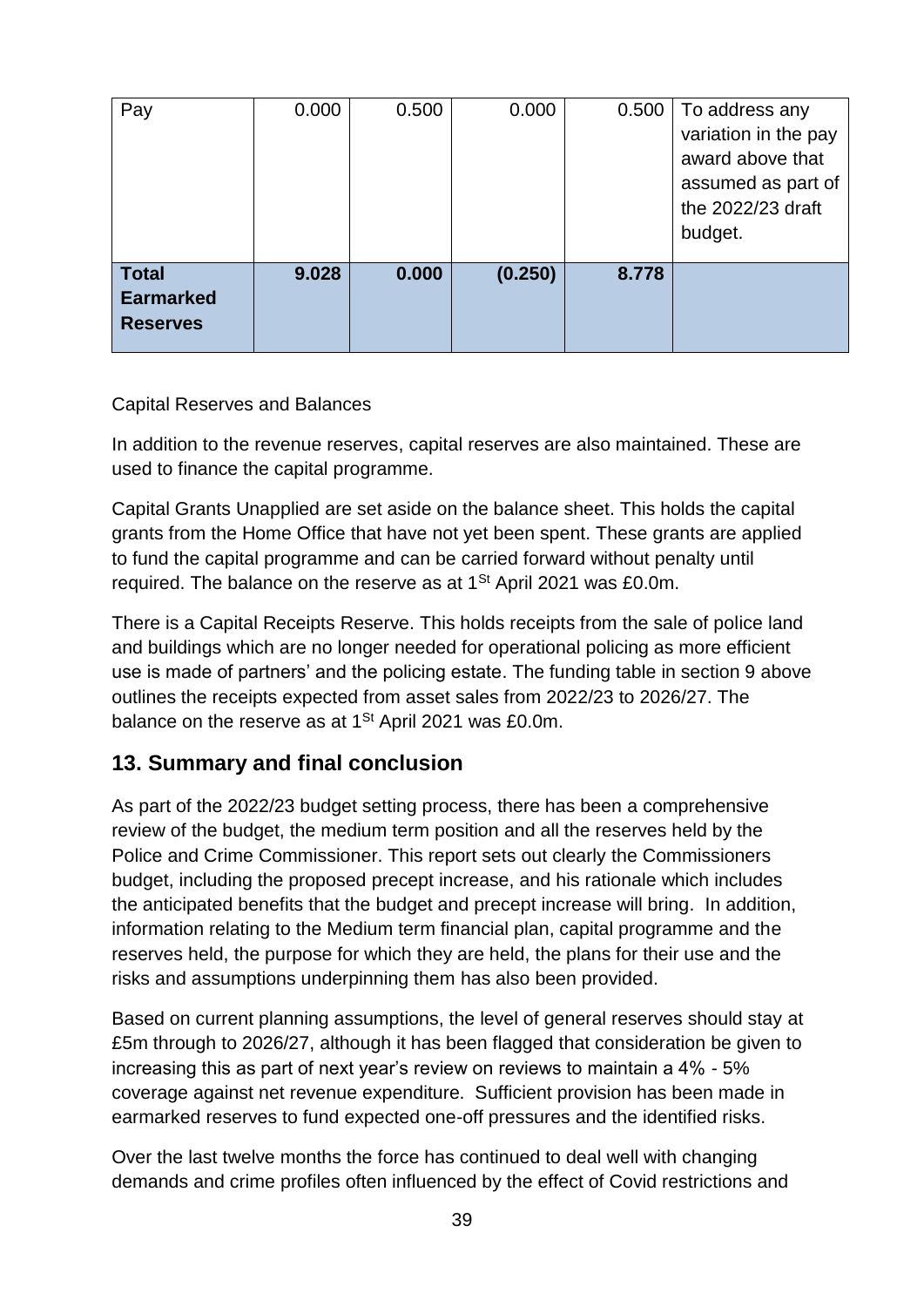lockdowns. The force has been flexible and adaptive.in its approach and has worked well with partners to keep communities safe, all of which has been achieved at a time when it has undertaken one of the most ambitious programmes of transformation, led by a new Chief Constable and through its energised and empowered work force.

This good and balanced budget has not been achieved without the need for difficult decisions, not least around the precept, made more difficult by the increased pressures on personal finances due to rising inflation and surging energy costs. However, based on a £9.99 precept increase, this budget will deliver a number of benefits for policing in Warwickshire. The final phase of transition is almost complete, but until this has occurred, risks remain. However, the forecast outturn position for 2021/22 appears to be on track with a small increased contribution to reserves anticipated and this helps to support the view that the force is getting to a position where it can demonstrate its financial resilience and sustainability. A precept increase of less than £9.99 could potentially compromise this resilience and would mean that some of the service benefits may not be realised, although the final decision on how this would be managed, would lie with the Chief Constable.

The figures presented in this report are draft, and are subject to final confirmation on the police funding settlement and from billing authorities on their council tax bases and collection fund surpluses. Any changes arising from these notifications will be incorporated into the final approved budget and council tax requirement approved by the Commissioner.

Whilst the 2022/23 draft budget is showing a balanced position, there remain challenges in the medium term, with £3m of savings outlined in the MTFP, across the next three years, and the loss of capital grant in the 2022/23 settlement brings with it challenges to identify a sustainable capital financing model into the future. The Commissioner will continue to hold the Chief Constable to account during 2022/23 and will monitor progress on the delivery of the promised operational benefits and spending of the revenue and capital budget to ensure that the resources made available are used in accordance with the outlined plans and enable Warwickshire to confidently and successfully deliver value for money policing services that protect the vulnerable, deliver improved outcomes for victims and keep communities safe.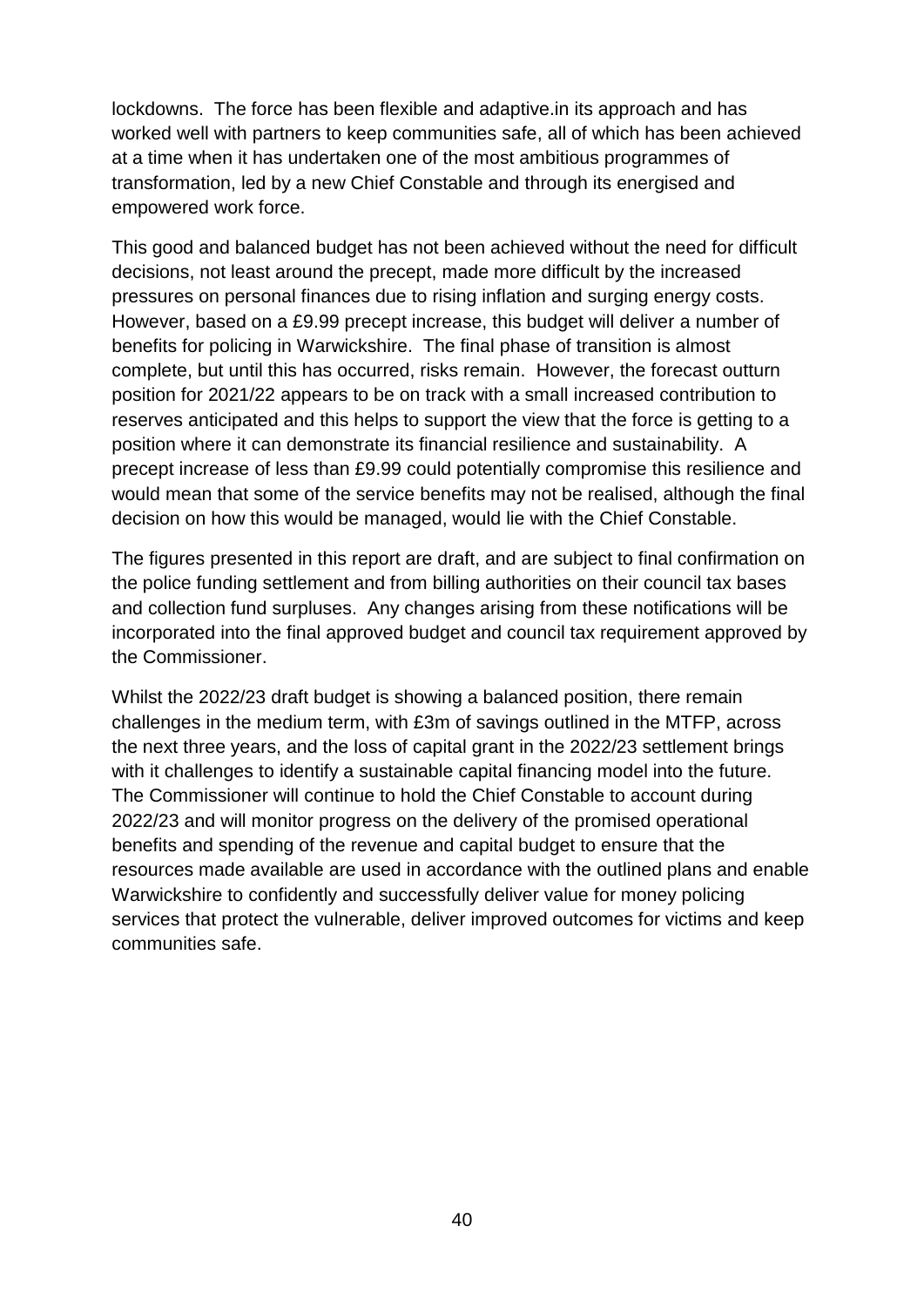#### APPENDIX A

| <b>1. AFFORDABILITY</b><br><b>PRUDENTIAL INDICATORS</b>          | 2021/2022       | 2022/2023     | 2023/2024     | 2024/2025     | 2025/2026     | 2026/2027     |
|------------------------------------------------------------------|-----------------|---------------|---------------|---------------|---------------|---------------|
|                                                                  | <b>Forecast</b> | <b>Budget</b> | <b>Budget</b> | <b>Budget</b> | <b>Budget</b> | <b>Budget</b> |
|                                                                  | £'000           | £'000         | £'000         | £'000         | £'000         | £'000         |
| <b>Capital Expenditure</b>                                       | 18,349          | 4,685         | 5,682         | 5,370         | 4,521         | 6,004         |
|                                                                  |                 |               |               |               |               |               |
|                                                                  | $\frac{0}{0}$   | %             | $\frac{9}{6}$ | $\frac{0}{0}$ | %             | $\%$          |
| Ratio of financing costs to net<br>revenue stream                | 2.68%           | 4.49%         | 4.73%         | 5.15%         | 5.83%         | 6.35%         |
|                                                                  |                 |               |               |               |               |               |
|                                                                  | £'000           | £'000         | £'000         | £'000         | £'000         | £'000         |
| In Year borrowing<br>requirement                                 |                 |               |               |               |               |               |
| - in year borrowing requirement                                  | 13,393          | 2,248         | 2,743         | 4,783         | 4,521         | 6,004         |
| - Total Borrowing Requirement                                    | 23,548          | 24,564        | 25,792        | 29,327        | 32,475        | 36,994        |
|                                                                  |                 |               |               |               |               |               |
|                                                                  | £'000           | £'000         | £'000         | £'000         | £'000         | £'000         |
| In year Capital Financing<br>Requirement                         | 43,890          | 41,953        | 40,251        | 40,209        | 39,313        | 39,470        |
|                                                                  |                 |               |               |               |               |               |
|                                                                  | £'000           | £'000         | £'000         | £'000         | £'000         | £'000         |
| <b>Capital Financing</b><br>Requirement 31 March 2020<br>onwards | 43,890          | 41,953        | 40,251        | 40,209        | 39,313        | 39,470        |
|                                                                  |                 |               |               |               |               |               |
|                                                                  | £               | £             | £             | £             | £             | £             |
| <b>Affordable Borrowing Limit</b>                                |                 |               |               |               |               |               |
| Increase per council tax payer                                   | £2.71           | £4.07         | £0.54         | £0.91         | £1.48         | £1.18         |
|                                                                  |                 |               |               |               |               |               |
|                                                                  | 2021/2022       | 2022/2023     | 2023/2024     | 2024/2025     | 2025/2026     | 2026/2027     |
| <b>2. TREASURY MANAGEMENT</b><br><b>PRUDENTIAL INDICATORS</b>    | Limit           | Limit         | Limit         | Limit         | Limit         | Limit         |
|                                                                  |                 |               |               |               |               |               |
| <b>Authorised limit for external</b><br>debt                     | £'000           | £'000         | £'000         | £'000         | £'000         | £'000         |
| - Borrowing Note 1                                               | 45,000          | 60,000        | 60,000        | 60,000        | 60,000        | 50,000        |
|                                                                  |                 |               |               |               |               |               |
| <b>Operational boundary for</b><br>external debt                 | £'000           | £'000         | £'000         | £'000         | £'000         | £'000         |
| - Borrowing Note 2                                               | 35,000          | 50,000        | 50,000        | 50,000        | 50,000        | 40,000        |
| <b>Upper limit for fixed rate</b><br>interest exposure           |                 |               |               |               |               |               |